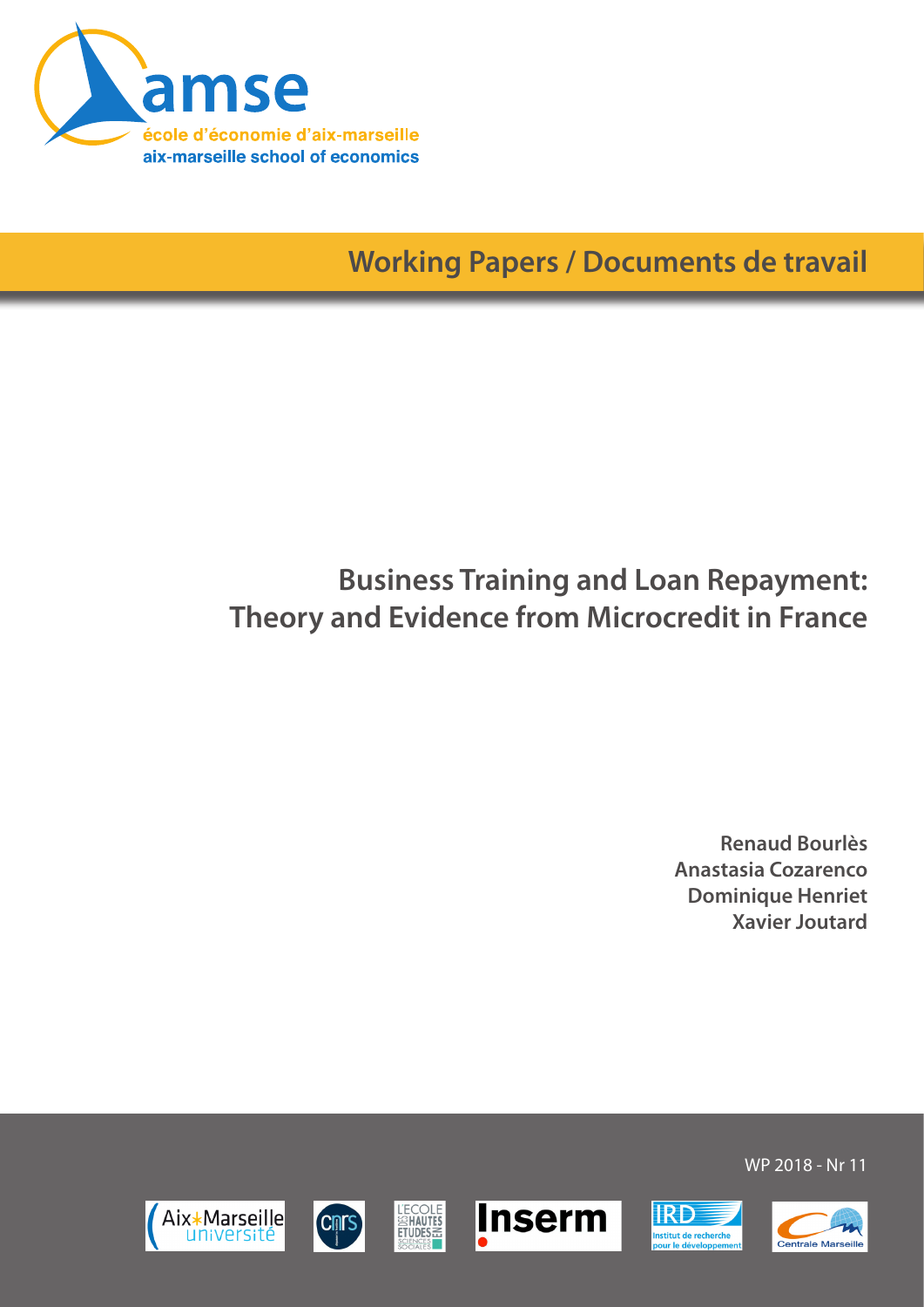## Business Training and Loan Repayment:

## Theory and Evidence from Microcredit in France<sup>[1](#page-1-0)</sup>

Renaud Bourlès<sup>a</sup>

Anastasia Cozarenco $b^2$  $b^2$ 

Dominique Henriet<sup>a</sup>

Xavier Joutard<sup>c</sup>

<sup>a</sup>Aix-Marseille University, CNRS, EHESS, Centrale Marseille, AMSE

 $<sup>b</sup>$ Montpellier Business School, Montpellier Research in Management, and Centre for European</sup>

Research in Micronance (CERMi)

<sup>c</sup>Aix-Marseille University, CNRS, LEST and OFCE

This version: March 2018

<span id="page-1-1"></span><sup>2</sup>Corresponding author. Address: Montpellier Business School, 2300, avenue des Moulins, 34185, Montpellier cedex 4; Email: a.cozarenco@montpellier-bs.com, Phone: +33.4.67.10.26.35.

<span id="page-1-0"></span><sup>&</sup>lt;sup>1</sup>The authors thank Maria Laura Alzua, Pavlo Blavatskyy, Mohamed Belhaj, Sebastian Bervoets, Yann Bramoullé, Habiba Djebbari, Cecilia Garcia Penalosa, Marek Hudon, Robert Lensink, Thierry Magnac, David Martimort, Bernard Sinclair-Desgagné, Ariane Szafarz, two anonymous referees, and the editors for valuable comments and discussions; and Marjorie Sweetko for English language revision. The paper also benefited from discussions at the Ninth CIREQ Ph.D. Students' Conference, Montréal, Canada; CERMi Seminar, Brussels, Belgium; European Doctoral Group in Economics (EDGE), Munich, Germany; Summer School in Development Economics (IDEAS), Ascea, Italy; 29ème Journées de Microéconomie Appliquée, Brest, France; ESEM meeting, Toulouse, France; GATE Seminar, Lyon, France; GREQAM Lunch Seminar, Aix-Marseille School of Economics, Marseille, France and CREM seminar, Rennes, France. Anastasia Cozarenco benefited from LabEx "Entrepreneurship" (University of Montpellier, France) funded by the French government in recognition of high-level research initiatives in the human and natural sciences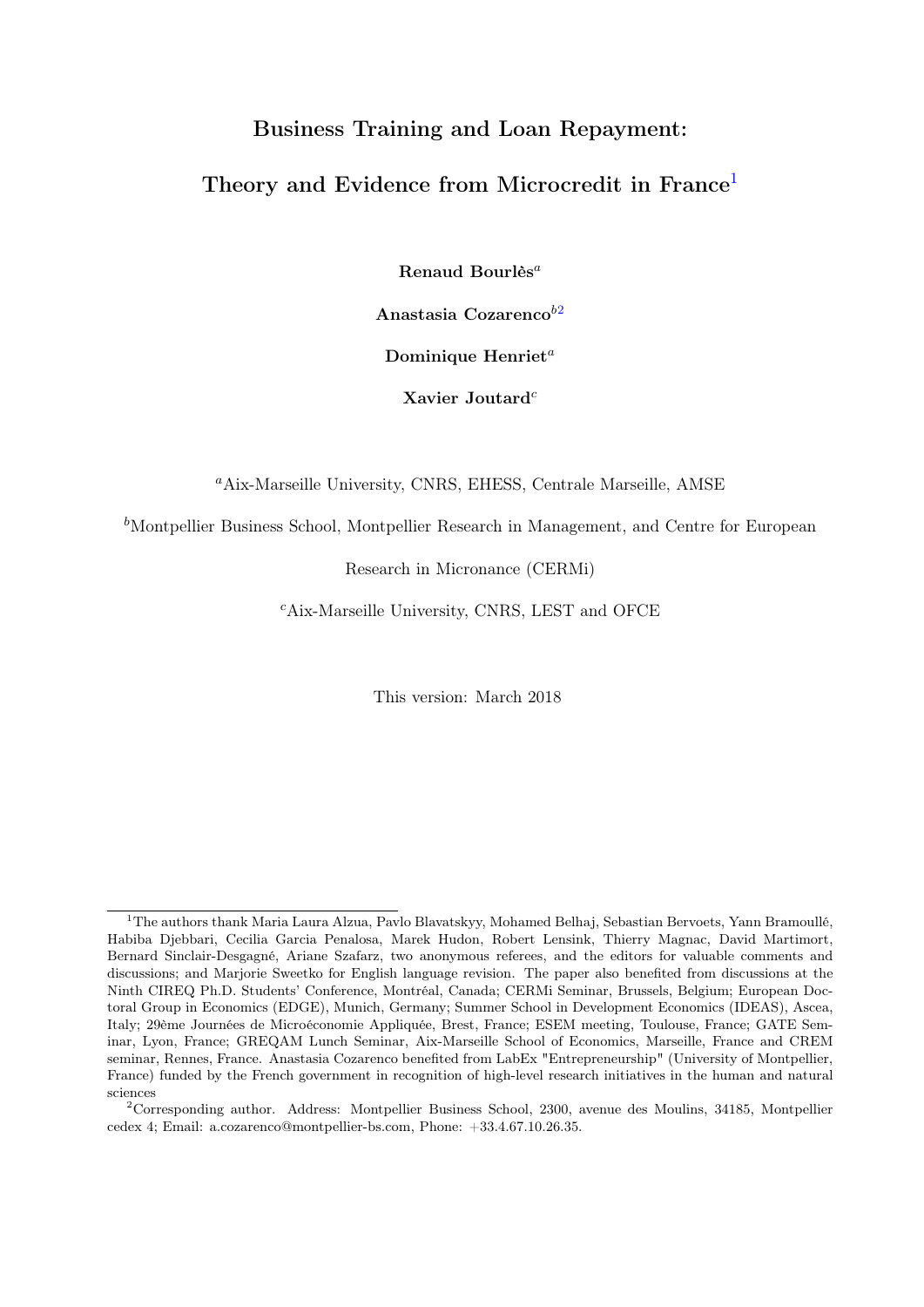#### Abstract

Although most Microfinance Institutions (MFIs) invest in non-financial services such as business training, empirical evidence on the impact of training on microborrowers' performance is at best mixed. We address this issue by accounting for business training allocation and its possible effects on borrowers' behavior. We first show empirically (using data from a French MFI) that the relationship between business training allocation and borrowers' risk is complex and nonlinear. By taking this into account, we establish a positive effect of business training on the survival time of loans. These results are robust to controlling for the MFI's selection process. We moreover propose a theoretical explanation for the non-linear relationship between borrowers' risk and training allocation based on reverse asymmetric information, showing that it can lead to increased MFI outreach.

Keywords: microcredit, business training, reverse asymmetric information JEL Codes: C34, C41, D82, G21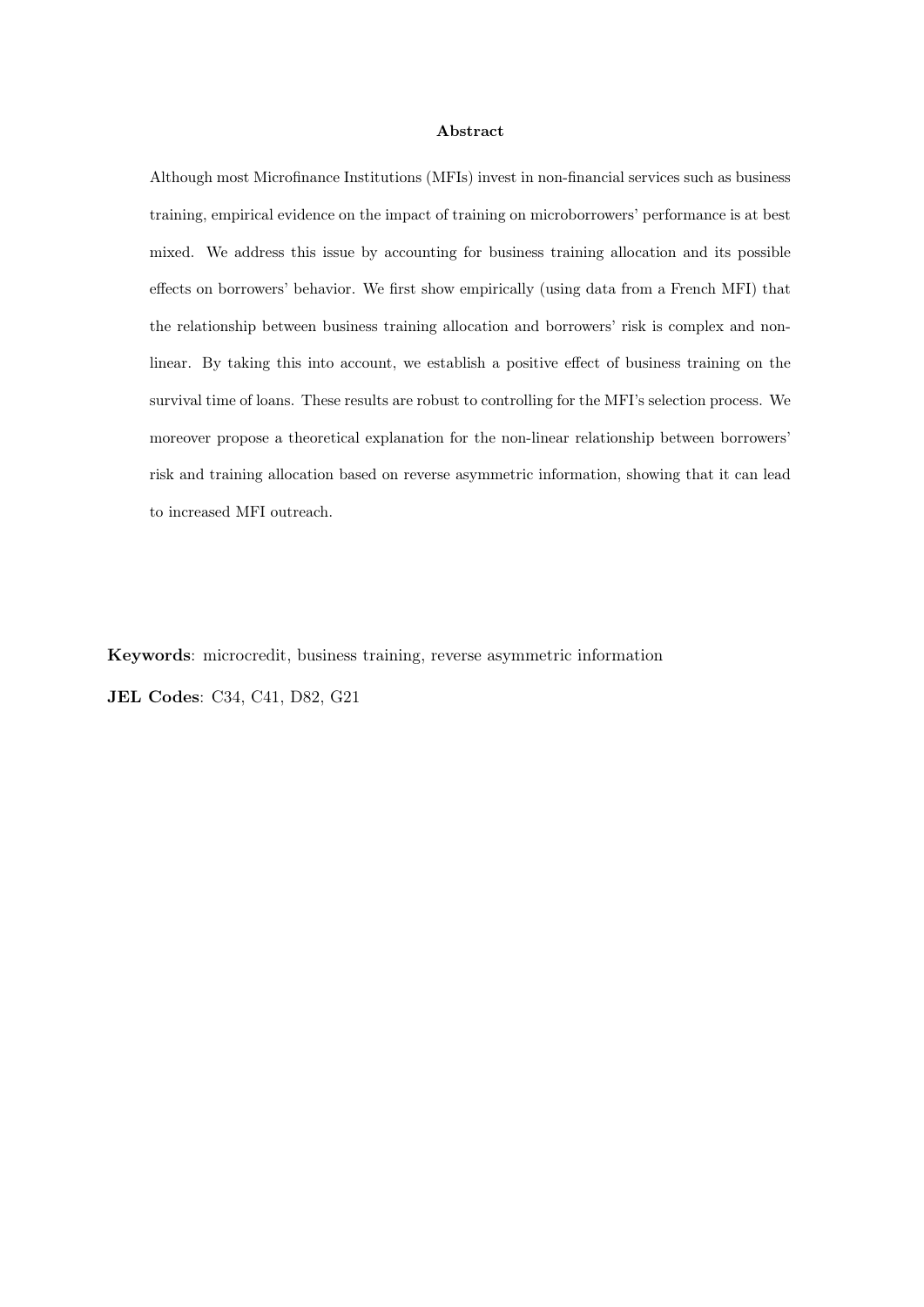## <span id="page-3-0"></span>1 Introduction

Microfinance clients are individuals rejected by conventional banks due to their lack of collateral, credit history or experience of starting a business. Non-financial services play an important role in the microfinance sector: combined with financial services, they contribute to the alleviation of human capital constraints [\(Schreiner and Morduch,](#page-41-0) [2002\)](#page-41-0) through a maximalist (versus minimalist) approach. Non-financial services take various forms, such as financial literacy [\(Sayinzoga et al.,](#page-41-1) [2016\)](#page-41-1), information about health and human rights, money management, and business training. European Microfinance Institutions (MFIs) have been involved in business training since their emergence [\(Lammermann et al.,](#page-41-2) [2007\)](#page-41-2). Business training consists of entrepreneurial training or business development services that generally accompany business microloans, like guiding the definition and development of the business project, providing information and help with obtaining financing, offering courses in accounting, management, marketing and law, etc. [Armendariz](#page-39-0) [\(2009\)](#page-39-0) refers to "guided" microcredit to describe the main product provided by European MFIs. In France, the National Council for Statistical Information includes business support services in the definition of microcredit [\(Valentin et al.,](#page-41-3) [2011\)](#page-41-3). According to [Botti et al.](#page-39-1) [\(2016\)](#page-39-1), 58% of surveyed European MFIs provide non-financial services to their clients.

Yet although business training is a recognized component of microfinance, existing evidence on its impact is mixed at best. There are at least two potential reasons for this. First, some studies examine samples that may not be representative of the general population [\(McKenzie and Woodruff,](#page-41-4) [2013\)](#page-41-4). Second, even though recent studies have overcome the selection bias by using randomized controlled trials, they do not account for behavioral reactions that assignment to business training may trigger among participants. The failure to consider borrowers' behavioral reactions, as well as the rationale behind assignment to training, is thus likely to bias results on the impact of business training.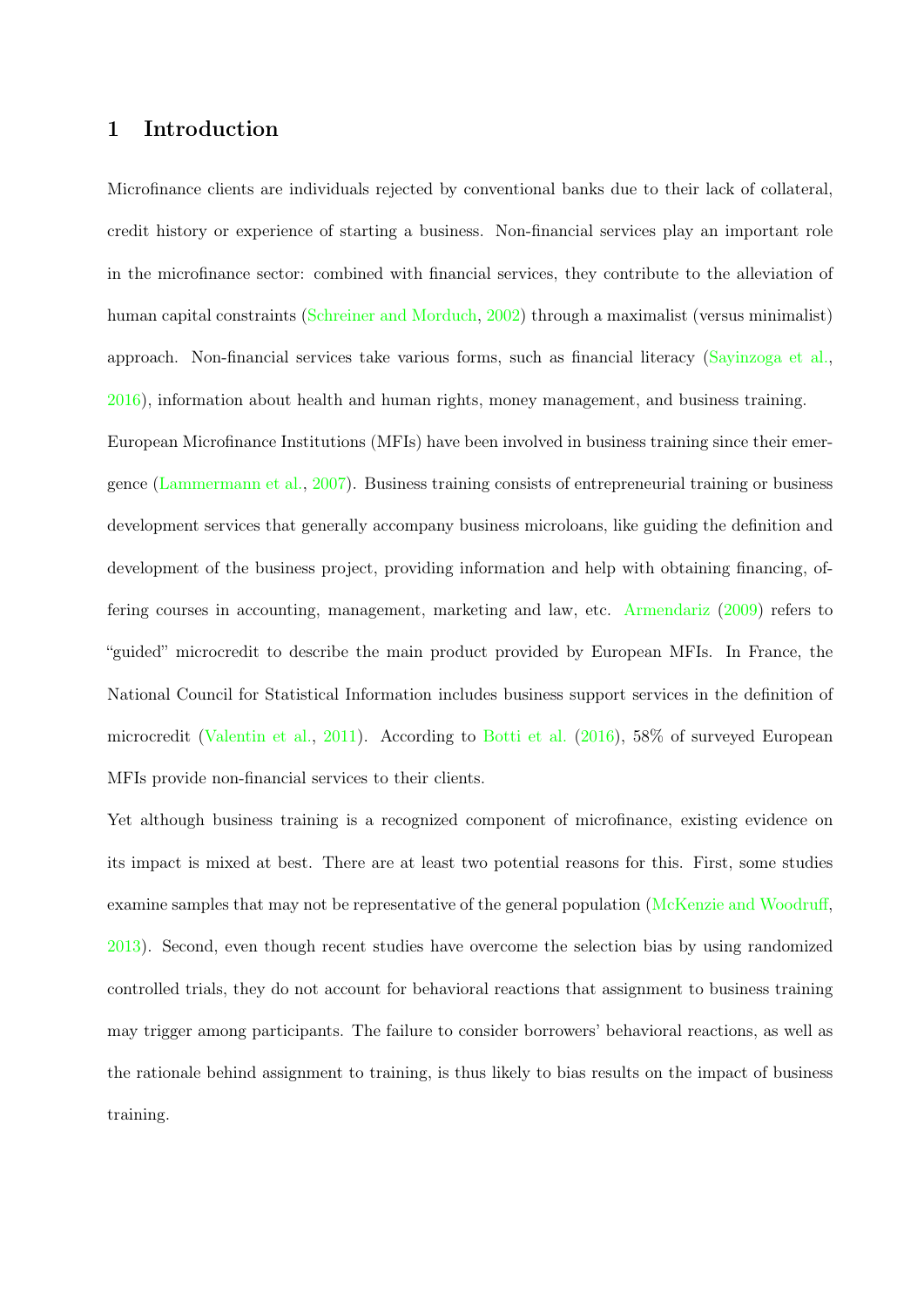<span id="page-4-1"></span>Here, using data from a French MFI, we investigate the effect of business training on loan repayment, controlling for the process of assignment to training in bivariate probit and mixed (duration) models. First, we show that business training allocation is complex and that the relationship between borrowers' risk and assignment to business training is non-linear. More specifically, we find that the probability of being assigned to business training first increases with borrowers' risk, and then, beyond a certain threshold, decreases. Second, controlling for this non-linear effect, we find a positive impact of business training on loan survival time. This result is robust to correcting for potential selection bias [\(Heckman,](#page-40-0) [1979\)](#page-40-0) during the MFI's credit approval stage.

To rationalize the non-linear effect of borrowers' risk on training allocation, we build a theoretical model based on the mechanisms of reverse asymmetric information, i.e. on the assumption that the MFI has better information on risk than the borrowers themselves. This assumption is plausible in contexts where MFIs are financing first-time micro-entrepreneurs who need financial backing to start a business, and who usually lack the necessary experience. In this case, the contract offered by the MFI (assignment to training or not)<sup>[3](#page-4-0)</sup> reveals to the borrowers information about themselves, thereby impacting their actions. This "looking-glass self" mechanism was introduced by [Cooley](#page-40-1) [\(1902\)](#page-40-1); to the best of our knowledge, our study is the first to introduce the concept in microfinance. Using a simple discrete model, we show that reverse asymmetric information can indeed generate non-linearity between borrowers' risk and assignment to business training. Moreover, we argue that in such a theoretical setting, reverse asymmetric information is likely to increase outreach to riskier borrowers, which is the ultimate goal of MFIs striving to mitigate financial exclusion.

The remainder of the paper is structured as follows. In section 2 we review the extant literature. We present the institution providing data and the dataset in section 3. The econometric strategy is

<span id="page-4-0"></span><sup>&</sup>lt;sup>3</sup>In the microfinance context where loans are not collateralized and interest rates are fixed, MFIs generally tailor loan size to the applicant's expected creditworthiness [\(Agier and Szafarz,](#page-39-2) [2013\)](#page-39-2). However, the MFI in our study is constrained by a French regulatory loan ceiling [\(Cozarenco and Szafarz,](#page-40-2) [2016\)](#page-40-2), reducing the opportunity for loan size tailoring. Therefore, in our case, assignment to training is the main source of contract heterogeneity.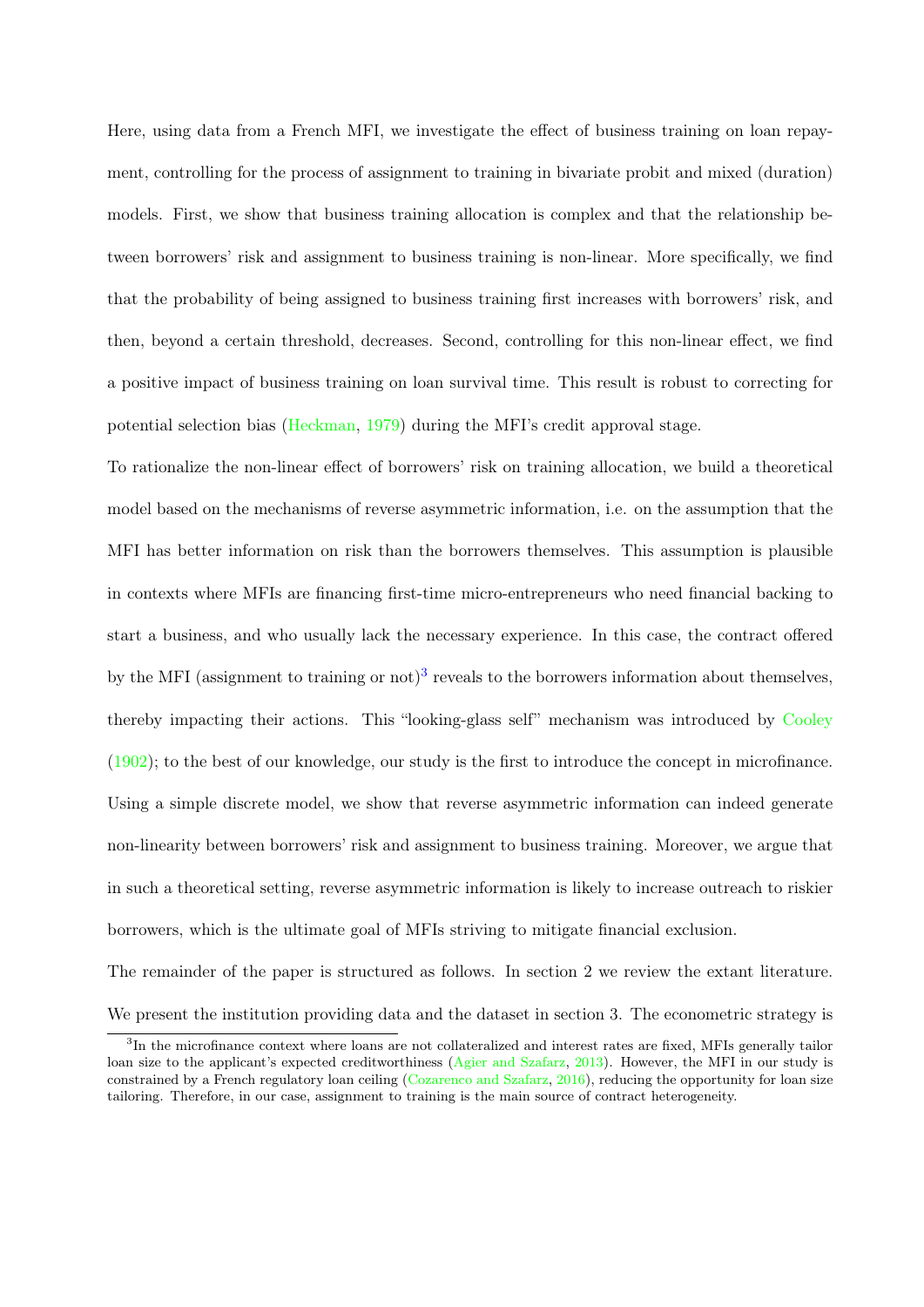<span id="page-5-1"></span>described in section 4 and the empirical results are outlined in section 5. We check the robustness of our results in section 6. A theoretical model rationalizing the intuition behind our empirical results is presented in section 7. Section 8 concludes.

## 2 Literature review

Our study contributes to three strands of the literature: (i) the impact of training programs in microfinance; (ii) the empirics of bivariate and trivariate probit and duration models (which can also be interpreted as scoring models in banking); and (iii) the theoretical effect of reverse asymmetric information.

The extant literature is agnostic about the efficiency of business training in microfinance. For instance, [Evans](#page-40-3) [\(2011\)](#page-40-3) underlines some positive outcomes for business training under the Women's Initiative for Self Employment, whereas [Edgcomb](#page-40-4) [\(2002\)](#page-40-4) reports mixed results on correlations between completed training and successful entrepreneurship outcomes in the United States. However, these studies ignore the non-random allocation of business training and the selection bias this may induce.

More recent studies adopt an experimental approach using random business training allocation. For developing countries, for instance, [Karlan and Valdivia](#page-41-5) [\(2011\)](#page-41-5) find a significant impact of training on client retention and business knowledge improvement, but little evidence of impact on profit or revenue increase, in FINCA-Peru.<sup>[4](#page-5-0)</sup> [Berge et al.](#page-39-3)  $(2014)$  argue that business training combined with financial services improves business outcomes for male microentrepreneurs in Tanzania (the effects for women being non-significant). [Bulte et al.](#page-40-5) [\(2014\)](#page-40-5) find considerable impacts on knowledge, business practices and outcomes for female clients of an MFI in Vietnam; however these impacts take time to materialize.

<span id="page-5-0"></span><sup>&</sup>lt;sup>4</sup>See [McKenzie and Woodruff](#page-41-4) [\(2013\)](#page-41-4) for an extended review of existing studies of impacts of business training in developing countries.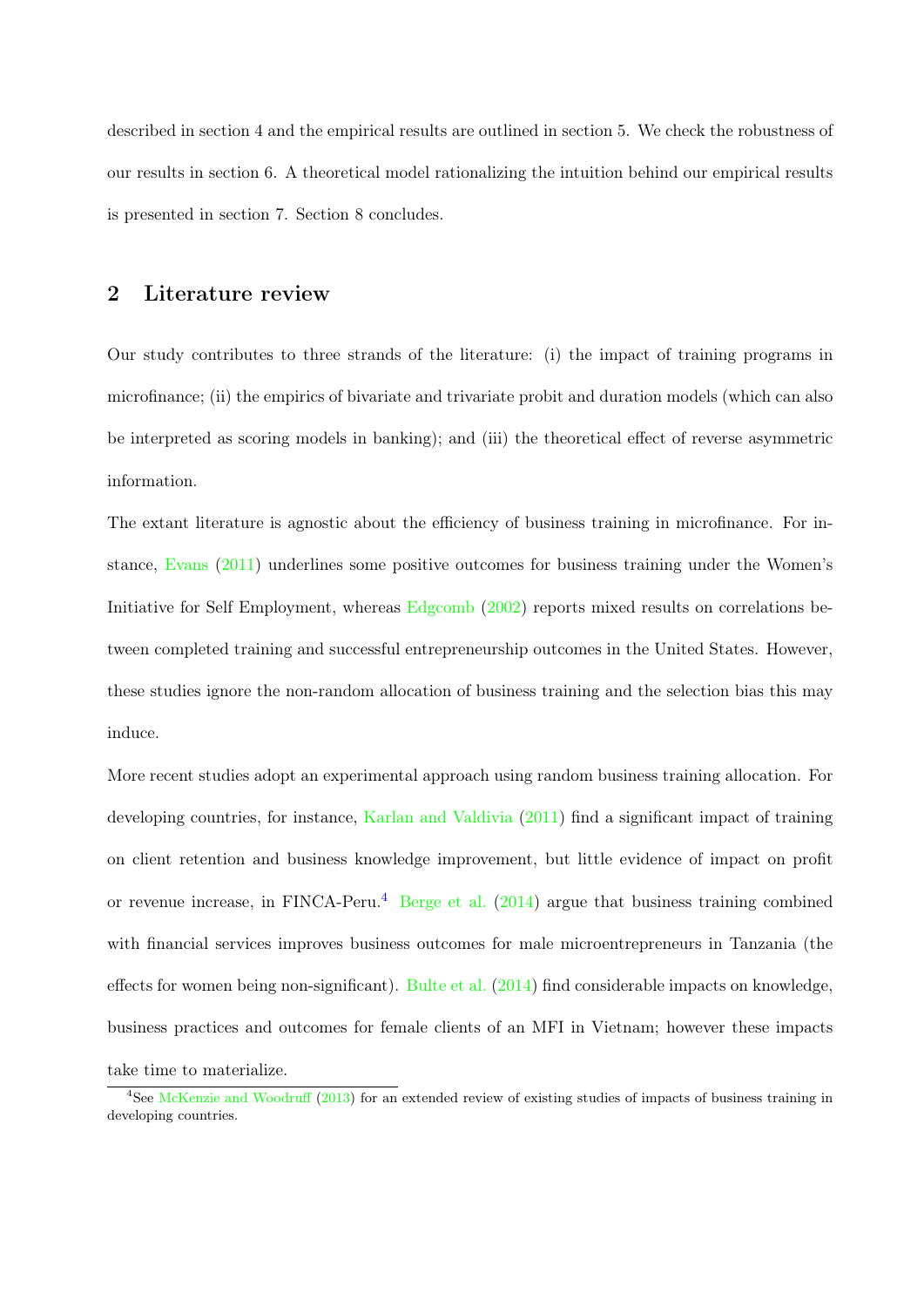<span id="page-6-1"></span>For developed countries, the evidence is scarce, with two welcome exceptions. [Fairlie et al.](#page-40-6) [\(2015\)](#page-40-6) find no long-lasting effects of business training in the United States for individuals who are potentially subject either to credit or human capital constraints or to discrimination in the labor market. Similarly, the randomized controlled trial conducted by [Crépon et al.](#page-40-7) [\(2014\)](#page-40-7) with ADIE (the largest French MFI) did not identify significant positive impacts in terms of business outcomes for participants.

Beyond business outcomes, few studies have focused on the relationship between business training and credit repayment.<sup>[5](#page-6-0)</sup> One exception is [Karlan and Valdivia](#page-41-5)  $(2011)$ , who find that access to training increases the probability of perfect repayment to the MFI; however, this result is only marginally significant. Similarly, [Giné and Mansuri](#page-40-8) [\(2014\)](#page-40-8) find that training has no significant impact on repayment rates for microfinance clients in rural Pakistan.

Unfortunately, we do not have data on business outcomes for borrowers in our study. However, we have access to detailed individual data on credit repayment history within the MFI. Therefore our main focus is the relationship between business training and credit repayment. Taking into account the behavioral aspects of assignment to business training [\(Benabou and Tirole,](#page-39-4) [2003a\)](#page-39-4), we find a non-significant impact of business training on the probability of default, but a significant positive impact on loan survival time.

Our empirical strategy is based on bivariate models where we jointly estimate two equations. The first equation models the business training allocation process, whereas the second equation models borrowers' risk. We first measure borrowers' risk using probability of default in a bivariate probit model. A comparable bivariate probit model was developed by [Boyes et al.](#page-39-5) [\(1989\)](#page-39-5), where the two probit equations concern the loan granting process and borrowers' default respectively. However, the empirical literature argues that despite defaults, some loans may still be profitable if the default

<span id="page-6-0"></span><sup>&</sup>lt;sup>5</sup>There are two main reasons for this. First, some of the studies focus on the impact of business training for beneficiaries who are not necessarily microcredit recipients. Second, repayment rates are very high in microfinance in developing countries [\(Armendariz and Morduch,](#page-39-6) [2010\)](#page-39-6), so there is little heterogeneity in terms of credit default.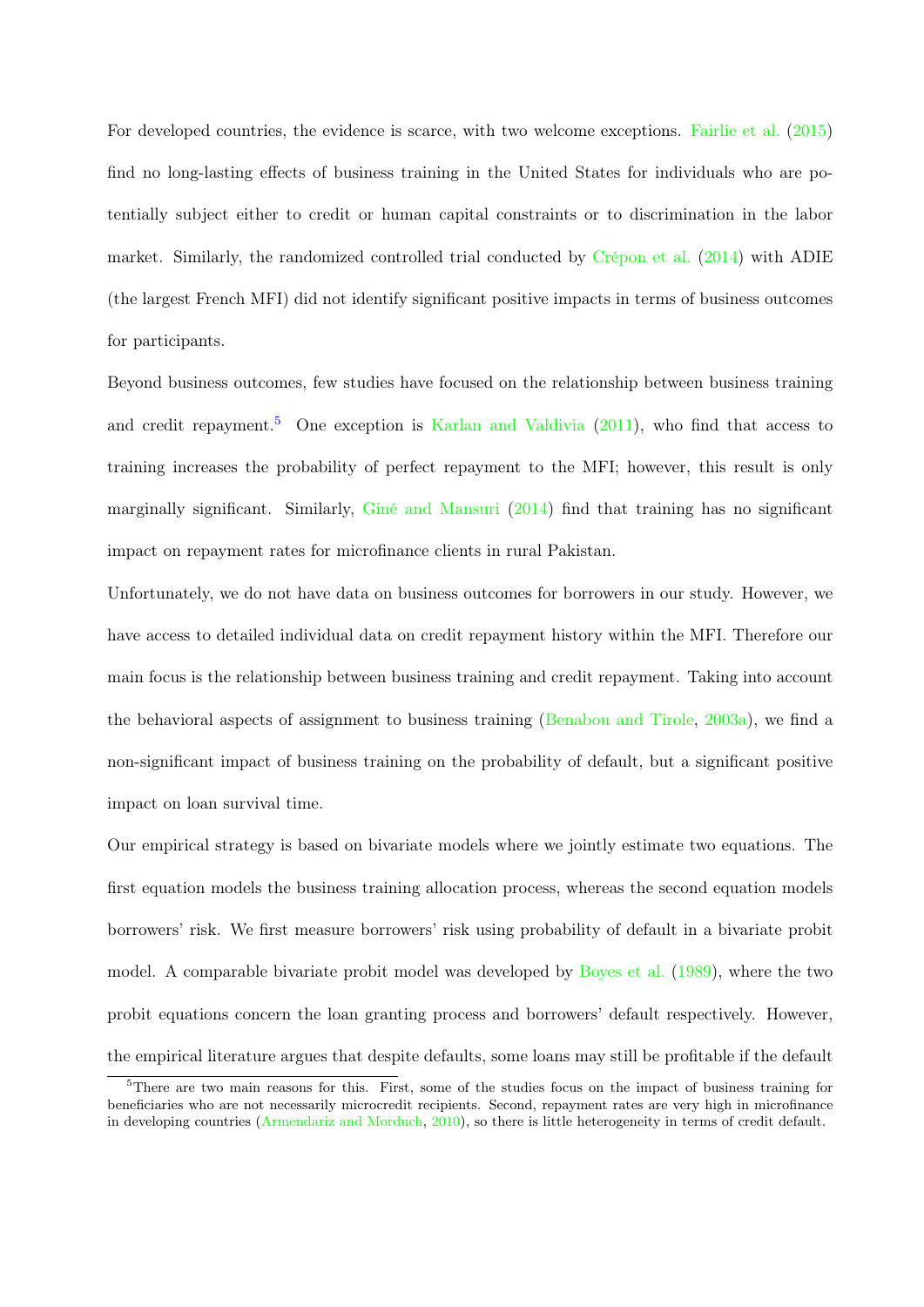<span id="page-7-0"></span>occurs sufficiently late. The bank might then be more concerned about the timing of a default than the default itself. [Roszbach](#page-41-6) [\(2004\)](#page-41-6) addresses this issue by providing a bivariate survival time model. In line with this study, we use loan survival time as an alternative measure of risk in a bivariate mixed (duration) model.

Econometric models in [Boyes et al.](#page-39-5) [\(1989\)](#page-39-5) and [Roszbach](#page-41-6) [\(2004\)](#page-41-6) are examples of credit scoring models underlining the importance of controlling for banks' selection process during the approval stage [\(Heckman,](#page-40-0) [1979\)](#page-40-0). To address selection bias, our paper pioneers the development of trivariate probit and mixed models to test for robustness of results, by adding a selection equation to our bivariate models.

We take advantage of the risk equation to estimate borrowers' intrinsic risk. First, we study the relationship between business training allocation and borrowers' intrinsic risk, which appears to be non-linear. Second, we take into account this complex relationship to study the impact of business training on loan repayment. The original feature of our paper lies in the development of formal empirical models addressing the endogeneity of business training allocation and its consequences. Our theoretical modeling explaining the non-linear relationship between risk and training assignment is based on reverse asymmetric information (where the principal is better informed than the agent) and the looking-glass self effect. The latter occurs when people in their social environment attempt to manipulate self-perception. This phenomenon has been widely studied in the sociological literature. The term "looking-glass self" was coined by [Cooley](#page-40-1) [\(1902\)](#page-40-1), who argued that people obtain a sense of who they are by observing how others perceive or treat them.

In economics, this concept was first introduced by [Benabou and Tirole](#page-39-4) [\(2003a\)](#page-39-4) and [Benabou and](#page-39-7) [Tirole](#page-39-7) [\(2003b\)](#page-39-7). [Benabou and Tirole](#page-39-7) [\(2003b\)](#page-39-7) state that for the looking-glass self effect to impact the agent's behavior, the principal must have private information relevant to the agent's behavior and the agent must be aware of the principal's superior information and objectives. [Benabou and Tirole](#page-39-4)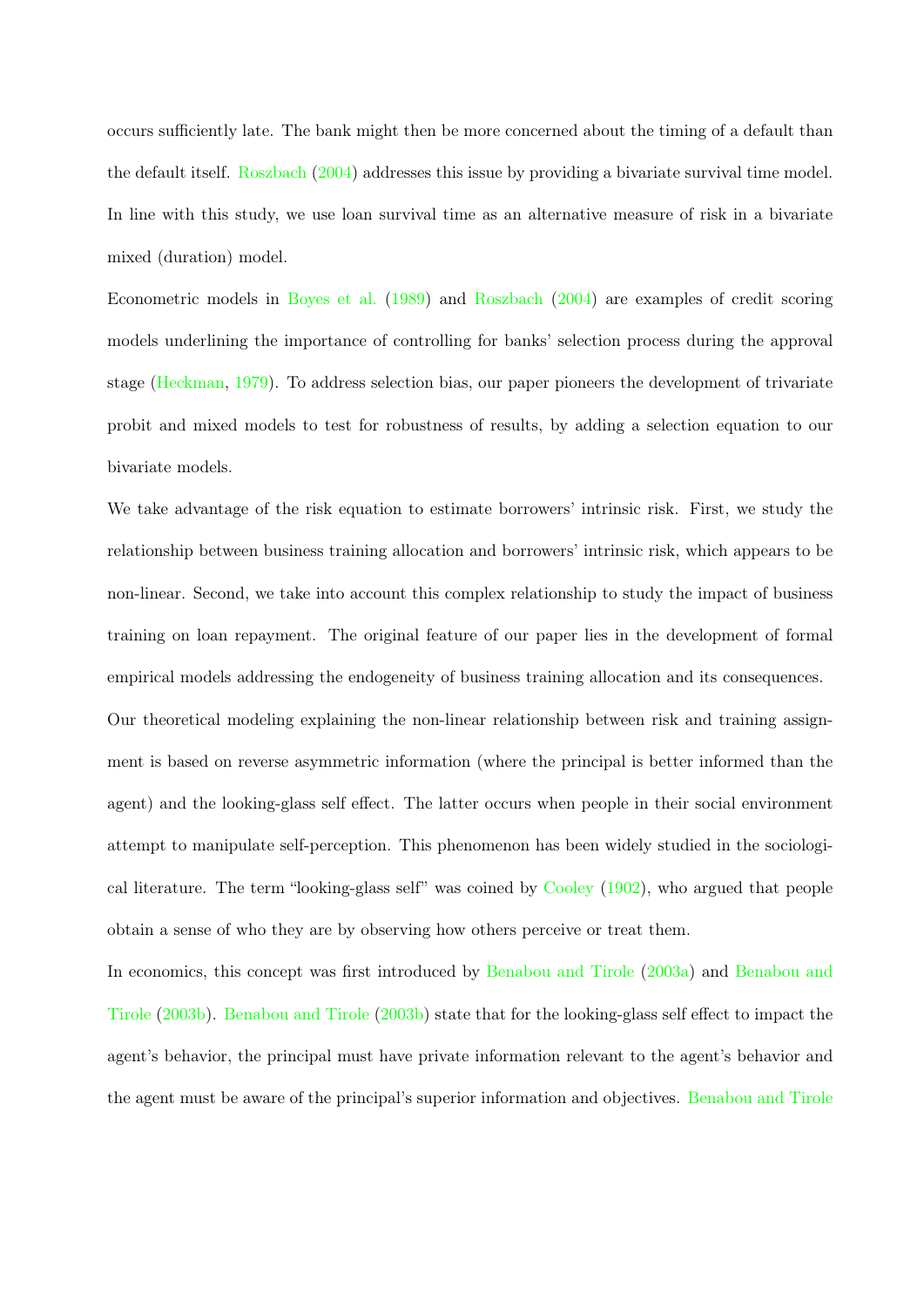<span id="page-8-1"></span>[\(2003a\)](#page-39-4) study various situations where the principal might be better informed than the agent (for example at school, in the labor market, and in the family) and also consider the case of an informed principal choosing a level of help to provide to the agent.[6](#page-8-0)

The notion of informed principal was introduced by [Myerson](#page-41-7) [\(1983\)](#page-41-7) and [Maskin and Tirole](#page-41-8) [\(1990\)](#page-41-8). However, it is only relevant in specific contexts. [Ishida](#page-41-9) [\(2006\)](#page-41-9) uses a model with an informed principal to show that promotions in the labor market can be used strategically in the presence of the looking-glass self effect. [Villeneuve](#page-42-0) [\(2000\)](#page-42-0) studies pooling and separating equilibria in a context where an insurer evaluates risk better than its customers. [Swank and Visser](#page-41-10) [\(2007\)](#page-41-10) show how delegation and increased attention from an informed employer can improve the motivation of an uninformed employee. Crucially, these authors point out that their model only fits situations where agents are at the beginning of their career or are performing tasks for the first time, whereas the principal has previous experience with similar tasks or agents. This setting is remarkably similar to the microcredit market, where micro-entrepreneurs are borrowing from an experienced MFI to start a business for the first time. One contribution of this paper is to introduce the notion of informed principal and the looking-glass self effect to the credit market.

## 3 Context and Data

### 3.1 Institutional context of the MFI

Créa-Sol, the MFI providing data for our study, was created in 2006 in the South of France as a nonprofit NGO, at the initiative of a commercial bank under its corporate social responsibility scheme. This MFI targets individuals who have difficulty accessing financial services from mainstream banks, mainly residing in the Provence-Alpes-Côte-d'Azur region. In line with its social mission statement,

<span id="page-8-0"></span><sup>6</sup>Other situations where help, in general, can be detrimental to the agent are presented by [Gilbert and Silvera](#page-40-9) [\(1996\)](#page-40-9). Using different experiments, the authors show that help can be used to undermine the beliefs of the observers, who might attribute a successful performance to help rather than to the performer's abilities.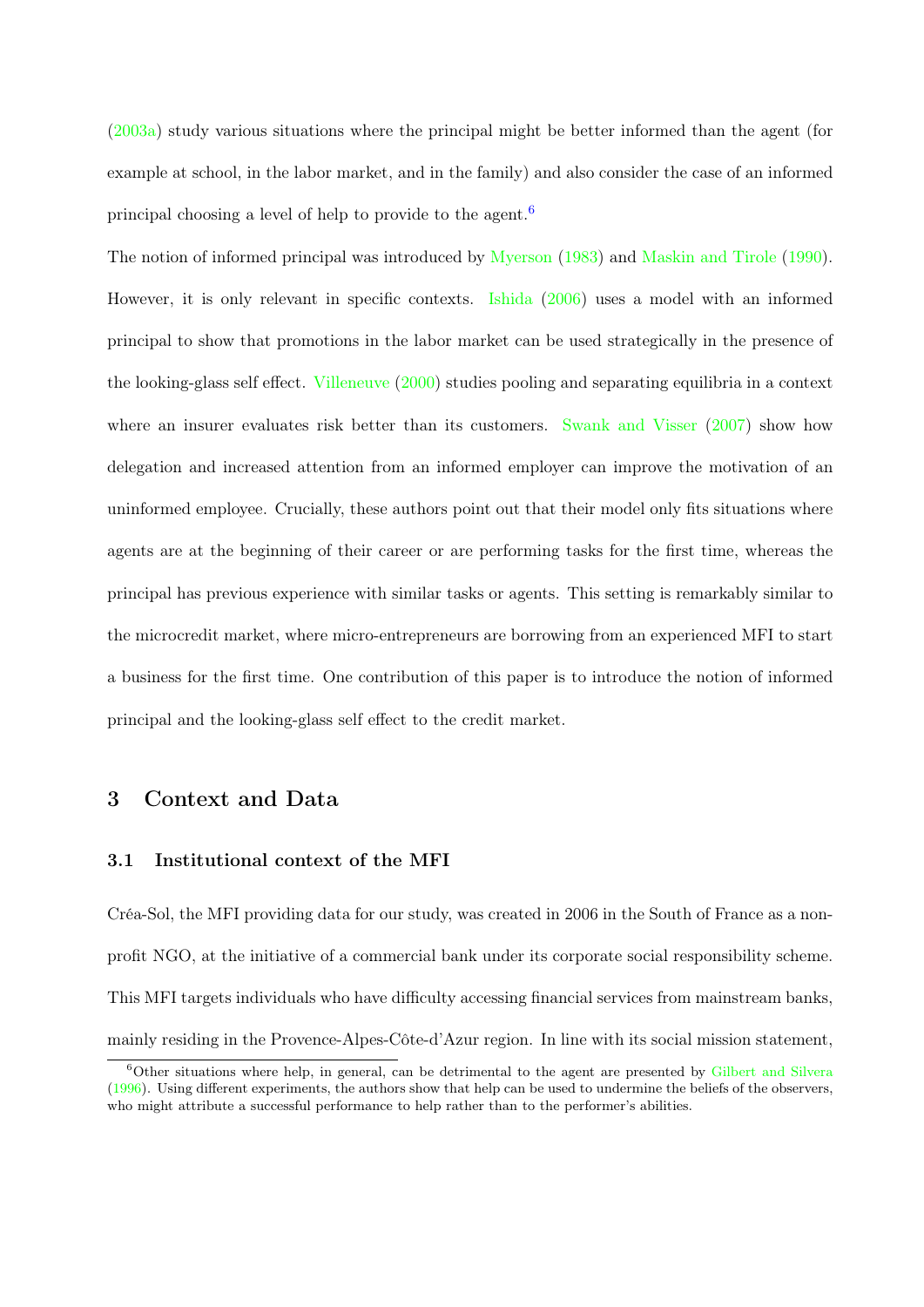<span id="page-9-1"></span>most of the MFI's clients are (long-term) unemployed, have low education and income levels and are starting a business for the first time in their lives. Most of them are seeking to become self-employed to escape unemployment and/or poverty. The MFI does not require any collateral or guarantees from its clients, which means that the total pool of applicants of this MFI is considered "too risky" by most commercial banks. The MFI provides both personal and business microcredit. We focus on business microcredit exclusively.

In addition to microcredit services, Créa-Sol is highly active in business training provision. Nonfinancial services are an important feature of MFIs in France, which play a counseling and support role [\(Brana,](#page-39-8) [2013\)](#page-39-8) and use soft information in their screening processes [\(Cozarenco and Szafarz,](#page-40-10) [2018\)](#page-40-10). Providing business training is costly for MFIs, so they cut costs by forming partnerships with NGOs.<sup>[7](#page-9-0)</sup>

We have information on all the applicants who were granted a microcredit by our MFI between May 2008 and May 2011, as well as on any accompanying business training provision. To our knowledge, the MFI's borrowers did not receive any training other than that mentioned in the data set. The MFI's clients include almost equal numbers of individuals receiving and not receiving training (55% and 45% respectively). We have no evidence that the MFI chooses primarily to train riskier clients. Unfortunately, we do not have data on business outcomes (ex. profits, sales, etc.), only business forecasts form the application stage via a business plan presented by the applicant. Hence, we cannot investigate the link between business training provision and business outcomes. However, our data set contains detailed information on borrowers' behavior regarding ex-post repayment to the MFI. We use the number and dates of unpaid installments to explore the impact of business training on loan repayment.

Each individual can apply only once for a microcredit. Our MFI aims to have all its clients bankable

<span id="page-9-0"></span><sup>7</sup>According to [Botti et al.](#page-39-1) [\(2016\)](#page-39-1), 87% of Western European MFIs providing non-financial services externalized them to third-parties.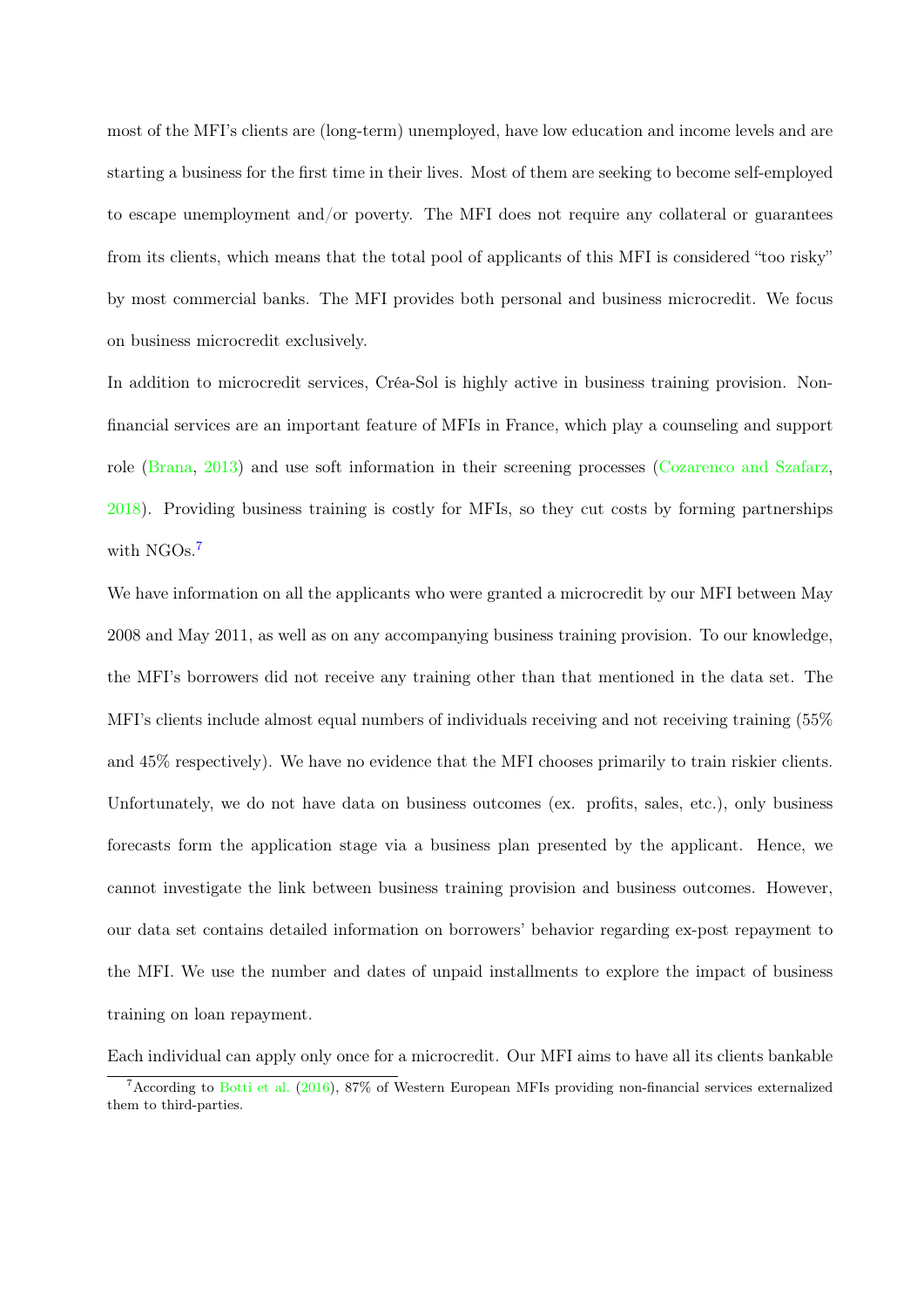<span id="page-10-5"></span>after their first microcredit.<sup>[8](#page-10-0)</sup> The relationship between the MFI and the borrower proceeds as follows. After receiving a credit application, the MFI decides whether to accept or reject the loan. The decision process involves several stages. First, the loan officer presents the project during a credit committee meeting. Second, the credit committee takes the decision to grant the loan or not. Third, the MFI decides whether or not to provide training to the selected applicants.<sup>[9](#page-10-1)</sup> Training is mandatory for the selected borrowers, who cannot refuse to participate. We then observe each client's microcredit repayment behavior, i.e. the number and dates of unpaid installments.

#### 3.2 Data

Using Créa-Sol's data, we model two different processes:

- 1. Business training allocation
- 2. Borrower's risk based on his/her credit history

Table [1](#page-11-0) gives the descriptive statistics for our data along with the t-tests to compare different group means. Information on 365 business microcredit borrowers was collected between May 2008 and May 2011.<sup>[10](#page-10-2)</sup> The vast majority of these loans were for a business start-up or buy-out, rather than for business development. The average loan approved was EUR 8,900, the average interest rate was  $4.2\%$ <sup>[11](#page-10-3)</sup> and the mean maturity was 52 months.

Column (1) in Table [1](#page-11-0) lists 22% of the borrowers as defaulting. We define as "defaulting" borrowers with 3 or more delayed payments in their credit history within the MFI.<sup>[12](#page-10-4)</sup> The delayed payments

<span id="page-10-1"></span><span id="page-10-0"></span><sup>&</sup>lt;sup>8</sup>As a consequence, the MFI does not provide dynamic incentives through progressive lending.

<sup>&</sup>lt;sup>9</sup>We cannot completely rule out the possibility that loan granting and training assignment processes are not strictly sequential or intertwined. We account for this eventuality in a robustness check using a nested logit model.

<span id="page-10-3"></span><span id="page-10-2"></span><sup>&</sup>lt;sup>10</sup>We do not study consumer loans, in contrast to [Roszbach](#page-41-6)  $(2004)$ .

<sup>&</sup>lt;sup>11</sup>The interest rate was fixed at  $4\%$  per year at the beginning of the period and reached  $4.5\%$  at the end of the period of analysis. The interest rate is fixed and hence does not depend on borrower characteristics.

<span id="page-10-4"></span><sup>&</sup>lt;sup>12</sup>This percentage might appear particularly high in the microfinance context. Indeed,  $D'Espallier$  et al. [\(2011\)](#page-40-11) report 6% of the total loan portfolio as more than 30 days overdue, and only 1% of loans as written-off in a study of 350 MFIs in 70 countries. However, for MFIs in Western Europe the percentage of the total loan portfolio overdue more than 30 days is 13.4% and the write-off ratio is 5.6% according to [Botti et al.](#page-39-1) [\(2016\)](#page-39-1), comparable with the figures reported in our study.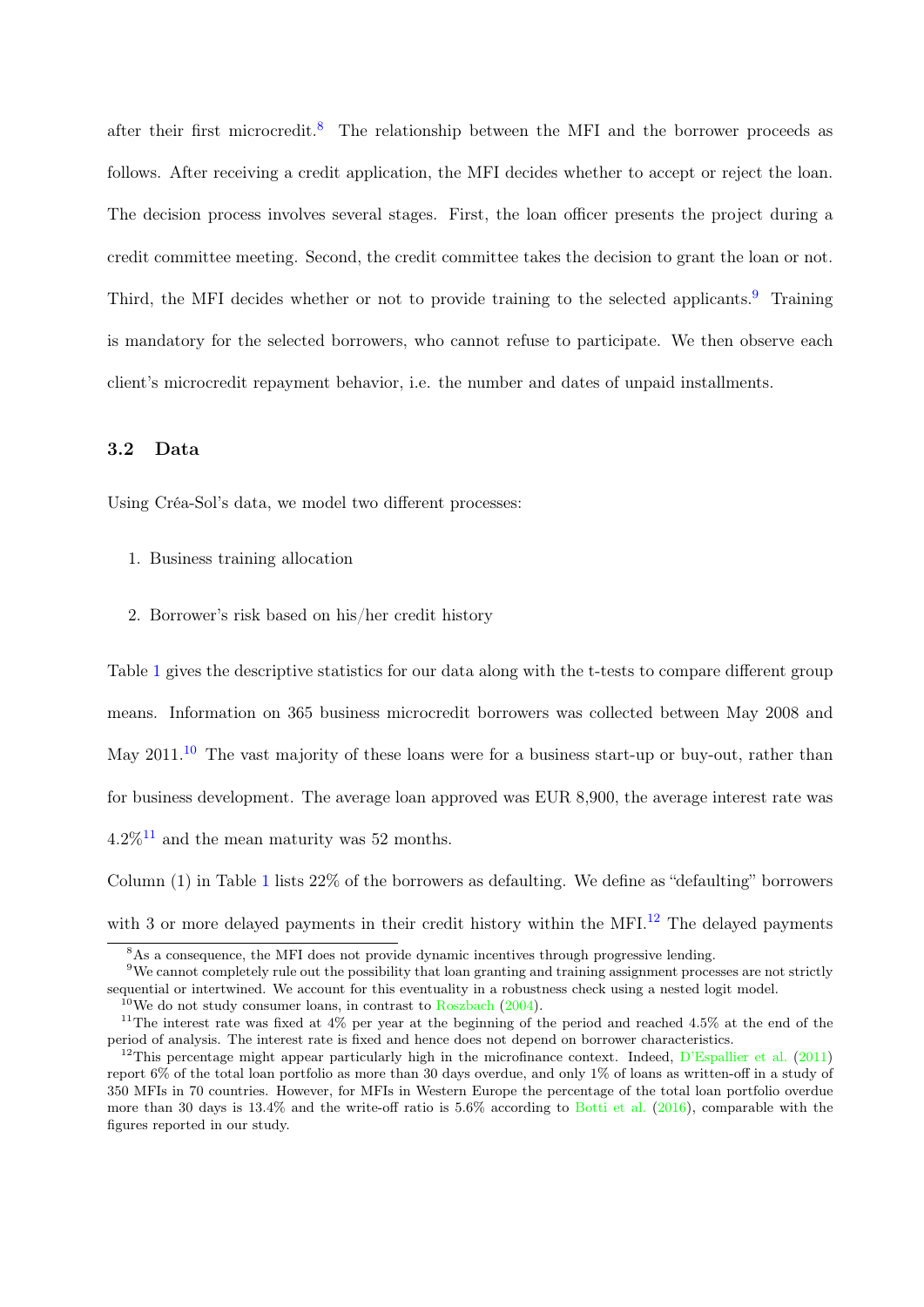<span id="page-11-0"></span>

| <b>Variables</b>                          | Total    | Training No Training $t$ -test <sup><math>a</math></sup> |       |                   | Defaulting Performing t-test |       |            |
|-------------------------------------------|----------|----------------------------------------------------------|-------|-------------------|------------------------------|-------|------------|
|                                           | (1)      | (2)                                                      | (3)   | $\left( 4\right)$ | (5)                          | (6)   | (7)        |
| Defaulting (dummy)                        | 0.22     | 0.19                                                     | 0.25  | $-0.05$           |                              |       |            |
| Business training (dummy)                 | $0.55\,$ |                                                          |       |                   | 0.49                         | 0.57  | $-0.08$    |
| <i>Individual Characteristics</i>         |          |                                                          |       |                   |                              |       |            |
| Male (dummy)                              | 0.61     | 0.62                                                     | 0.60  | 0.02              | 0.75                         | 0.58  | $0.17***$  |
| Education (no. of diplomas)               | 1.89     | 1.89                                                     | 1.89  | 0.00              | 1.46                         | 2.01  | $-0.55***$ |
| Single (dummy)                            | 0.53     | 0.50                                                     | 0.57  | $-0.07$           | 0.63                         | 0.51  | $0.13**$   |
| Unemployed more than 12 months (dummy)    | 0.33     | 0.37                                                     | 0.28  | $0.08*$           | 0.42                         | 0.31  | $0.11*$    |
| <b>Household Characteristics</b>          |          |                                                          |       |                   |                              |       |            |
| Household income (kEUR)                   | 1.49     | 1.61                                                     | 1.33  | $0.29**$          | 1.11                         | 1.59  | $-0.49***$ |
| Household expenses (kEUR)                 | 0.45     | 0.47                                                     | 0.42  | 0.06              | 0.47                         | 0.44  | 0.03       |
| <b>Business Characteristics</b>           |          |                                                          |       |                   |                              |       |            |
| Low personal investment (dummy)           | 0.26     | 0.25                                                     | 0.27  | $-0.02$           | 0.38                         | 0.23  | $0.15***$  |
| Assets (kEUR)                             | 18.86    | 21.34                                                    | 15.73 | $5.62**$          | 12.19                        | 20.74 | $-8.55***$ |
| Food and accommodation sector (dummy)     | 0.10     | 0.08                                                     | 0.13  | $-0.04$           | 0.09                         | 0.11  | $-0.02$    |
| Gross margin( $EUR$ )/Sales( $EUR$ )      | 0.74     | 0.74                                                     | 0.74  | 0.00              | 0.71                         | 0.75  | $-0.03$    |
| Instruments for business training process |          |                                                          |       |                   |                              |       |            |
| Other applications (dummy)                | 0.62     | 0.82                                                     | 0.38  | $0.44***$         |                              |       |            |
| Honor loan (dummy)                        | 0.47     | 0.63                                                     | 0.28  | $0.36***$         |                              |       |            |
| Sent by a mainstream bank (dummy)         | 0.18     | 0.12                                                     | 0.26  | $-0.14***$        |                              |       |            |
| No. of observations                       | 365      | 202                                                      | 163   |                   | 79                           | 286   |            |

Table 1: Descriptive Statistics

 $\sqrt[3*]{p}$ <0.01,  $\sqrt[3*]{p}$ <0.05,  $\sqrt[3*]{p}$ 

<sup>a</sup>The t-test is a two-sample two-sided test for equal means.

need not be consecutive or remain unpaid, although most delayed payments in the database were consecutive. This definition mirrors the MFI's actual policy: it generally writes off all loans involving three or more consecutive delayed payments. However, our definition is more conservative and results in a larger percentage of defaulting loans than was actually registered by the MFI.

In columns (2) and (3) of Table [1](#page-11-0) we split the total sample into business training beneficiaries and non-beneficiaries respectively. 19% of the clients receiving business training are defaulting clients, against 25% for clients not receiving business training. However, this difference is not significant according to the t-test. Importantly, these preliminary descriptive statistics suggest that individuals assigned to training are not riskier ex-post than individuals without training. This evidence reflects two possible scenarios: either training is targeted toward (ex-ante) high-risk individuals and is highly efficient (as ex-post borrowers with training are not riskier than borrowers without training) or training is not targeted exclusively toward high-risk borrowers and is not highly efficient. As pointed out above, studies in both developed and developing economies fail to corroborate the first scenario, where business training is highly efficient. This lends credence to the second scenario,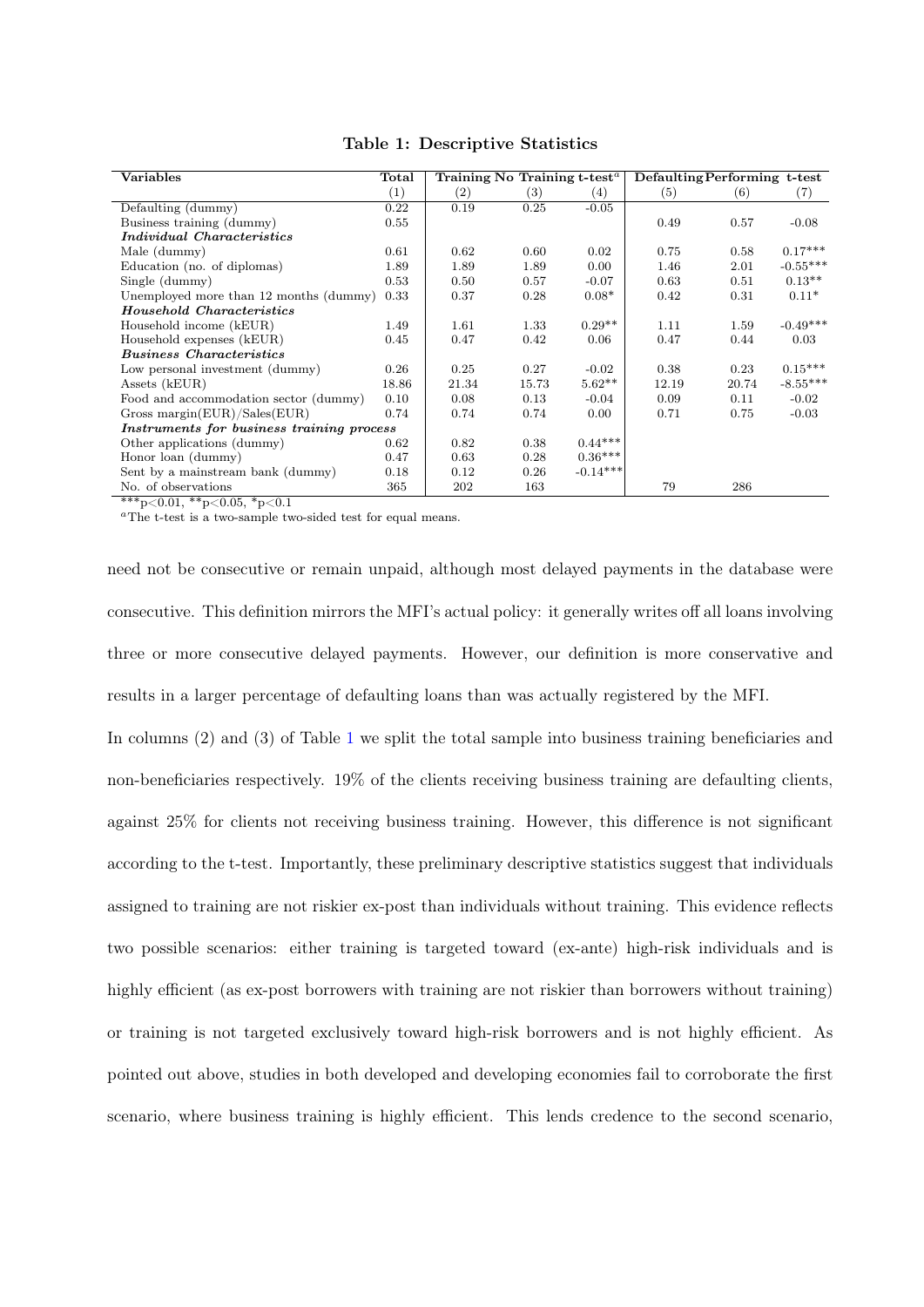where business training is not necessarily allocated to the riskier borrowers.

Overall, 55% of the borrowers were assigned to business training.<sup>[13](#page-12-0)</sup> In columns (5) and (6) we split the sample into defaulting and performing loans (loans that have strictly less than three delayed payments in their credit history). Almost half the defaulting loans versus 57% of performing loans were assigned to a training program, but this difference is not significant either.

The individual characteristics of business training beneficiaries and of non-beneficiaries do not appear to differ much. Nevertheless, a few differences deserve mention. The proportion of long-term unemployed individuals is greater among borrowers assigned to business training. Moreover, business training beneficiaries have higher household incomes and their businesses have higher asset levels.

Furthermore, they are more likely to have made other applications and to have been granted honor loans,<sup>[14](#page-12-1)</sup> which is consistent with a microcredit setup where NGOs providing training programs in partnership with MFIs also provide honor loans. The variable Other applications often includes ongoing applications for an honor loan. Hence, there is a direct link between the two variables and the likelihood of being assigned to business training. These additional financing sources appear to be important factors in the MFI's decision to assign a borrower to a training program. Interestingly, borrowers sent by a mainstream bank are less likely to be assigned to a training program. Borrowers sent by a mainstream bank either have a co-financing loan from the bank (these are potentially less risky clients) or have been rejected by the bank (these are potentially riskier clients).

These descriptive statistics suggest that the relationship between borrowers' risk and training allocation is complex and potentially non-linear. Therefore it is important to account for this effect

<span id="page-12-0"></span><sup>13</sup>Assignment to a training program can be interpreted as treatment and borrowers can be divided into a treated and control group respectively. From this perspective, our paper fits into the literature studying treatment effects. Nevertheless, treatment is obviously not randomly assigned in our case.

<span id="page-12-1"></span><sup>&</sup>lt;sup>14</sup>An honor loan is an interest-free loan subsidized by the French government for individuals willing to start a business in order to become self-employed. The government delegates the disbursement of these loans to NGOs, which may also provide training programs.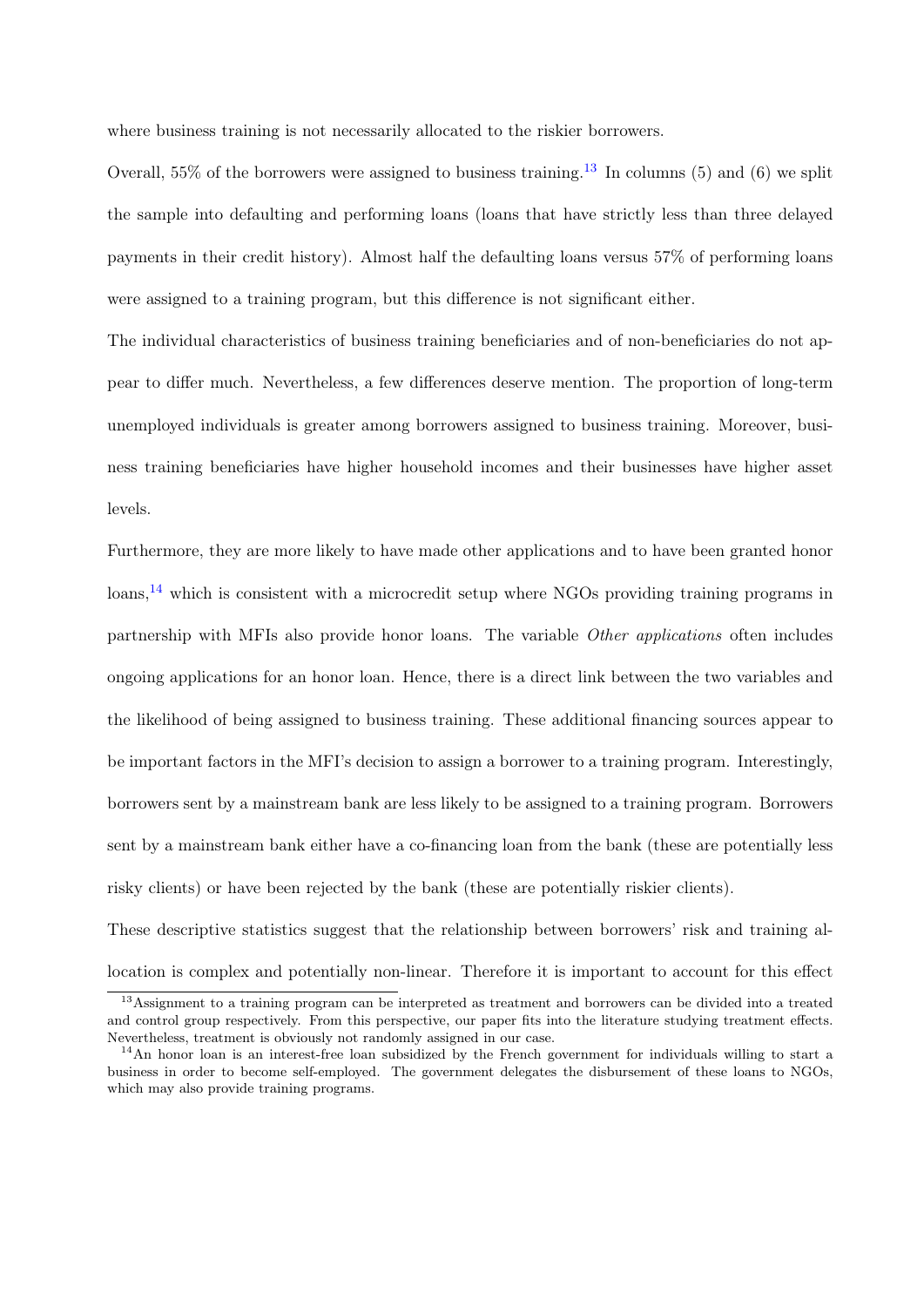when assessing the effect of business training on loan repayment. For the reasons outlined above, we use the variables *Other applications, Honor loan, Sent by a mainstream bank* as instruments in the business training allocation process to identify our effects.

As Table [1](#page-11-0) illustrates, there are significant differences between defaulting and performing clients. Defaulting clients are more likely to be male, single, and long-term unemployed, with lower edu-cation, income levels, personal investment<sup>[15](#page-13-0)</sup> and assets. All these variables are taken into account to design our risk measure, or a borrower's score. Actually, we do not have information on the scoring model used by the MFI. Therefore we use ex-post information on credit history to estimate the borrower's ex-ante risk, assuming that the MFI's scoring strategy is based on its previous experience. This risk measure will allow us to model business training assignment and, consequently, to establish a positive effect of business training on credit repayment. Our econometric strategy is outlined in the next section.

## 4 Econometric model

The purpose of our paper is to study the effect of business training on microcredit repayment. To address this issue, we need to control for assignment to business training. We proceed as follows. First, we construct a measure of borrowers' (intrinsic) risk, or score, using the loan repayment equation. Second, we introduce this measure of borrowers' risk (first linearly and then quadratically) into the business training allocation equation. By simultaneously estimating the two equations, we show that this relationship is non-linear and, at the same time, we establish a positive effect of business training on loan survival time.

To proxy borrowers' risk, we first use a probit equation that estimates the probability of a borrower

<span id="page-13-0"></span><sup>15</sup>Low personal investment is a dummy taking value 1 if the applicant's personal financial contribution to the project is lower than 5% of the project size. We use this cut-off because it is the lowest available in our data after "No personal investment", and very few applicants provided no personal investment.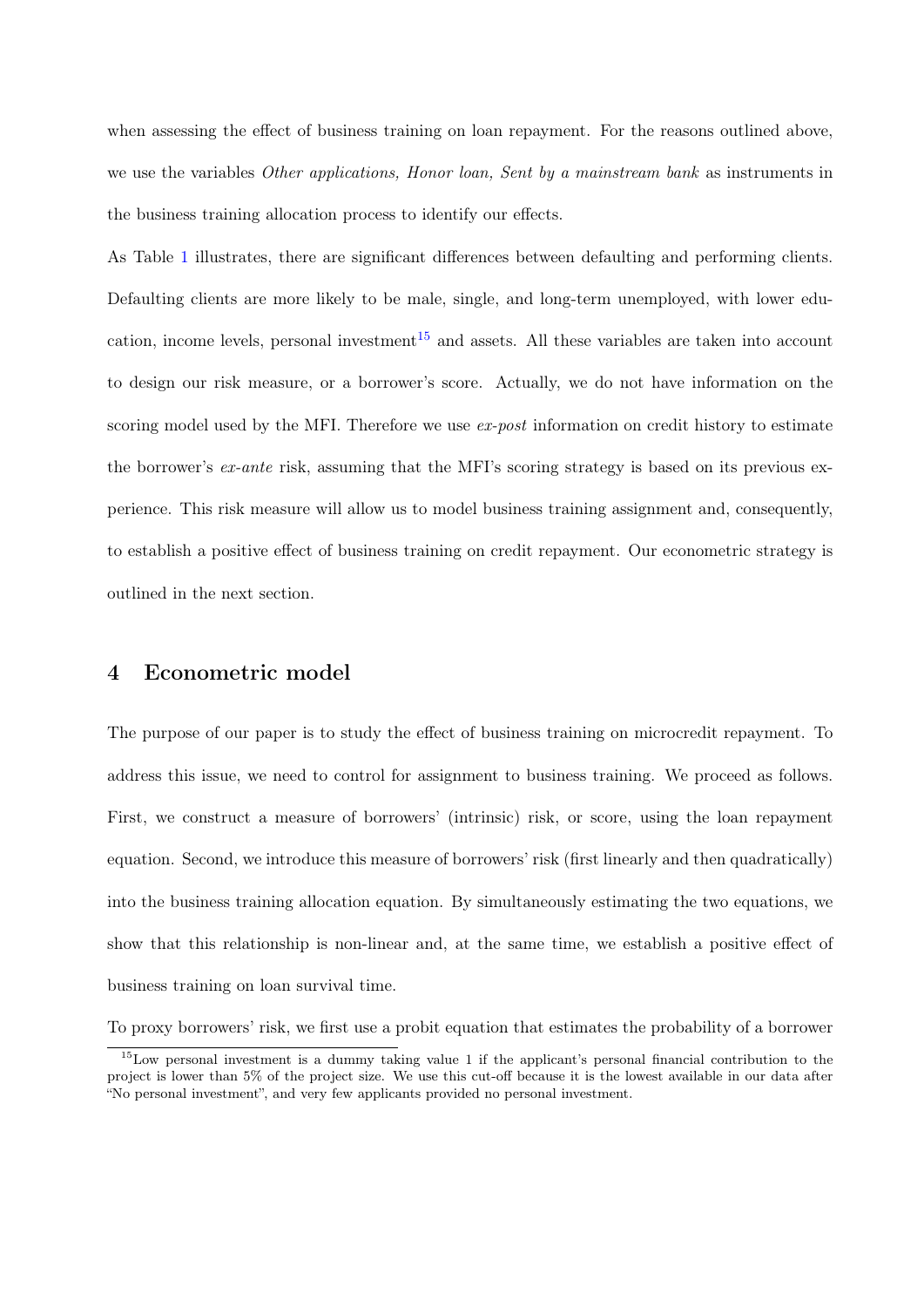defaulting in a bivariate probit model. Alternatively, we use the inverse of loan survival time in a bivariate mixed model. Among the control variables, we include individual, household and business characteristics presented in Table [1.](#page-11-0) In addition, we control for business cycles,  $^{16}$  $^{16}$  $^{16}$  which obviously impact the riskiness of a project: an unfavorable economic environment during the start-up phase can jeopardize a business's chances of surviving. We therefore include quarterly rates of increase in business failures (as a measure of economic health) and in new business start-ups (as a measure of competition) at the time the loan is granted (and one and two quarters later) for each microenterprise in our sample, according to its sector of activity. Data for business cycles exclusively cover the French Southeastern PACA Region where our MFI operates.

Furthermore, loan repayment potentially depends on business training, both directly and indirectly through borrowers' behavioral reactions to business training assignment. We attempt to isolate these two effects. To identify the direct effect of business training, we introduce into the risk equation an additional covariate, the Business training dummy, taking value one if a borrower receives business training and zero otherwise. To isolate behavioral effects, we also introduce into the risk equation a form of heteroscedasticity linked to individual unobserved heterogeneity and depending on, among others, business training.

This approach allows us to estimate the variable Risk depending solely on individual, household, and business characteristics to proxy borrowers' intrinsic risk (i.e. the risk net of potential direct and indirect effects of business training and net of business cycle influence). We test the following hypotheses:

# H1: The intrinsic risk of a borrower impacts his/her probability of receiving business training.

H2: Business training positively impacts loan repayment when we control for the pro-

<span id="page-14-0"></span><sup>&</sup>lt;sup>16</sup>Source: Fiben, Banque de France.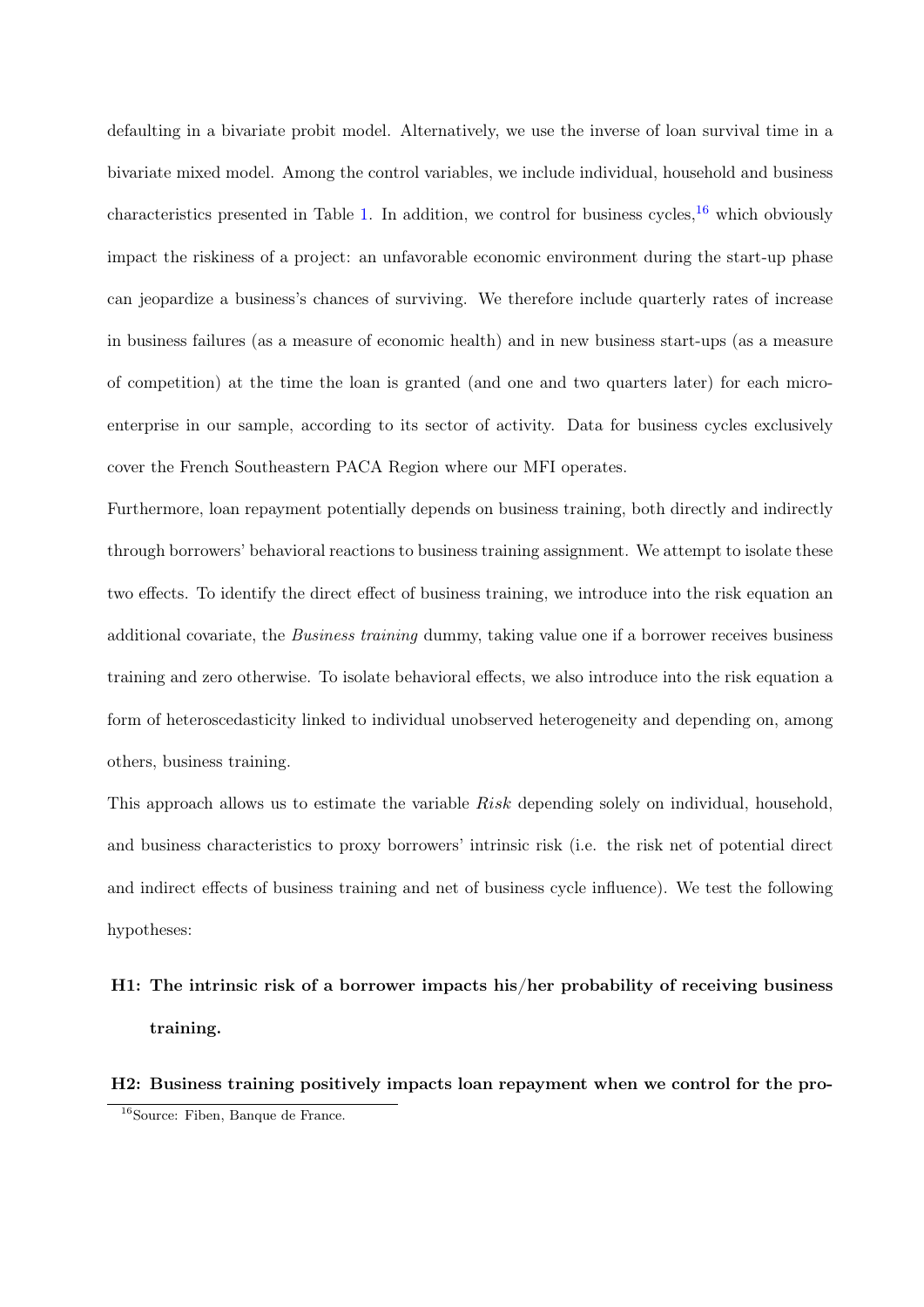#### cess of assignment to business training and its possible behavioral effects.

To test H1, we first introduce variable Risk linearly and then quadratically (to capture the simplest form of non-linearity) in the business training allocation equation. H2 is tested by assessing the sign and the significance level of the *Business training* loading in the risk equation, as specified in the remainder of this section.

#### 4.1 Bivariate probit model

To test the relationship between the probability of receiving business training and borrowers' risk, we add intrinsic risk to the business training equation. Actually, we jointly model two processes, namely the business training decision and the probability of defaulting, related by a common unobserved individual heterogeneity factor. This unobserved individual heterogeneity allows us to take into account the unobserved "soft" information about borrowers (motivation, skills, personality, etc.) collected by the MFI during face-to-face meetings. These factors drive the borrowers' behavior (for instance, through effort devoted to the business). In addition, joint modeling controls for the endogeneity of business training in the default equation.

Furthermore, the heteroscedasticity of the model captures the idea that observing the same level of business training can trigger different behavioral reactions in two different borrowers. In other words, assignment to business training could introduce noise into a borrower's behavior, thereby engendering noise in his/her probability of defaulting, which could imply higher and non-constant variance. This can naturally be represented by a scedastic function attached to the unobservable individual heterogeneity. By introducing heteroscedasticity into the default equation, we isolate behavioral effects on the probability of defaulting.

Thus, controlling for endogeneity and introducing heteroscedasticity help disentangle three different components in the risk equation: the direct effect of business training, the indirect effect of business training through borrower's behavior and the intrinsic risk of the borrower.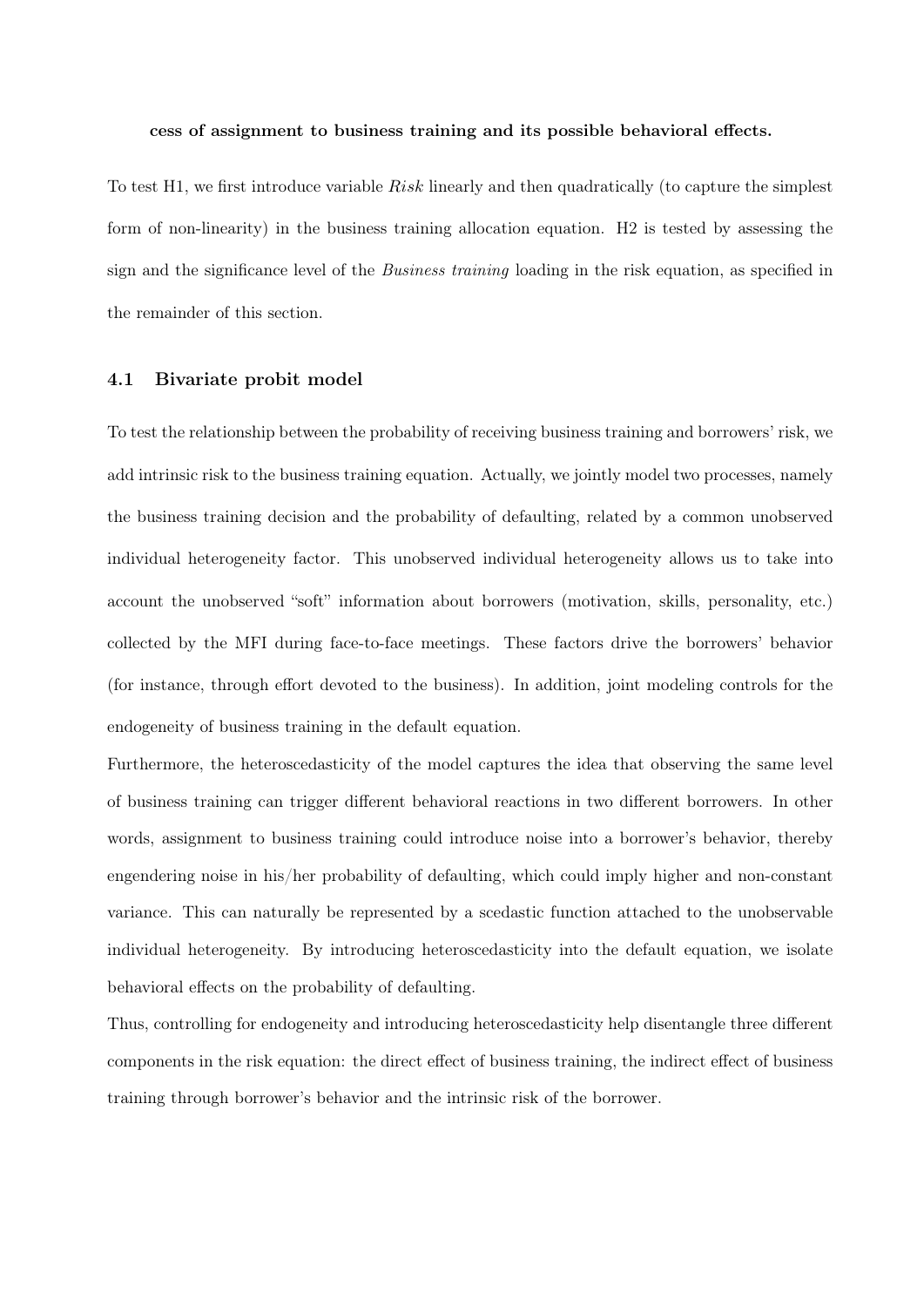We first study a linear relationship between business training and  $Risk$  in Model I. Then, we consider the simplest form of non-linearity by introducing  $Risk$  and  $Risk^2$  into the business training equation in Model II. The bivariate probit model consists of two simultaneous equations: the first for the binary decision to provide business training or not,  $y_{1i}$ ; and the second for the binary outcome defaulting or not,  $y_{2i}$ :

#### Model I:

<span id="page-16-0"></span>
$$
y_{1i}^* = \beta_1 x_i^{'} + \lambda_1 Risk + \epsilon_{1i}, \quad y_{1i} = \begin{cases} 1 & \text{if} \quad y_{1i}^* > 0 & \text{Business training} \\ 0 & \text{if} \quad y_{1i}^* \le 0 & \text{Otherwise} \end{cases}
$$
 (1)

<span id="page-16-1"></span>
$$
y_{2i}^* = \beta_2 w_i' + \eta \mathbf{B}_i + \alpha_1 y_{1i} + \epsilon_{2i}, \quad y_{2i} = \begin{cases} 1 & \text{if} \quad y_{2i}^* > 0 \quad Defaulting\\ 0 & \text{if} \quad y_{2i}^* \le 0 \quad Otherwise \end{cases}
$$
 (2)

In **Model II** equation  $(1)$  writes

<span id="page-16-2"></span>
$$
y_{1i}^* = \beta_1 x_i^{'} + \lambda_1 Risk + \lambda_2 Risk^2 + \epsilon_{1i}, \qquad y_{1i} = \begin{cases} 1 & \text{if} \quad y_{1i}^* > 0 \quad Business \quad training \\ 0 & \text{if} \quad y_{1i}^* \le 0 \quad Otherwise \end{cases} \tag{3}
$$

and equation [\(2\)](#page-16-1) remains unchanged.

 $x_i$  is a vector of variables specific to the business training decision including Honor loan, Other applications and Sent by a mainstream bank. As described in the Data section, these three variables are directly linked to the business training process and are used as instruments in this equation to ensure model identification.  $w_i$  is a vector of various controls composed of individual, household and business characteristics.  $B_i$  is a vector of variables measuring the business cycle of the sector of activity of enterprise i. They ensure full identification of our model since they cannot impact training, as they occur after assignment to training. The correlation between the business training and defaulting processes is modeled by imposing the following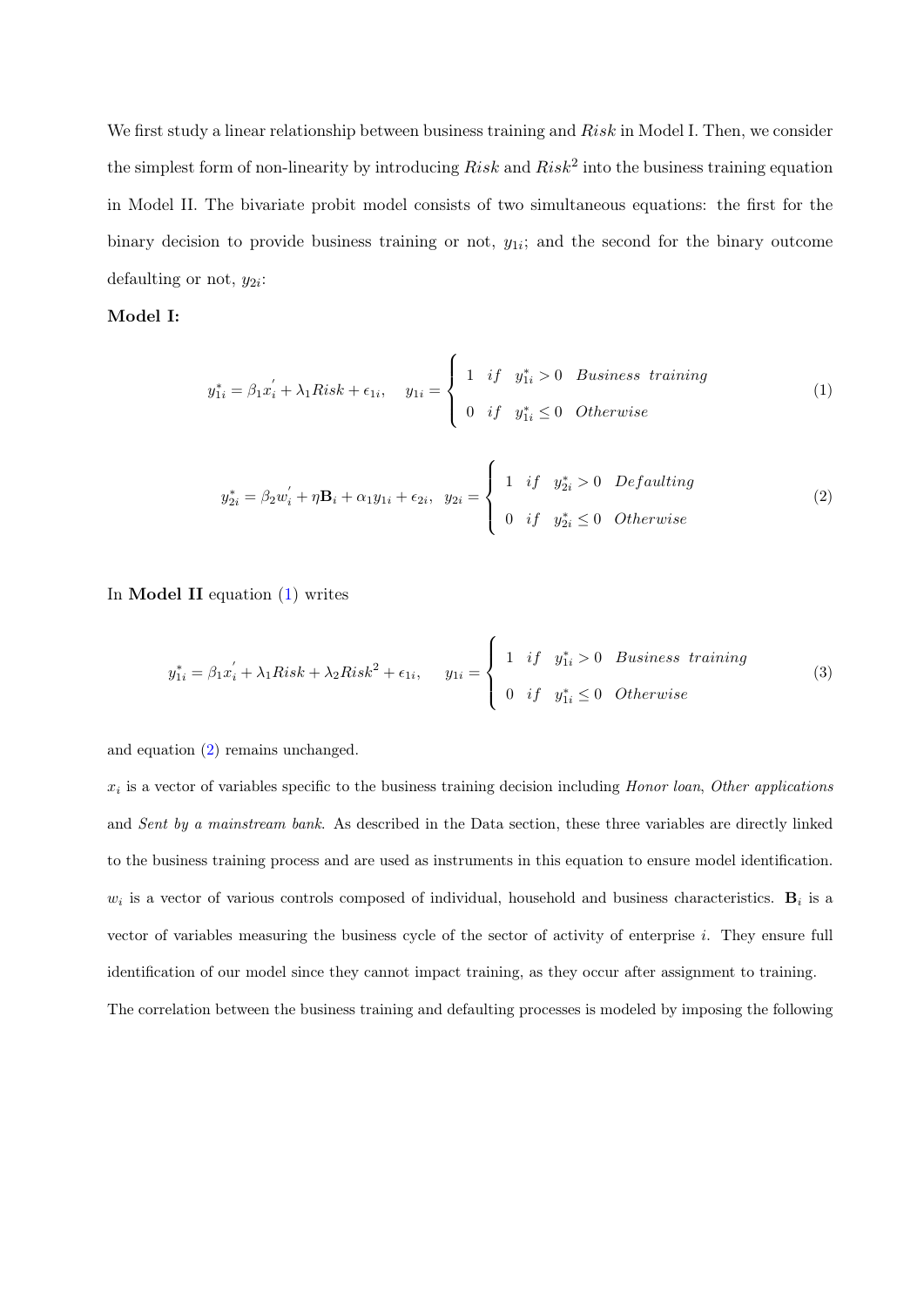structure on the error terms:

$$
\epsilon_{1i} = \rho_1 v_i + \epsilon_{1i}^0
$$
  

$$
\epsilon_{2i} = \rho_{2i} v_i + \epsilon_{2i}^0
$$

where the components  $\epsilon_{1i}^0, \epsilon_{2i}^0$  are independent idiosyncratic parts of the error terms and each is assumed to follow a normal distribution  $\mathcal{N}(0,1)$ . The common latent factor  $v_i$  is the individual unobserved heterogeneity factor. We assume that  $v_i \sim \mathcal{N}(0, 1)$  and that this factor is independent of the idiosyncratic terms. Attached to  $v_i$ , the scedastic function  $\rho_{2i} \equiv \rho_2 exp(\alpha_2 y_{1i} + \delta Education_i)$  represents uncertainty driven by borrowers' behavioral effects: here, business training indirectly impacts the probability of defaulting through  $\alpha_2$ . We moreover assume that the behavioral effect depends on the borrower's education level (or skills), through the coefficient  $\delta$ , which also represents the indirect effect of education on the probability of defaulting.

The parameters  $\rho_1$  and  $\rho_2$  are free factor loadings which should be estimated. For identification reasons, we impose the constraint  $\rho_2 = 1$ . Hence, borrowers' intrinsic risk<sup>[17](#page-17-0)</sup> is proxied by  $Risk = \Phi(w_i'\beta_2 + v_i)$ , where  $\Phi(\cdot)$  is the normal cumulative distribution function. We estimate the parameters using the maximum likelihood method (see Appendix [9.1](#page-34-0) for details of the likelihood function).

If H1 is verified, we expect  $\hat{\lambda}_1$  (resp.  $\hat{\lambda}_1$  and  $\hat{\lambda}_2$ ) to be significantly different from zero in Model I (resp. Model II). If H2 is verified, we expect  $\hat{\alpha}_1$  to be significantly negative in equation [\(2\)](#page-16-1). The results of the estimation of Models I and II are presented in Table [3](#page-20-0) in the next section.

#### 4.2 Bivariate mixed model

A characteristic of our data is that borrowers receive microcredits at different times and some microcredits are still active at the time of observation. Obviously, long-standing clients are more likely to default compared to newly-granted loans. Moreover, the time elapsed before delayed payments occur is observed. This longitudinal aspect of the data allows us to take into account a strong heterogeneity within defaulting loans. This richer information should provide a clearer picture of the true default process and a better

<span id="page-17-0"></span> $17By$  intrinsic risk we mean the probability of defaulting "cleaned" of the direct effect of business training, indirect behavioral effects and business cycle effects.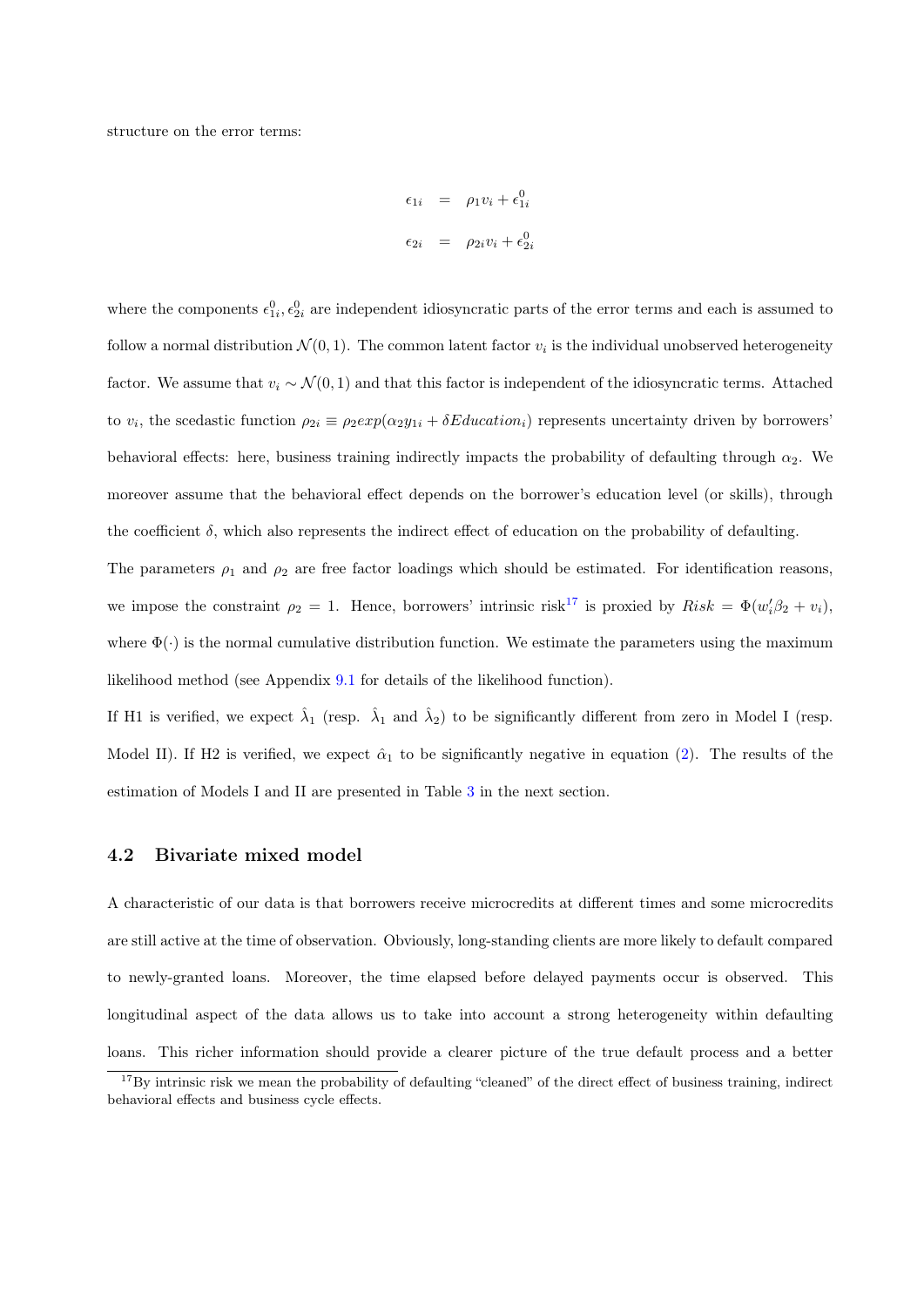<span id="page-18-2"></span>assessment of a borrower's intrinsic risk. Importantly, as highlighted by [Roszbach](#page-41-6) [\(2004\)](#page-41-6), the impact of a default on an MFI's returns (or a bank's returns in his case) depends to a large extent on when (in the history of the loan) this default occurs.

However, we cannot claim that this longitudinal approach will allow us to better replicate the MFI's assessment of borrowers' intrinsic risk. Put another way, we do not know whether the MFI is able to use this more sophisticated measure of risk based on longitudinal assessment, or whether it ignores this information and bases its decision solely on a simpler probit scoring model. Table [2](#page-18-0) presents descriptive statistics on the survival time of each microcredit.

Table 2: Descriptive statistics for survival time (in days)

<span id="page-18-0"></span>

|       |       | <b>Percentiles</b> |    |     |     |     |     |          |      |      |
|-------|-------|--------------------|----|-----|-----|-----|-----|----------|------|------|
| Mean  | SD    | Min                |    |     | 25  | 50  | 75  | 90       | 95   | Max  |
| 340.1 | 237   |                    | 61 | 92  | 184 | 274 | 457 | 668      | 822  | 1156 |
| 469.5 | 327.8 | 31                 | 92 | 123 | 214 | 365 | 638 | $1003\,$ | 1095 | 1279 |
|       |       |                    |    |     |     |     |     |          |      |      |

This extends the previous model by adding information on the survival time of a loan,  $T_i$ . We choose an alternative measure of risk consisting in the inverse of the expected survival time. In this model, the risk equation covers the time that elapses before a default occurs, rather than just the default. We define  $t_i$  as follows. For defaulting loans,  $t_i$  is the number of days between the date the loan is granted and the date default occurs. For non-defaulting loans,  $t_i$  is the number of days between the date the loan is granted and the date of data extraction. Either the survival time is perfectly observed when a default occurs  $y_{2i} = 1$ , i.e.  $T_i = t_i$ , or it is censored because the loan is still performing when  $y_{2i} = 0$ , i.e.  $T_i > t_i$ . The bivariate mixed model allows us to estimate survival time for each loan, assuming that survival time follows the Weibull distribution, the duration distribution most commonly used in applied econometrics [\(Lancaster,](#page-41-11) [1992\)](#page-41-11).

<span id="page-18-1"></span>
$$
(Ti|v_i, w_i, \mathbf{B}_i, y_{1i} \sim Weibull(\mu_i, \sigma))
$$
\n<sup>(4)</sup>

where  $\mu_i \equiv exp(\beta_2 w_i' + \eta \mathbf{B}_i + \alpha_1 y_{1i} + \rho_{2i} v_i)$  and  $\rho_{2i} \equiv exp(\alpha_2 y_{1i} + \delta Education_i)$ .

The expected survival time is given by:

$$
\mathbb{E}(T_i|w_i, \mathbf{B}_i, y_{1i}, v_i) = \mu_i^{-1} \Gamma\left(1 + \frac{1}{\sigma}\right)
$$
\n(5)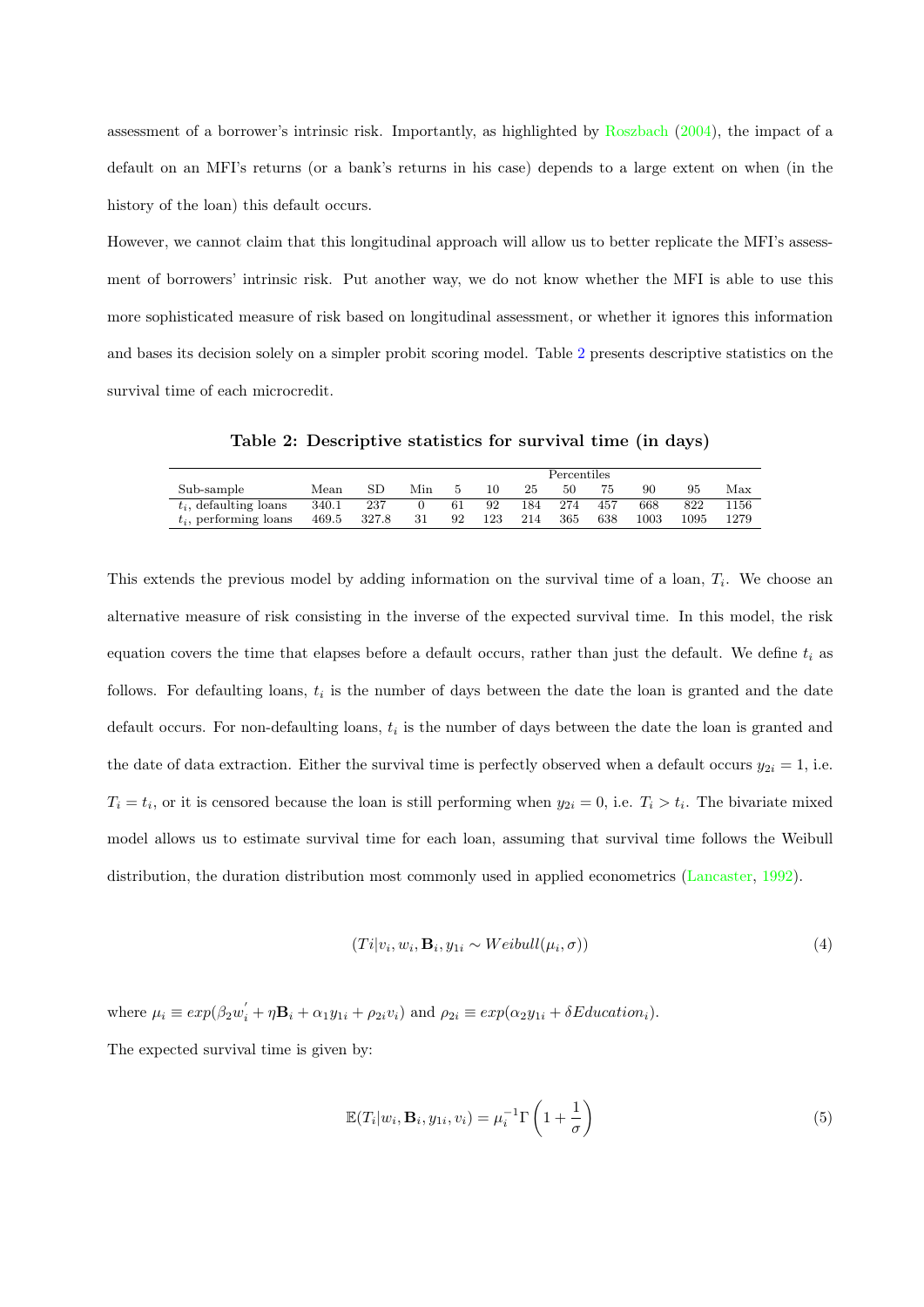<span id="page-19-1"></span>where  $\Gamma(\cdot)$  is the complete Gamma function (for more details see [Lancaster,](#page-41-11) [1992,](#page-41-11) Appendix 1) and  $\sigma$  is the Weibull scale parameter. Consequently, borrower's risk is necessarily inversely related to expected survival time. We consider an alternative measure of risk given by the inverse of  $\mathbb{E}(T_i|w_i,v_i)$ . We therefore replace  $Risk = \Phi(w_i'\beta_2 + v_i)$  in Models I and II by  $Risk = [\mathbb{E}(T_i|w_i, v_i)]^{-1}$  in the business training decision process. We present the results of the estimation for the bivariate mixed model in Table [4](#page-22-0) in the next section.

## 5 Econometric results

#### 5.1 Bivariate probit model

The estimations of the bivariate probit models are presented in Table  $3.^{18}$  $3.^{18}$  $3.^{18}$  $3.^{18}$  Columns (1) and (3) contain the estimates for equations [\(1\)](#page-16-0) (Model I) and [\(3\)](#page-16-2) (Model II), where we test for a linear and a quadratic relationship between Risk and business training allocation respectively. Columns  $(2)$  and  $(4)$  contain the estimates for equation [\(2\)](#page-16-1) using Model I and Model II respectively.

According to column (1), the linear relationship between Risk and business training is not significantly different from zero. Furthermore, according to column (2), business training does not significantly impact repayment, since  $\hat{\alpha}_1$  is not significant either. Therefore neither H1 nor H2 is verified in Model I.

In contrast, the estimation of Model II, where we account for a non-linear relationship between Risk and business training, yields considerably different results. Both  $\hat{\lambda}_1$  and  $\hat{\lambda}_2$  are significant at 1% level with opposite signs in column (3). Therefore H1 is verified in Model II: the intrinsic risk of a borrower non-linearly impacts his/her likelihood of receiving business training. More specifically, the probability of receiving business training first increases with borrowers' risk and then, beyond a certain threshold decreases. We can compute, using the estimates in column (3), the threshold beyond which the probability of receiving business training begins to decrease with risk. To do so we use the derivative:

$$
\frac{\partial Pr(y_{1i}=1|x_i, Risk, v_i)}{\partial Risk} = (\hat{\lambda}_1 + 2\hat{\lambda}_2 Risk)\phi(\cdot)
$$

<span id="page-19-0"></span><sup>&</sup>lt;sup>18</sup>In this paper we are interested in the signs of the loadings and not the sizes of marginal effects. Hence all results presented are estimated coefficients rather than marginal effects.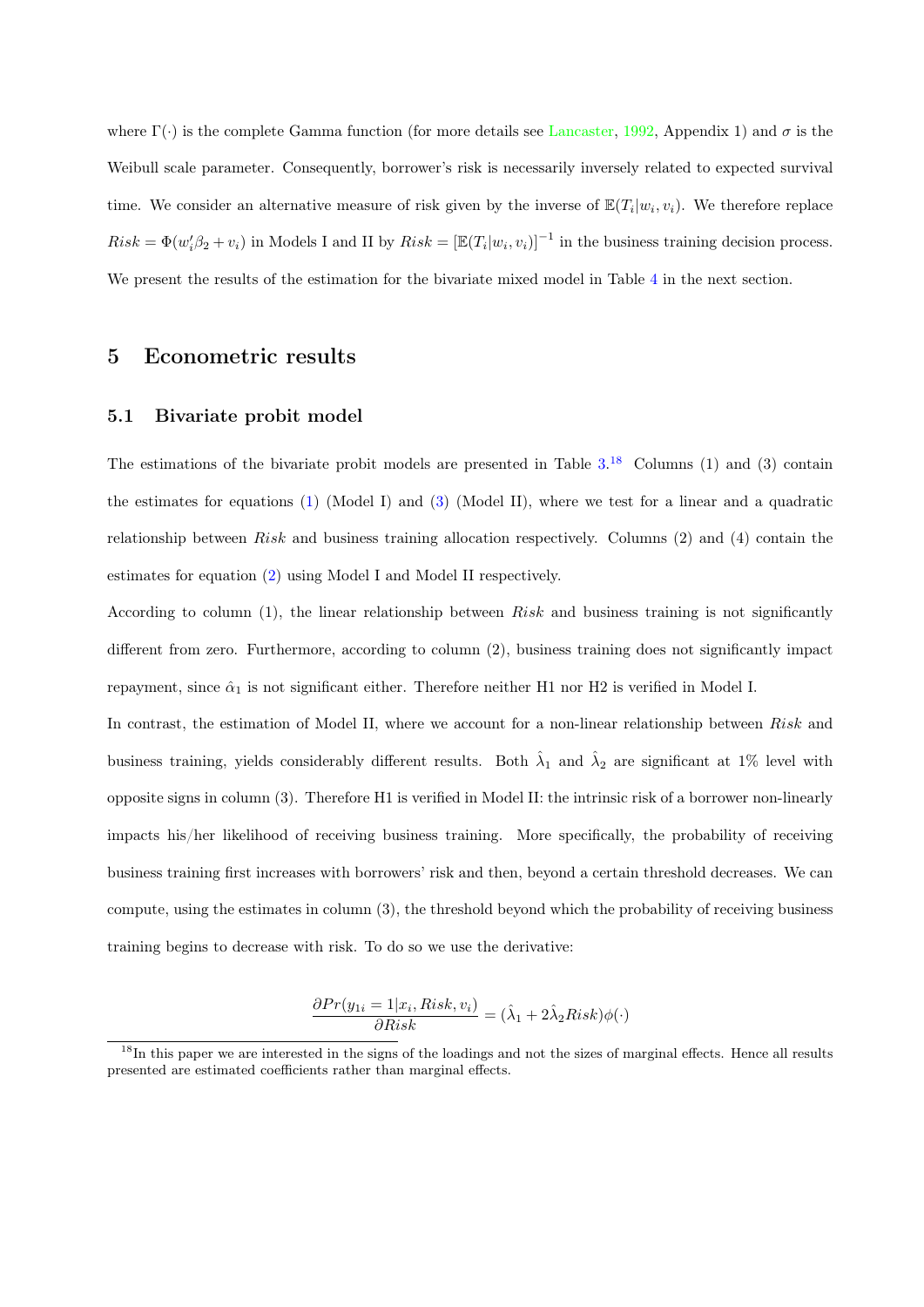where  $\phi(\cdot)$  is a normal density which is always positive. Hence the sign of the previous derivative is given by  $\hat{\lambda}_1 + 2\hat{\lambda}_2 Risk$ . It will be positive for *Risk* smaller than 0.36 and negative otherwise. We estimated the  $Risk = \Phi(w_i'\hat{\beta}_2 + v_i)$  for each borrower in our dataset. 81% of borrowers have an estimated risk lower than

0.36 and 19% have an estimated risk higher than this threshold.

Similar to Model I, business training does not significantly impact loan repayment in Model II, since  $\hat{\alpha}_1$  is non-significantly different from zero in column (4). Therefore, H2 is not verified in Model II either. We conclude that business training does not impact the likelihood of defaulting.

<span id="page-20-0"></span>

|                                                      |                   |        |                            |            | Bivariate probit (Model II) |        |            |        |  |  |
|------------------------------------------------------|-------------------|--------|----------------------------|------------|-----------------------------|--------|------------|--------|--|--|
| Model                                                |                   |        | Bivariate probit (Model I) |            |                             |        |            |        |  |  |
|                                                      | (1)               |        |                            | (2)        | (3)                         |        | (4)        |        |  |  |
| Dependent variable:                                  | Business training |        |                            | Defaulting | Business training           |        | Defaulting |        |  |  |
| Explanatory variables:                               |                   |        |                            |            |                             |        |            |        |  |  |
| Risk $(\hat{\lambda}_1)$                             | 0.36              | (0.51) |                            |            | $5.97***$                   | (2.28) |            |        |  |  |
| Risk <sup>2</sup> $(\hat{\lambda}_2)$                |                   |        |                            |            | $-8.21***$                  | (3.03) |            |        |  |  |
| Other applications                                   | $1.07***$         | (0.19) |                            |            | $1.29***$                   | (0.26) |            |        |  |  |
| Honor loan                                           | $0.5***$          | (0.16) |                            |            | $0.64***$                   | (0.20) |            |        |  |  |
| Sent by a mainstream bank                            | $-0.55***$        | (0.19) |                            |            | $-0.65***$                  | (0.22) |            |        |  |  |
| $\hat{\rho}_1$                                       | 0.03              | (0.45) |                            |            | 0.24                        | (0.27) |            |        |  |  |
| Business training (direct effect) $(\hat{\alpha}_1)$ |                   |        | $-0.11$                    | (0.43)     |                             |        | 0.15       | (0.31) |  |  |
| Male                                                 |                   |        | $0.7***$                   | (0.26)     |                             |        | $0.81***$  | (0.26) |  |  |
| Education (direct effect)                            |                   |        | $-0.25**$                  | (0.11)     |                             |        | $-0.28***$ | (0.09) |  |  |
| Single                                               |                   |        | 0.1                        | (0.25)     |                             |        | 0.31       | (0.24) |  |  |
| Unemployed at least $12$ months $\,$                 |                   |        | 0.36                       | (0.24)     |                             |        | 0.16       | (0.21) |  |  |
| Household income (kEUR)                              |                   |        | $-0.41**$                  | (0.16)     |                             |        | $-0.52***$ | (0.18) |  |  |
| Household expenses (kEUR)                            |                   |        | $0.92***$                  | (0.3)      |                             |        | $1.20***$  | (0.36) |  |  |
| Low personal investment                              |                   |        | $0.5***$                   | (0.23)     |                             |        | $0.47**$   | (0.23) |  |  |
| Assets (kEUR)                                        |                   |        | $-0.02**$                  | (0.01)     |                             |        | $-0.02***$ | (0.01) |  |  |
| Food and accommodation sector                        |                   |        | 0.06                       | (0.42)     |                             |        | 0.32       | (0.41) |  |  |
| Gross margin $(EUR)/Sales(EUR)$                      |                   |        | $-1.21**$                  | (0.56)     |                             |        | $-0.93*$   | (0.51) |  |  |
| Business training (indirect effect)                  |                   |        | $-12.25$                   | (892.58)   |                             |        | $-2.20$    | (1.80) |  |  |
| Education (indirect effect)                          |                   |        | 0.07                       | (0.15)     |                             |        | $0.28***$  | (0.02) |  |  |
| Intercept                                            | $-0.71***$        | (0.22) | 0.09                       | (0.69)     | $-1.09***$                  | (0.32) | $-0.41$    | (0.57) |  |  |
| Business cycles                                      |                   |        | Yes                        |            |                             |        | Yes        |        |  |  |
| -2 Log Likelihood                                    |                   |        | 644                        |            |                             | 639    |            |        |  |  |
| Observations                                         |                   |        | 340                        |            |                             |        | 340        |        |  |  |

Table 3: Determinants of Business Training and Default Processes

Standard errors in parentheses. \*\*\*p $<0.01$ , \*\*p $<0.05$ , \*p $<0.1$ 

The effects of other control variables in Model II are similar to those in Model I. In the business training equation we observe a highly significant positive relationship between business training and other applications and honor loan. Being sent by a mainstream bank, however, is negatively associated with the likelihood of receiving business training. Individuals sent by a mainstream bank have either been rejected by the mainstream bank (and are probably the riskiest) or have been granted a co-financing credit by the mainstream bank (and are probably the least risky). In both these situations, we expect that such individuals will be the least likely to be assigned to a training program, due to a potential behavioral effect on their self-confidence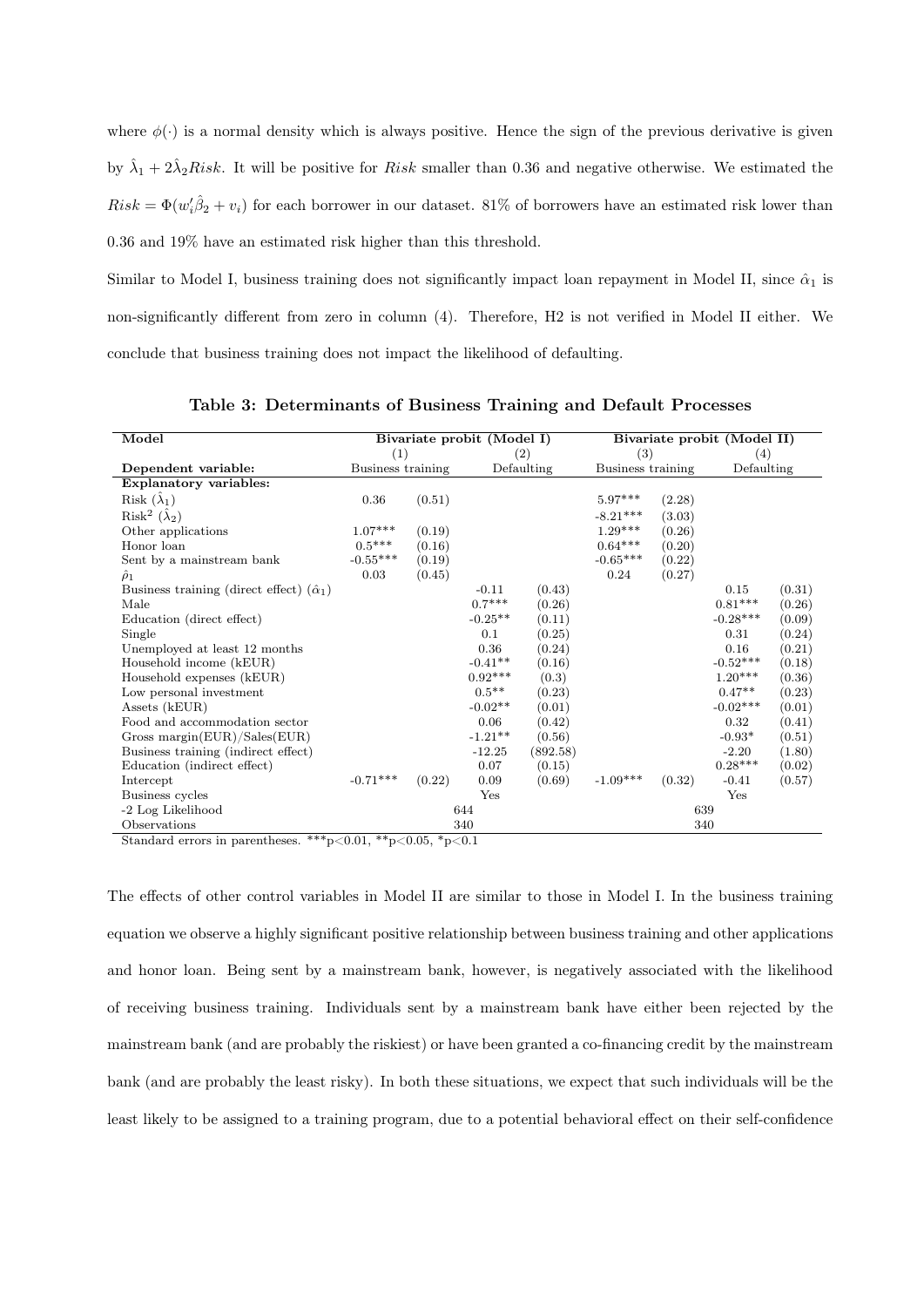<span id="page-21-1"></span>(for the riskiest individuals) or due to their expected good performance ruling out any need for business training (for the least risky individuals).  $\hat{\rho}_1$  is not significant, suggesting that adding borrower's risk to the business training equation is sufficient to control for the interdependence of the two processes and potential endogeneity.

Turning to the default equation, male clients are significantly more likely to default than female clients. A similar result is reported by [D'Espallier et al.](#page-40-11) [\(2011\)](#page-40-11) for MFIs in developing countries. Higher education (measured by number of diplomas) significantly decreases a client's riskiness. Household income and expenses are respectively strong negative and positive determinants of the likelihood of defaulting. Borrowers with low personal investment and low assets are significantly riskier. Finally, the gross margin-to-sales ratio is associated with lower credit risk.

Concerning heteroscedasticity, the indirect effect of business training is not significant in either model. In contrast, the indirect effect of education is significant at 1% in Model II, suggesting that a higher level of education significantly increases the variance of the unobserved individual heterogeneity term,  $v_i$ . In other words, there is more uncertainty about risk of default with more educated borrowers.

#### 5.2 Bivariate mixed model

The estimations of the bivariate mixed models are presented in Table [4.](#page-22-0) The equivalent specifications for Models I and II are given in columns  $(1)-(2)$  and columns  $(3)-(4)$  respectively. According to column  $(1)$ , the linear relationship between Risk (now measured by the inverse of expected survival time of the loan)<sup>[19](#page-21-0)</sup> and business training is significant, but only at 10% level. Furthermore, according to column (2), business training does not significantly impact loan survival time, since  $\hat{\alpha}_1$  is not significant. Therefore H1 is verified in Model I: the intrinsic risk of a borrower increases his/her likelihood of receiving business training, although this relationship is only significant at 10% level. Akin to the bivariate probit model, H2 is not verified in Model I.

Importantly, Model II, where we account for a non-linear relationship between Risk and business training, yields considerably different results. Both  $\hat{\lambda}_1$  and  $\hat{\lambda}_2$  are significant at 1% and 5% levels respectively with

<span id="page-21-0"></span> $19$ We multiply the *Risk* variable by 100 to scale down the estimated coefficients and render them comparable to other loadings.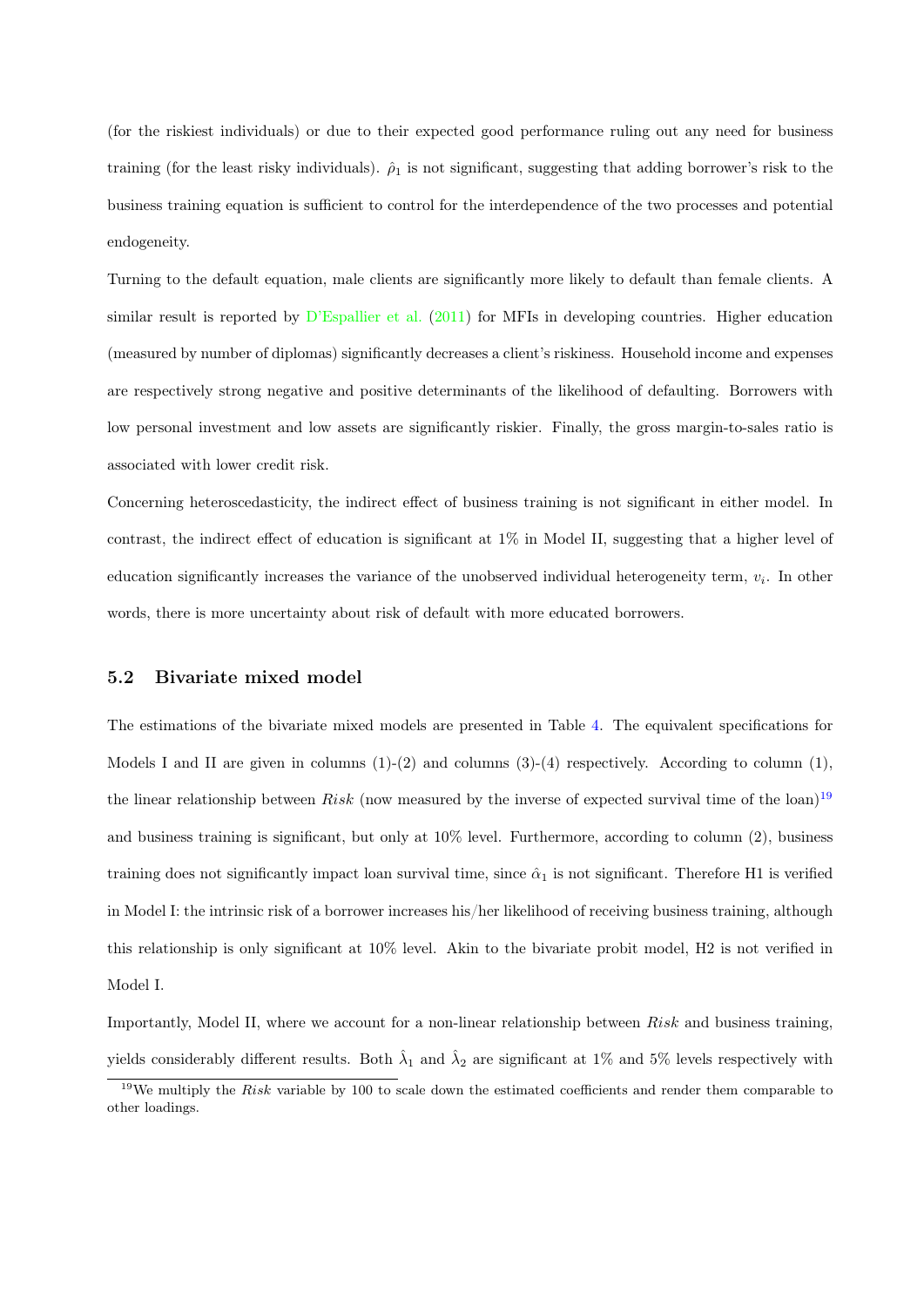<span id="page-22-0"></span>

| Model                                                |                                 |        | Bivariate mixed (Model I) |        | Bivariate mixed (Model II) |               |            |         |  |
|------------------------------------------------------|---------------------------------|--------|---------------------------|--------|----------------------------|---------------|------------|---------|--|
|                                                      | (1)                             |        | (2)                       |        | (3)                        |               | (4)        |         |  |
| Dependent variable:                                  | Business training<br>Inverse of |        | Business training         |        | Inverse of                 |               |            |         |  |
|                                                      | Survival Time                   |        |                           |        |                            | Survival Time |            |         |  |
| <b>Explanatory variables:</b>                        |                                 |        |                           |        |                            |               |            |         |  |
| Risk $(\hat{\lambda}_1)$                             | $1.61*$                         | (0.97) |                           |        | $1.22***$                  | (0.43)        |            |         |  |
| Risk <sup>2</sup> $(\hat{\lambda}_2)$                |                                 |        |                           |        | $-0.22**$                  | (0.10)        |            |         |  |
| Other applications                                   | $1.13***$                       | (0.18) |                           |        | $1.18***$                  | (0.19)        |            |         |  |
| Honor loan                                           | $0.52***$                       | (0.17) |                           |        | $0.56***$                  | (0.18)        |            |         |  |
| Sent by a mainstream bank                            | $-0.57***$                      | (0.2)  |                           |        | $-0.56***$                 | (0.21)        |            |         |  |
| $\hat{\rho}_1$                                       | $-0.22$                         | (0.32) |                           |        | $0.29*$                    | (0.16)        |            |         |  |
| Business training (direct effect) $(\hat{\alpha}_1)$ |                                 |        | $-0.19$                   | (0.4)  |                            |               | $-1.29***$ | (0.14)  |  |
| Male                                                 |                                 |        | $0.64**$                  | (0.25) |                            |               | $0.63***$  | (0.11)  |  |
| Education (direct effect)                            |                                 |        | $-0.25**$                 | (0.11) |                            |               | $-0.52***$ | (0.06)  |  |
| Single                                               |                                 |        | $-0.07$                   | (0.23) |                            |               | $-0.39***$ | (0.08)  |  |
| Unemployed at least 12 months                        |                                 |        | $0.73***$                 | (0.23) |                            |               | $0.74***$  | (0.09)  |  |
| Household income (kEUR)                              |                                 |        | $-0.16$                   | (0.13) |                            |               | $-0.6***$  | (0.06)  |  |
| Household expenses (kEUR)                            |                                 |        | $0.62**$                  | (0.26) |                            |               | $0.99***$  | (0.1)   |  |
| Low personal investment                              |                                 |        | $0.64***$                 | (0.21) |                            |               | $0.71***$  | (0.09)  |  |
| Assets (kEUR)                                        |                                 |        | $-0.02**$                 | (0.01) |                            |               | $-0.01**$  | (0.004) |  |
| Food and accommodation sector                        |                                 |        | $-0.03$                   | (0.38) |                            |               | $0.27*$    | (0.15)  |  |
| Gross margin( $EUR$ )/Sales( $EUR$ )                 |                                 |        | $-1.22**$                 | (0.51) |                            |               | $-1.43***$ | (0.19)  |  |
| Business training (indirect effect)                  |                                 |        | $-0.38$                   | (0.37) |                            |               | $-0.08$    | (0.07)  |  |
| Education (indirect effect)                          |                                 |        | 0.01                      | (0.09) |                            |               | $0.15***$  | (0.03)  |  |
| Weibull parameter $(\sigma)$                         |                                 |        | $1.63***$                 | (0.33) |                            |               | $3.91***$  | (0.47)  |  |
| Intercept                                            | $-0.87***$                      | (0.2)  | $-6.53***$                | (0.54) | $-0.94***$                 | (0.18)        | $-5.13***$ | (0.24)  |  |
| Business cycles                                      |                                 |        | Yes                       |        |                            |               | Yes        |         |  |
| -2 Log Likelihood                                    |                                 | 1616   |                           |        |                            |               | 1603       |         |  |
| Observations<br>$^{74}$                              |                                 | 340    |                           |        |                            |               | 340        |         |  |

Table 4: Determinants of Business Training and Inverse of Survival Time

Standard errors in parentheses. \*\*\* $p<0.01$ , \*\* $p<0.05$ , \* $p<0.1$ 

opposite signs in column (3). Therefore, H1 is again verified in Model II: the intrinsic risk of a borrower non-linearly impacts his/her likelihood of receiving business training. Similar to the bivariate probit model, the probability of receiving business training first increases with borrower's risk and then, beyond a certain threshold, decreases.

Crucially, the coefficient of business training  $(\hat{\alpha}_1)$  becomes significant in column (4), meaning that business training increases loan survival time (i.e. reduces borrower's risk), thereby increasing the expected return on the loan for the MFI. This result suggests that business training actually does increase a business's chances of success. H2 is thus verified in the bivariate mixed Model II: business training positively impacts loan repayment when we control for the process of assignment to business training and its possible behavioral effects.

The results of Model I and Model II highlight the need to control for the non-linear relationship between borrowers' risk and business training in order to capture the effect of business training. Our findings show that this relationship is complex, potentially due to behavioral reactions generated by it among training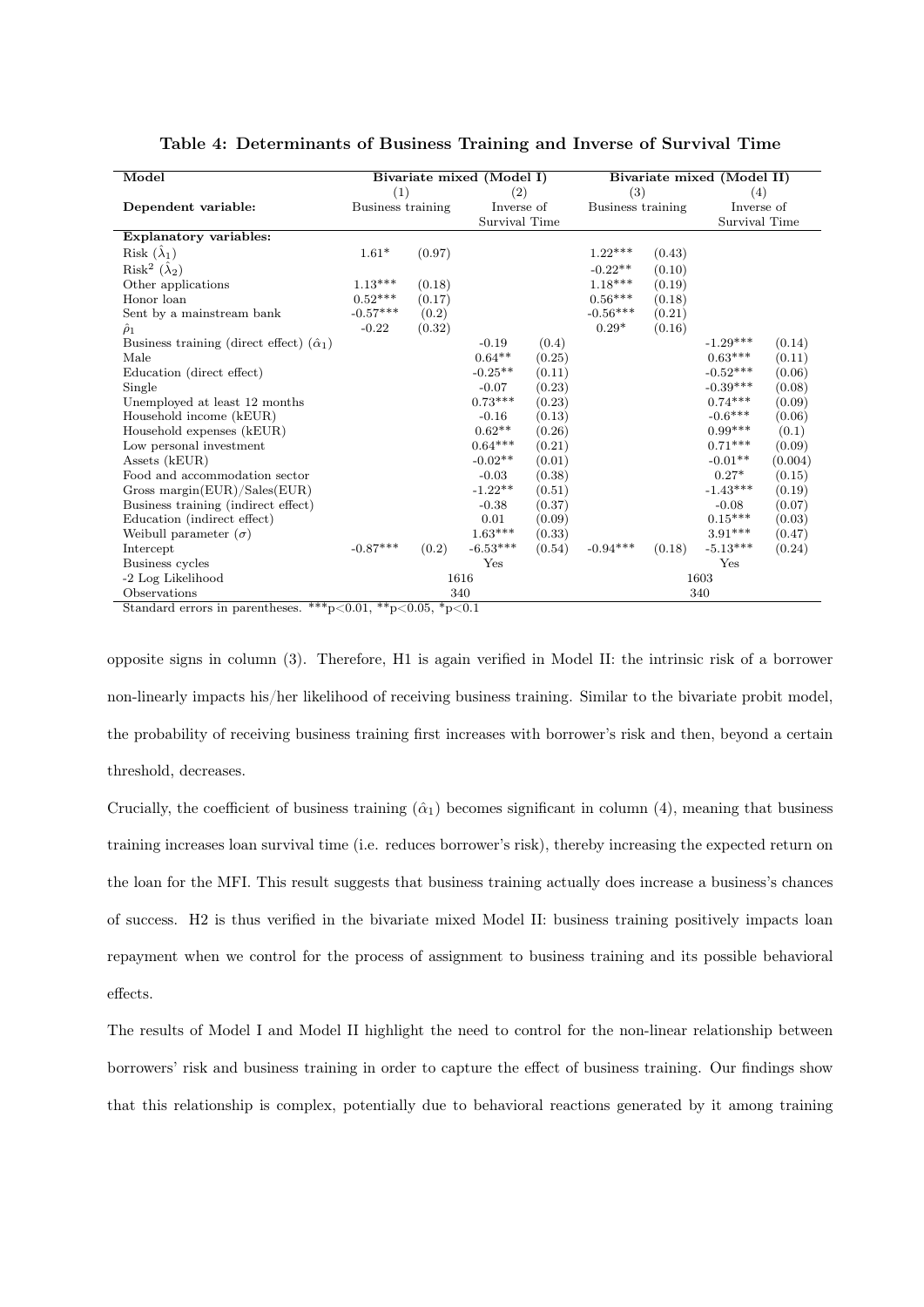<span id="page-23-2"></span>beneficiaries. We further analyze this possibility in our theoretical model (see Section 7). Our results also confirm the importance of the informational content of longitudinal data in the evaluation of business training impact.[20](#page-23-0) Ignoring behavioral effects and the longitudinal aspect of defaulting loans appears to bias results on training efficiency, which may at least partly explain the mixed results in terms of business training efficiency reported in the existing literature.

The coefficients of other controls are in line with the bivariate probit model, although a few differences are worth mentioning. According to column (4), being single increases the survival time of the loan. In contrast, businesses run by clients who are long-term unemployed or in the food and accommodation sector are significantly riskier. The Weibull parameter is significant and positive, suggesting that risk is increasing with time.

To check the robustness of our results, we propose two alternative models accounting for the MFI's selection process during the loan approval stage, using the information on rejected applicants available in our dataset. First, in the next section we correct for selection bias [\(Heckman,](#page-40-0) [1979\)](#page-40-0) through trivariate models where we add to our baseline models an equation accounting for the MFI's binary decision to grant or reject a loan. Second, Appendix [9.3](#page-37-0) contains the results of a nested logit model where we allow loan approval and training allocation decisions to take place concomitantly. $^{21}$  $^{21}$  $^{21}$ 

## 6 Robustness checks: Correcting for selection bias

Bivariate models are estimated only for granted loans, as an individual can only be assigned to a training program if he/she has actually been granted a microcredit. In this section we add to the previous bivariate models a third process, namely the loan approval decision, which allows us to correct for selection bias. Adding the approval process will also reveal whether the MFI is choosing its clients optimally in terms of their expected performance. This additional equation for the binary decision loan approval or not,  $y_{0i}$ , writes

<span id="page-23-0"></span><sup>&</sup>lt;sup>20</sup>The non-significance of business training in the bivariate probit model might be due to reduced variability in the risk variable, which is a dummy.

<span id="page-23-1"></span><sup>&</sup>lt;sup>21</sup>We thank an anonymous referee for pointing out a possible scenario where loan approval and training allocation decisions are not strictly sequential.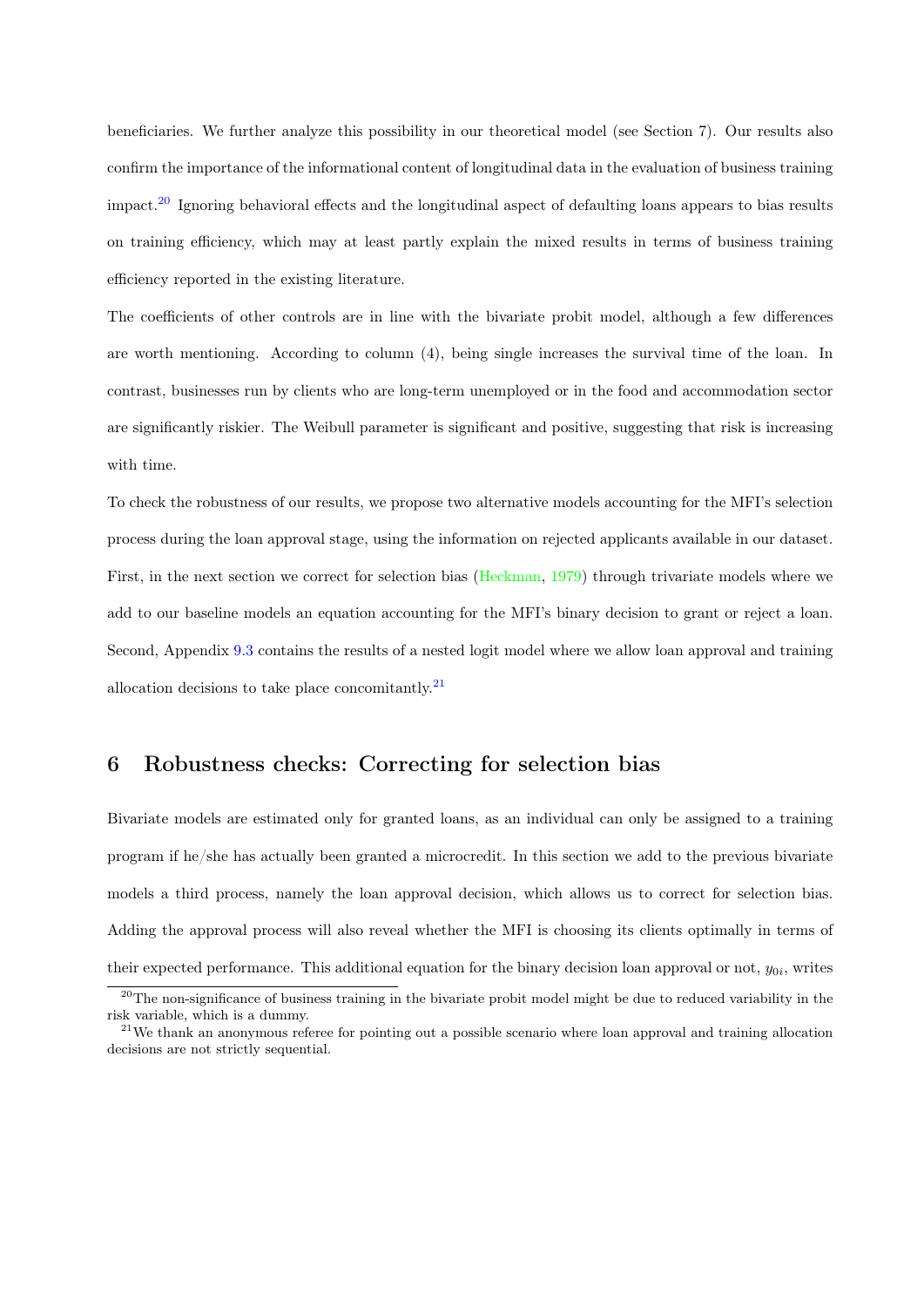<span id="page-24-2"></span>as follows:

<span id="page-24-1"></span>
$$
y_{0i}^* = \beta_0 w_i^{'} + \eta_0 \mathbf{B_0}_i + \epsilon_{0i} \qquad y_{0i} = \begin{cases} 1 & \text{if} \quad y_{0i}^* > 0 \quad \text{Approval} \\ 0 & \text{if} \quad y_{0i}^* \le 0 \quad \text{Otherwise} \end{cases} \tag{6}
$$

We use the same explanatory variables  $w_i$  as in risk equation, as suggested by [Roszbach](#page-41-6) [\(2004\)](#page-41-6). We moreover introduce into the approval equation business cycle variables  $(B_{0i})$  that may impact the MFI's decision to grant the loan or not.  $B_{0i}$  corresponds to the rate of increase in business failures and new business start-ups in the sector of enterprise  $i$  at the time of loan approval, and one quarter and two quarters before loan approval. The business cycles operating before loan approval will enable the identification of the trivariate model.[22](#page-24-0) In this model, we allow for correlation between the two decisions (approval and business training) and the risk equation by imposing a similar structure on error terms having an equivalent error composition and the same distributional assumptions:

$$
\epsilon_{0i} = \rho_0 v_i + \epsilon_{0i}^0
$$

The results for the trivariate probit and mixed models are presented in Tables [5](#page-25-0) and [6](#page-25-1) respectively. In column (1) we report the results for the selection equation, in column (2) we show the results for the business training allocation equation and in column (3) we present the results for the risk equation. We only present the specifications accounting for the non-linear relationship between business training and borrowers' risk (i.e. Model II).

Controlling for selection bias does not alter our main results. According to column (2) (Tables [5](#page-25-0) and [6\)](#page-25-1),  $\hat{\lambda}_1$ and  $\hat{\lambda}_2$  are both significant with opposite signs, suggesting that the probability of business training assignment first increases with risk and then, beyond a certain threshold, decreases. Therefore, H1 is supported by the trivariate probit and mixed models, suggesting a robust non-linear relationship between business training allocation and borrowers' risk.

Additionally, according to column (3) (Tables [5](#page-25-0) and [6\)](#page-25-1),  $\hat{\alpha}_1$  is only significant in Table [6,](#page-25-1) suggesting that business training decreases borrowers' risk only in the trivariate mixed model. Therefore, similar to our

<span id="page-24-0"></span> $^{22}$ In the risk equation, business cycles are introduced at the beginning of the loan (and one and two quarters later), whereas in the approval equation, business cycles are introduced at approval, which does not necessarily coincide with the beginning of the loan. There is generally no overlap between the business cycle variables in the approval and risk equations.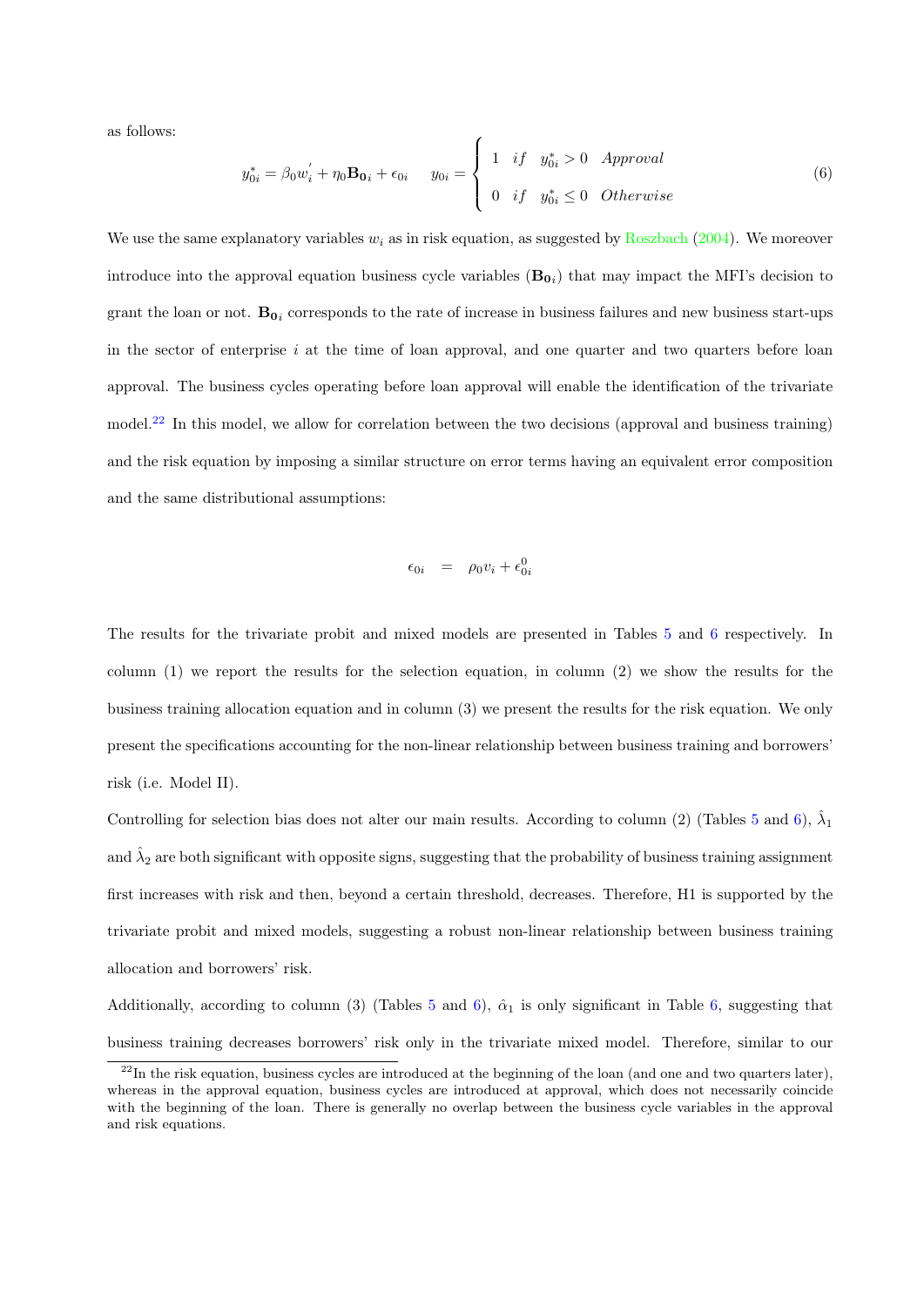| Model                                                | Trivariate probit |                                      |            |            |            |        |  |
|------------------------------------------------------|-------------------|--------------------------------------|------------|------------|------------|--------|--|
|                                                      |                   | (1)<br>(2)                           |            |            | (3)        |        |  |
| Dependent variable:                                  |                   | <b>Business training</b><br>Approval |            | Defaulting |            |        |  |
| <b>Explanatory variables:</b>                        |                   |                                      |            |            |            |        |  |
| Risk $(\lambda_1)$                                   |                   |                                      | $2.15*$    | (1.13)     |            |        |  |
| Risk <sup>2</sup> $(\hat{\lambda}_2)$                |                   |                                      | $-2.83***$ | (1.03)     |            |        |  |
| Other applications                                   |                   |                                      | $1.09***$  | (0.17)     |            |        |  |
| Honor loan                                           |                   |                                      | $0.53***$  | (0.17)     |            |        |  |
| Sent by a mainstream bank                            |                   |                                      | $-0.57***$ | (0.19)     |            |        |  |
| $\tilde{\rho}_1$                                     |                   |                                      | $-0.13$    | (0.31)     |            |        |  |
| Business training (direct effect) $(\hat{\alpha}_1)$ |                   |                                      |            |            | 0.09       | (0.49) |  |
| Male                                                 | $-0.29$           | (0.28)                               |            |            | $1.03***$  | (0.39) |  |
| Education (direct effect)                            | $-0.03$           | (0.09)                               |            |            | $-0.19$    | (0.14) |  |
| Single                                               | 0.02              | (0.26)                               |            |            | 0.18       | (0.28) |  |
| Unemployed at least 12 months                        | $-0.72**$         | (0.35)                               |            |            | $0.59**$   | (0.26) |  |
| Household income (kEUR)                              | 0.22              | (0.14)                               |            |            | $-0.51**$  | (0.2)  |  |
| Household expenses (kEUR)                            | $-0.43$           | (0.29)                               |            |            | $1.16**$   | (0.45) |  |
| Low personal investment                              | $-0.46$           | (0.3)                                |            |            | $0.65**$   | (0.31) |  |
| Assets (kEUR)                                        | 0.01              | (0.01)                               |            |            | $-0.03***$ | (0.01) |  |
| Food and accommodation sector                        | $-0.96**$         | (0.4)                                |            |            | 0.78       | (0.67) |  |
| Gross margin( $EUR$ )/Sales( $EUR$ )                 | $-0.78$           | (0.59)                               |            |            | $-0.99$    | (0.63) |  |
| $\hat{\rho}_0$                                       | $-2.14**$         | (1.03)                               |            |            |            |        |  |
| Business training (indirect effect)                  |                   |                                      |            |            | 0.35       | (0.33) |  |
| Education (indirect effect)                          |                   |                                      |            |            | 0.08       | (0.27) |  |
| Intercept                                            | $1.26**$          | (0.64)                               | $-0.89***$ | (0.28)     | $-0.89***$ | (0.28) |  |
| Business cycles                                      | Yes               |                                      |            |            | Yes        |        |  |
| -2 Log Likelihood                                    |                   |                                      |            | 1537       |            |        |  |
| Observations<br>مله مله مله                          | $\overline{a}$    |                                      |            | 662        |            |        |  |

<span id="page-25-0"></span>Table 5: Determinants of Approval, Business Training and Default Processes

Standard errors in parentheses. \*\*\*p<0.01, \*\*p<0.05, \*p<0.1

### <span id="page-25-1"></span>Table 6: Determinants of Approval, Business Training and Inverse of Survival Time

| Model                                                |                 |         | Trivariate mixed                |        |                                           |         |
|------------------------------------------------------|-----------------|---------|---------------------------------|--------|-------------------------------------------|---------|
| Dependent variable:                                  | (1)<br>Approval |         | (2)<br><b>Business training</b> |        | (3)<br>Inverse of<br><b>Survival Time</b> |         |
| Explanatory variables:                               |                 |         |                                 |        |                                           |         |
| Risk $(\lambda_1)$                                   |                 |         | $2.59***$                       | (0.86) |                                           |         |
| Risk <sup>2</sup> $(\hat{\lambda}_2)$                |                 |         | $-0.88**$                       | (0.38) |                                           |         |
| Other applications                                   |                 |         | $1.11***$                       | (0.18) |                                           |         |
| Honor loan                                           |                 |         | $0.53***$                       | (0.17) |                                           |         |
| Sent by a mainstream bank                            |                 |         | $-0.57***$                      | (0.19) |                                           |         |
| $\hat{\rho}_1$                                       |                 |         | $-0.20$                         | (0.17) |                                           |         |
| Business training (direct effect) $(\hat{\alpha}_1)$ |                 |         |                                 |        | $-0.41**$                                 | (0.16)  |
| Male                                                 | $-0.12$         | (0.11)  |                                 |        | $0.59***$                                 | (0.14)  |
| Education (direct effect)                            | $-0.01$         | (0.04)  |                                 |        | $-0.31***$                                | (0.09)  |
| Single                                               | $-0.001$        | (0.12)  |                                 |        | $-0.18*$                                  | (0.11)  |
| Unemployed at least 12 months                        | $-0.31***$      | (0.11)  |                                 |        | $0.84***$                                 | (0.11)  |
| Household income (kEUR)                              | $0.11*$         | (0.06)  |                                 |        | $-0.22***$                                | (0.07)  |
| Household expenses (kEUR)                            | $-0.22*$        | (0.12)  |                                 |        | $0.41***$                                 | (0.14)  |
| Low personal investment                              | $-0.19*$        | (0.12)  |                                 |        | $0.83***$                                 | (0.10)  |
| Assets (kEUR)                                        | 0.003           | (0.002) |                                 |        | $-0.01$                                   | (0.005) |
| Food and accommodation sector                        | $-0.46***$      | (0.17)  |                                 |        | $-0.63***$                                | (0.18)  |
| Gross margin( $EUR$ )/Sales( $EUR$ )                 | $-0.45$         | (0.27)  |                                 |        | $-1.39***$                                | (0.23)  |
| $\hat{\rho}_0$                                       | $0.24*$         | (0.14)  |                                 |        |                                           |         |
| Business training (indirect effect)                  |                 |         |                                 |        | $-0.09$                                   | (0.08)  |
| Education (indirect effect)                          |                 |         |                                 |        | $0.13***$                                 | (0.04)  |
| Weibull parameter $(\sigma)$                         |                 |         |                                 |        | $3.40***$                                 | (0.54)  |
| Intercept                                            | $0.60**$        | (0.28)  | $-0.92***$                      | (0.18) | $-6.38***$                                | (0.29)  |
| Business cycles                                      | Yes             |         |                                 |        | Yes                                       |         |
| -2 Log Likelihood                                    | 2485            |         |                                 |        |                                           |         |
| Observations                                         | 662             |         |                                 |        |                                           |         |

Standard errors in parentheses. \*\*\*p<0.01, \*\*p<0.05, \*p<0.1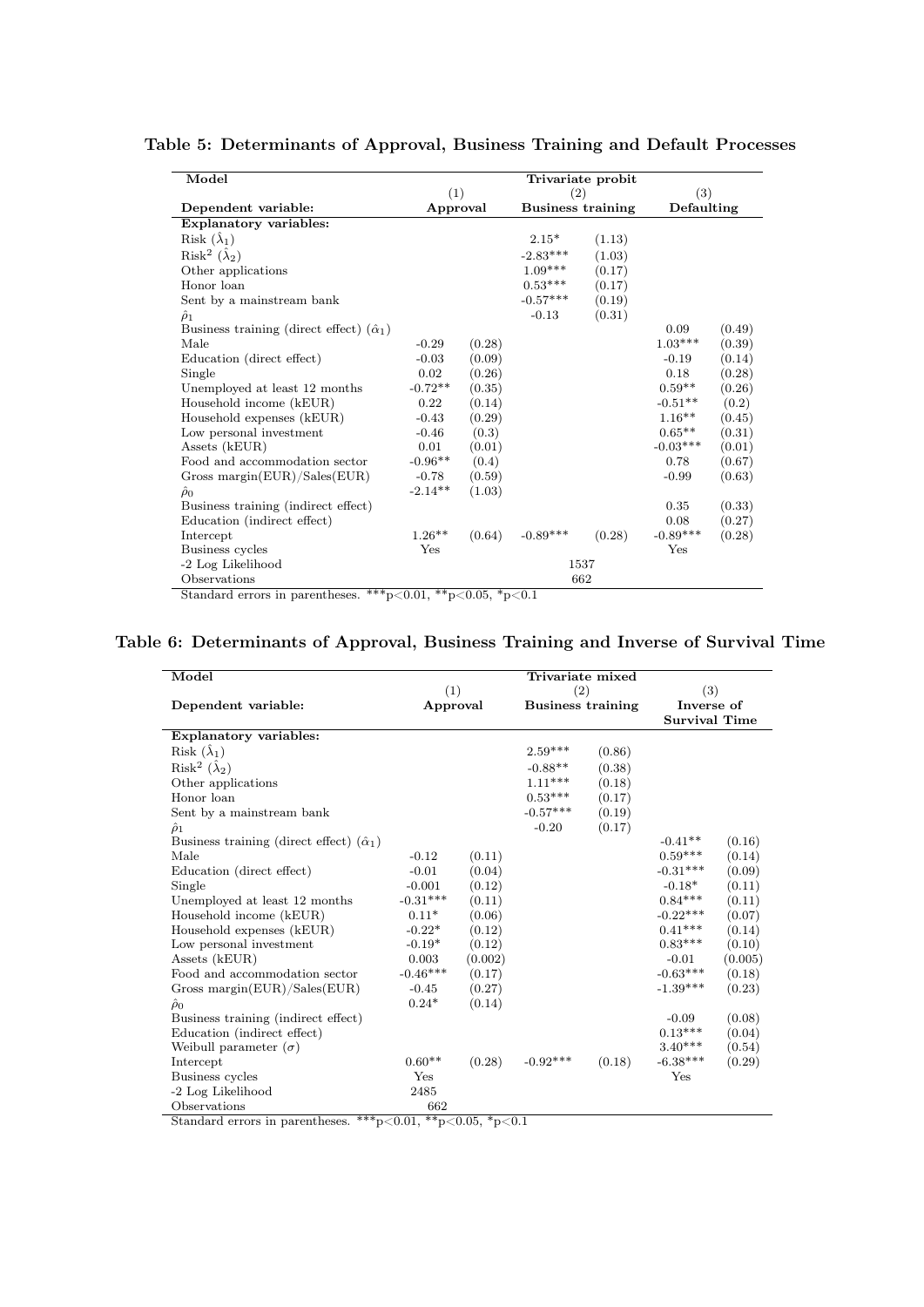<span id="page-26-0"></span>baseline results, H2 is only supported by the trivariate mixed model. We conclude that business training is indeed efficient in increasing loan survival time, when the non-linear relationship between business training allocation and borrowers' risk is accounted for.

As expected, the coefficients in the approval equation are generally of the opposite sign to those in the risk equation. However, only two variables significantly impact approval according to column (1) in Table [5.](#page-25-0) Long-term unemployed applicants and businesses in the food and accommodation sector are less likely to be accepted by the MFI. Three more variables are significant in column (1), Table [6.](#page-25-1) Larger household income increases the probability of loan approval, whereas higher household expenses and low personal investment decrease it. However, other variables which significantly impact borrowers' risk are not significant in the approval equation, suggesting that the MFI is not perfectly optimizing its approval process with respect to clients' creditworthiness [\(Roszbach,](#page-41-6) [2004,](#page-41-6) reaches similar conclusions using data on consumer loans from a Swedish bank).

Similar to our baseline models, in the trivariate mixed model the indirect effect of business training is not significant and the indirect effect of education is significantly positive, suggesting that default risk uncertainty increases for better educated individuals. Finally,  $\hat{\rho}_0$  is significant in the trivariate models, suggesting that the selection bias is indeed present and has to be taken into account.

In this section, loan approval was treated as strictly sequential (and anterior) to business training allocation. In the Appendix, [9.3,](#page-37-0) we allow these two processes to be concomitant (the MFI chooses from rejecting a loan, accepting it without training and accepting it with training) through a nested logit model. The results, presented in Table [7,](#page-38-0) are similar to those reported for the trivariate probit model. We find the same non-linear relationship between intrinsic risk and likelihood of being assigned to business training; and a nonsignificant (but this time negative) relationship between business training and default. The non-significance of this last relationship may again be due to the low variability of our default variable (which is a dummy).

## 7 Business training allocation and reverse asymmetric information

In this section, we present a theoretical model aimed at rationalizing the non-linear effect of the borrower's intrinsic risk on his/her probability of being assigned to business training, highlighted in our empirical work.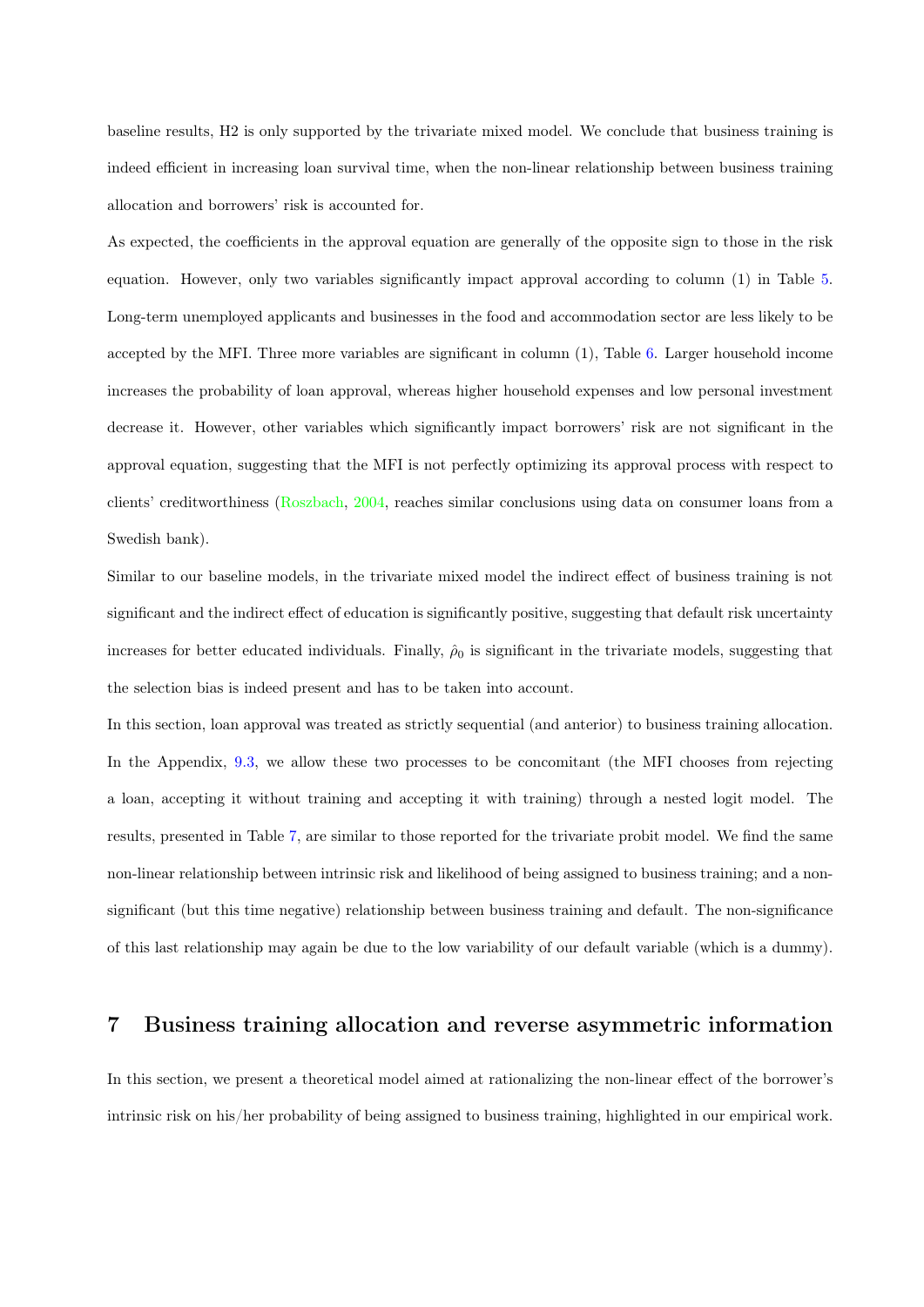<span id="page-27-0"></span>This model is based on the psychological or behavioral effect that business training can have on borrowers unaware of their own risk (or type). This mechanism, termed the "looking-glass self" effect by [Cooley](#page-40-1) [\(1902\)](#page-40-1), is likely to occur when the principal (here the MFI) has better information than the agent (here the borrower) (see for example [Benabou and Tirole,](#page-39-7) [2003b\)](#page-39-7) on the agent's characteristics (the quality of his/her project). The terms "reverse asymmetric information" or "informed principal models" then apply.

This situation can be expected in the microcredit market, where MFIs generally finance first-time microentrepreneurs who need financial backing to start a business, and who usually lack the necessary experience. Thus, microfinance institutions (for example through scoring models and/or their past experience) may well be better informed than micro-entrepreneurs about the potential of the project. In this case, the contract offered by the MFI can provide borrowers with information about themselves, thereby impacting their beliefs and shaping their behavior. We model an MFI operating like most of the microcredit market, including our data-source MFI: no collateral is required and the same interest rate is applied to all borrowers. Assignment to business training is thus the only source of heterogeneity in the contracts. We show in this section that reverse asymmetric information can generate a non-linear relationship between borrowers' risk and assignment to business training, consistent with our empirical analysis.

Consider an agent, a borrower, who has a project for which he/she needs financing. We assume that borrowers have no collateral and no personal investment. They need to borrow from the bank the total funds for the project, which we normalize to 1. We consider, as in the empirical analysis, that the funding process is in two steps: (i) first, the MFI chooses to reject or approve a loan, and (ii) second, it makes the training allocation decision for approved projects.

If undertaken, the project generates a return,  $\rho$ , in the case of success and 0 in the case of failure. The principal, the MFI, demands a return of  $R = 1 + r$  in the case of success with  $R < \rho$ , where r is the fixed interest rate. The MFI receives 0 in the case of failure. The probability of success (denoted  $p(\theta, h, e)$ ) depends on borrower type  $\theta$ , borrower effort e and level of business training from the MFI h. We assume the probability of success to be increasing in these three terms. The parameter  $\theta$  represents the intrinsic probability of success (or type) of the borrower, (i.e.  $p(\theta; 0; 0) = \theta$ ), depending on borrower's and project's characteristics and excluding the effects of business training and effort (it therefore echoes the variable Risk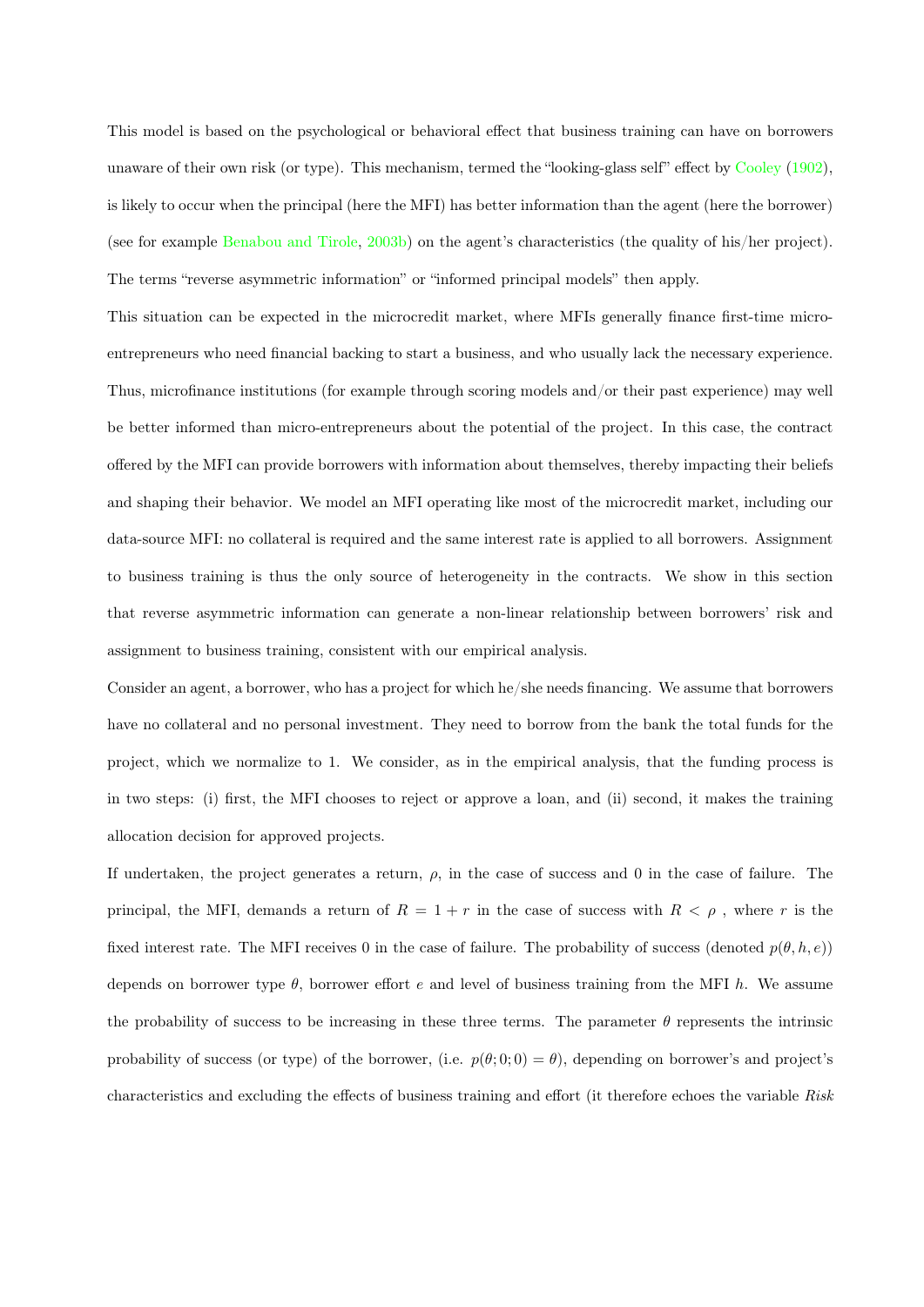<span id="page-28-1"></span>in our empirical work). We assume that the efficiency of effort and business training are both decreasing with type.

# Assumption 1. The probability of success  $p(\theta, h, e)$  is such that  $\frac{\partial^2 p}{\partial \theta \partial e} \leq \frac{\partial^2 p}{\partial \theta \partial h} \leq 0$

This assumption is pretty standard and the second inequality corresponds to Assumption 3 in [Benabou and](#page-39-4) [Tirole](#page-39-4) [\(2003a\)](#page-39-4). It moreover means that borrower's type has a stronger impact on the efficiency of effort than on the efficiency of training.

Furthermore, effort is costly for the borrower and business training is costly for the MFI. The respective costs are denoted by  $\psi(\theta, e)$  and  $\varphi(h)$ . We hence assume that the (psychological) cost of effort is type-dependent and that it is decreasing with type.

**Assumption 2.** The cost of effort is such that  $\psi(\theta,0) = 0$  and is decreasing with type :  $\frac{\partial \psi}{\partial \theta} \leq 0$ 

Regarding the MFI objective, we assume that once a borrower is accepted, the MFI either maximizes profit or minimizes loss on this borrower. The end of the section discusses the overall objective of the MFI. We follow the standard approach in banking modeling by assuming that the MFI is risk neutral so that, once the project is accepted, the objective function of the MFI is given by :

$$
p(\theta; h; e)R - \varphi(h)
$$

To simplify the model, we additionally assume that the borrower is risk neutral, so that the utility of the borrower is given by:

$$
p(\theta; h; e)(\rho - R) - \psi(\theta; e)
$$

We analyze two information structures. In the first, the information is perfect and symmetric: both the borrower and the MFI observe borrower's type. The MFI chooses  $h$  and the borrower chooses  $e$  simultaneously. We focus on cases where, under perfect information, the MFI provides a level of business training decreasing with type. $^{23}$  $^{23}$  $^{23}$  This means that, in the absence of an asymmetric information effect, the allocation of business training is like bad news for borrowers (since it reflects a low probability of success). In the

<span id="page-28-0"></span><sup>&</sup>lt;sup>23</sup>Our aim is here to show that under plausible assumptions, reverse asymmetric information can create a non-linear relationship between business training allocation and borrowers' type.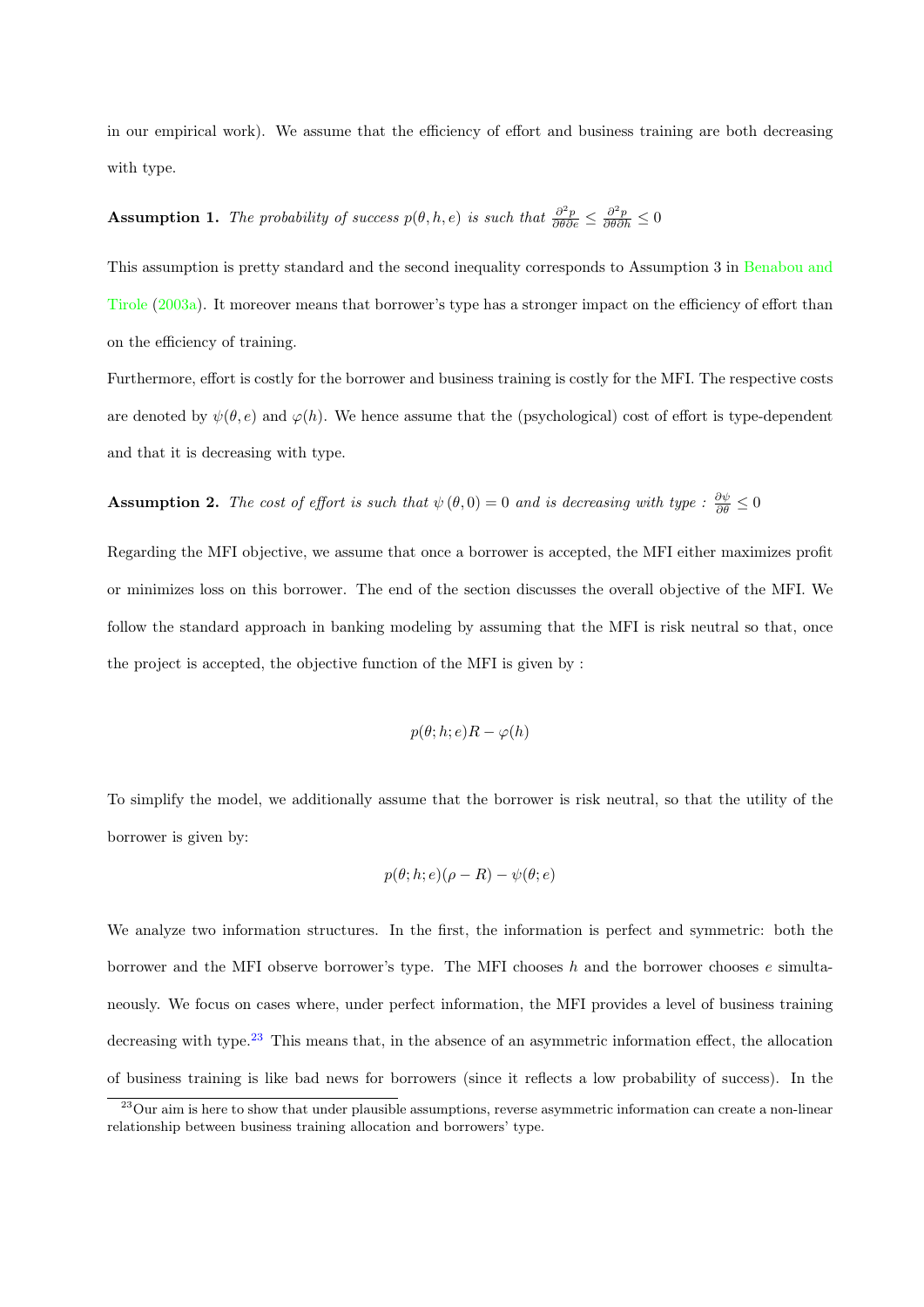<span id="page-29-1"></span>second configuration, we assume reverse asymmetric information, that is, a situation where borrowers do not know their type, while the MFI does. As mentioned above, this informational setting is particularly relevant for the microcredit market, where inexperienced borrowers meet experienced MFIs. In this case, the level of business training chosen by the MFI  $(h)$  also conveys information about the borrowers' type and might influence their behavior. In other words, by observing  $h$ , borrowers form a belief about their type that leads them to some level of effort. When choosing  $h$ , the MFI internalizes this mechanism, which shapes its profit through borrowers' effort. We show that, unlike under symmetric information, there can be a nonmonotonic relationship between business training and borrower type in some Perfect Bayesian Equilibria. In other words, reverse asymmetric information could explain the pattern of business training allocation found in the empirical analysis.

To build our theoretical argument, we present a simple discrete version of the model, with two levels of effort and business training ( $e \in \{0,1\}$ ,  $h \in \{0,1\}$ ) and three types of borrowers, namely weak-, mediumand strong-type borrowers:  $\theta \in \{W, M, S\}$ .<sup>[24](#page-29-0)</sup> We assume  $\varphi(0) = 0$ ,  $\varphi(1) = \phi$  and denote the efficiencies of training and effort  $\Delta_h p(\theta, e) \equiv p(\theta, 1, e) - p(\theta, 0, e)$  and  $\Delta_e p(\theta, h) = p(\theta, h, 1) - p(\theta, h, 0)$ . From assumption 1,  $\Delta_e p(\theta, h)$  and  $\Delta_h p(\theta, e)$  are decreasing with  $\theta$ .

As explained above, our aim is to show that reverse asymmetric information can lead to the non-monotonic relationship found in our empirical analysis. We therefore focus on simple situations in which the relationship between training and type is monotonic under symmetric information. This would be the case in our simple discrete model under the following plausible assumptions regarding the MFI and borrowers' behavior when information is perfect.

Assumption 3. • The MFI is not interested in training the strong-type borrowers:

$$
\forall e, \ \Delta_h p\left(W, e\right) \ge \Delta_h p\left(M, e\right) \ge \frac{\phi}{R} \ge \Delta_h p\left(S, e\right)
$$

• The cost of effort is such that, when informed about their type, only strong-type agents optimally exert effort:

$$
\forall h, \frac{\psi(M,1)}{\rho-R} \ge \Delta_e p\left(M, h\right) \ge \Delta_e p\left(S, h\right) \ge \frac{\psi(S,1)}{\rho-R} \text{ and } \frac{\psi(W,1)}{\rho-R} \ge \Delta_e p\left(W, h\right)
$$

<span id="page-29-0"></span> $^{24}$ A more general continuous model can be found in the working paper version of the paper [\(Bourlès et al.,](#page-39-9) [2015\)](#page-39-9)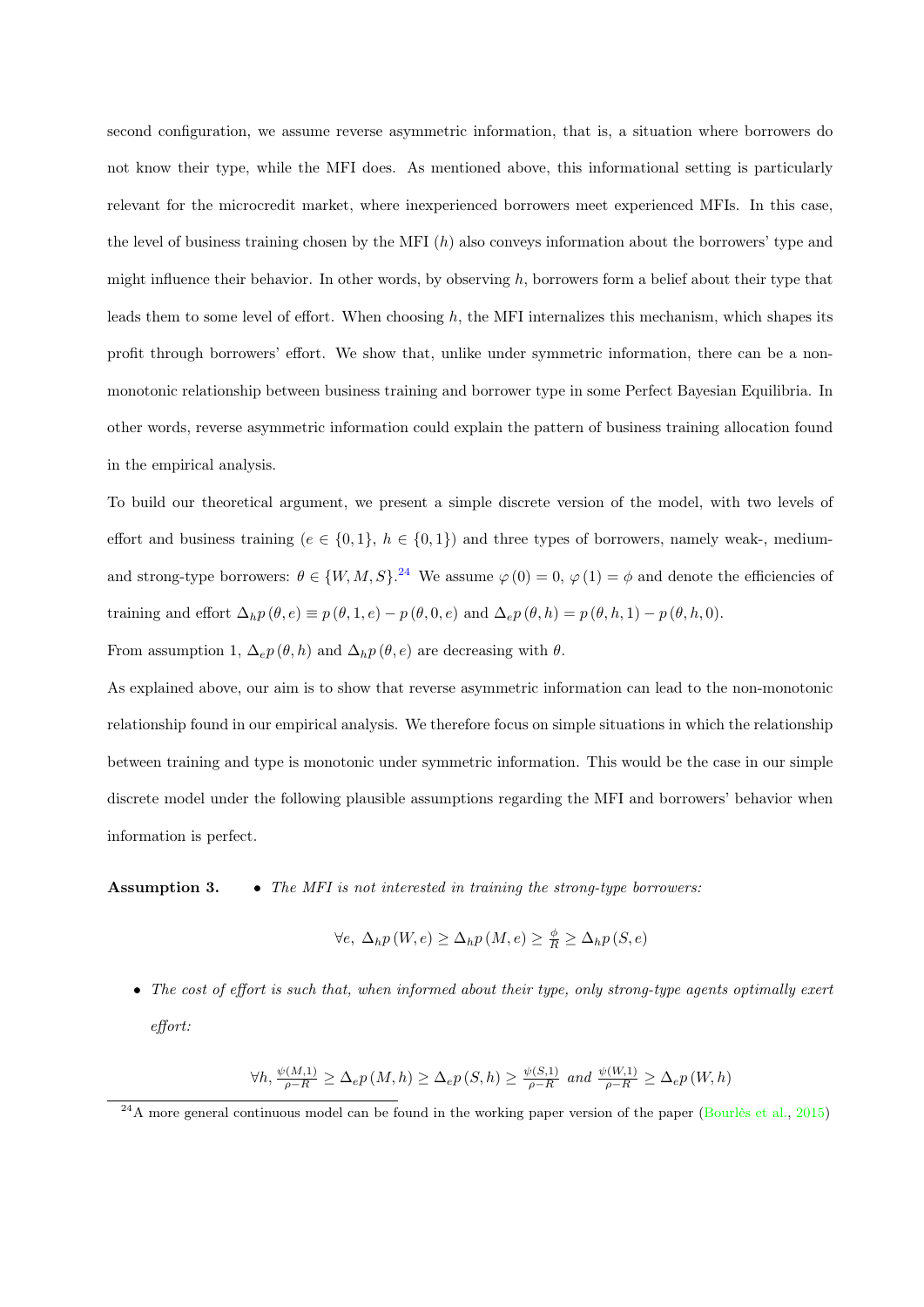As mentioned previously, the funding process takes place in two stages: a selection stage where the MFI rejects or approves a project, followed by a business training allocation stage where the MFI decides whether of not to train approved borrowers. Backward induction leads us to first focus the second stage (i.e. training allocation).

#### 7.1 Business training allocation

First, given the above assumptions, the following remark holds:

Remark 1. Under perfect symmetric information, Assumption 3 leads to a situation where the MFI provides business training to the two weakest types, W and M (if approved), and does not provide business training to the strongest type, S. Borrowers of type S provide effort but the weakest types M and W do not.

Thus, under perfect information, weak-type borrowers are pooled with medium-type borrowers.

We now assume reverse asymmetric information. In this case, the appropriate equilibrium concept is "Perfect Bayesian Equilibrium" (PBE). We need to consider several cases where projects were approved during the selection stage.

First, let us consider first that projects of all three types are approved. Under reverse asymmetric information, borrowers are not aware of their type. Only the MFI observes it. The MFI's action (assignment to business training or not) may therefore convey information to the borrower, who will form beliefs about his/her type from observing the MFI's decision on business training. We show that there exists a Perfect Bayesian Equilibrium in which assignment to business training is a non-monotonic function of borrower type, that is, in which the MFI only trains M-type borrowers. In this case, borrowers observing that they are not assigned to training infer that they are either weak (W) or strong (S) type. Let us denote by  $\alpha$  the probability that a borrower aware of being S- or W-type is actually S-type  $((1 - \alpha)$  is then the probability that he/she is actually W-type). In other words,  $\alpha$  represents the borrower's belief that he/she is strong-type when he/she observes that the MFI chooses not to train him/her. Correlatively, in the considered equilibrium, a borrower observing that the MFI has decided to train him/her is convinced that his/her type is M. This leads to the following proposition:

Proposition 1. Under reverse asymmetric information, if all projects are approved, there exists a PBE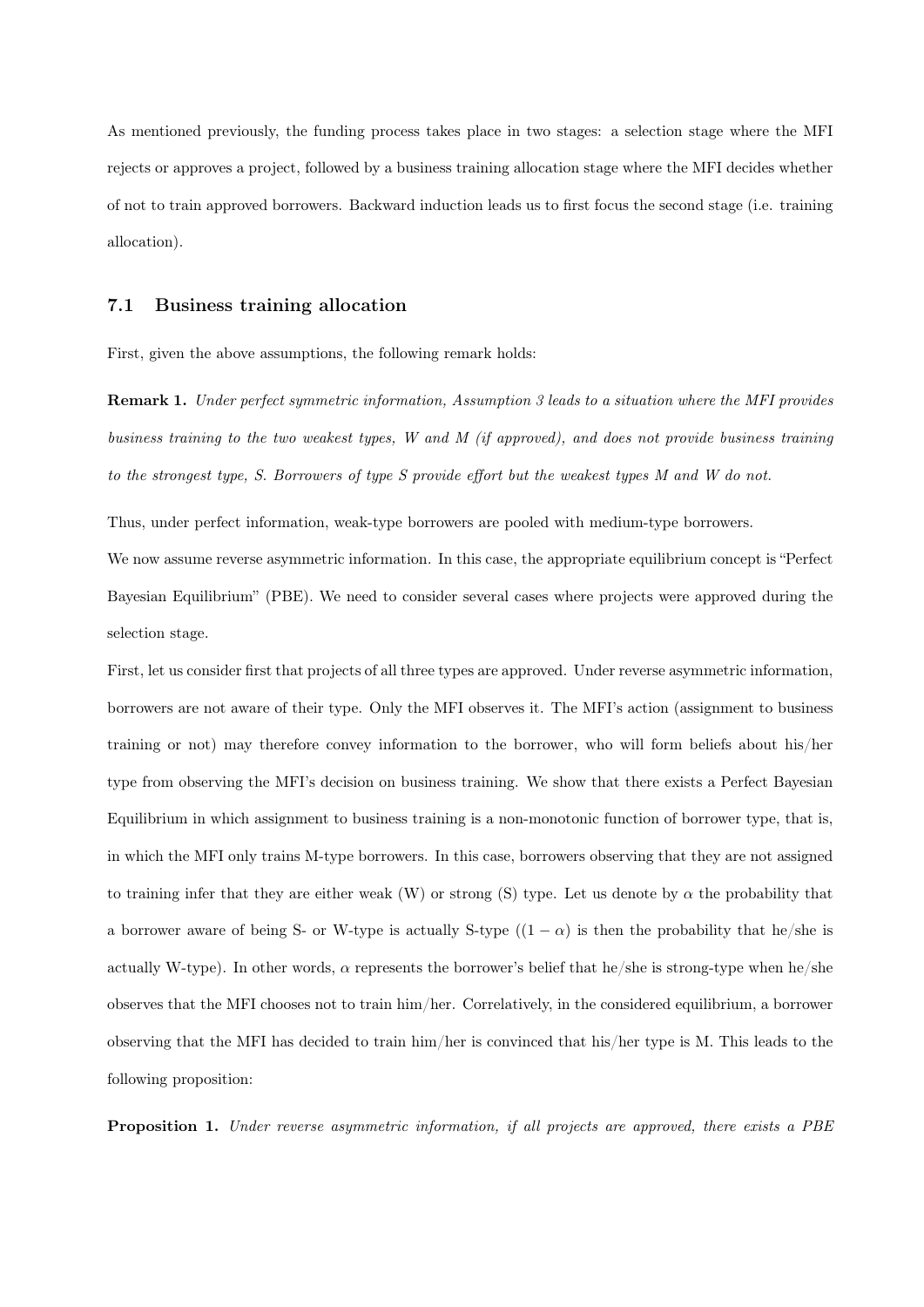(denoted by E<sup>∗</sup> ) where the MFI provides business training only to M-type borrowers, S- and W-type borrowers exert effort and M-type do not, if:

<span id="page-31-1"></span>
$$
\alpha \Delta_{e} p(S,0) + (1 - \alpha) \Delta_{e} p(W,0) \ge \alpha \frac{\psi(S,1)}{(\rho - R)} + (1 - \alpha) \frac{\psi(W,1)}{(\rho - R)}
$$
\n
$$
(7)
$$

and

<span id="page-31-0"></span>
$$
\Delta_{h} p\left(W,0\right) - \Delta_{e} p\left(W,0\right) \le \frac{\phi}{R} \le \Delta_{h} p\left(M,0\right) - \Delta_{e} p\left(M,0\right) \tag{8}
$$

As  $\Delta_h p(\theta,0)$  and  $\Delta_e p(\theta,0)$  are decreasing with  $\theta$ , condition [\(8\)](#page-31-0) implies that  $\Delta_e p(W,0) - \Delta_e p(M,0)$  has to be large; that is, that effort has to be more efficient for W-type borrowers than for M-type ones.

Under condition [\(8\)](#page-31-0) the perfect information outcome is not a PBE. Indeed, such an equilibrium would imply that absence of training convinces the borrower that he/she is an S-type, and therefore leads him/her to exert effort. But as  $\Delta_h p(W,0) - \Delta_e p(W,0) \leq \frac{\phi}{R}$ , that would induce the principal not to train W-type borrowers.

It can even be shown that under conditions  $(7)$  and  $(8)$ ,  $E^*$  is the only semi-separating PBE (in pure strate-gies) when projects of all types are approved.<sup>[25](#page-31-2)</sup> Indeed, under [\(8\)](#page-31-0) we have  $p(M, 1, 1)R-\phi \geq p(M, 1, 0)R-\phi \geq$  $p(M, 0, 1)R \geq p(M, 0, 0)R$ , so that the MFI always trains M-type borrowers in any PBE. In a semi-separating equilibrium, M-types can hence be pooled either with W-types or with S-types. Pooling them with W-types corresponds to the perfect information outcome, which is not a PBE. Pooling M-types with S-types (and hence training both) induces W-types (not trained and aware of their type) to exert no effort. This is not a PBE, since the MFI obtains a higher return by training them (since  $p(W, 1, e)R - \phi \geq p(W, 0, 0)R$ ). We thus assume in the following that when all the projects are approved, the MFI chooses  $E^*$ , where W-types are pooled with S-types.

We now assume that W-type projects are rejected. Under condition  $(8)$ , when only M and S-types are approved, the only equilibrium is the perfect information one (since  $\frac{\phi}{R} \leq \Delta_h p(M, 0) - \Delta_e p(M, 0)$  no pooling equilibrium can exist).

<span id="page-31-2"></span> $^{25}$ A pooling equilibrium in which all borrowers are assigned to business training and all provide effort can also exist. As is always the case with pooling PBE, it however requires stringent conditions on beliefs outside the equilibrium (that is, when borrowers are not trained). We therefore rule out this equilibrium and focus in the following on  $E^*$ .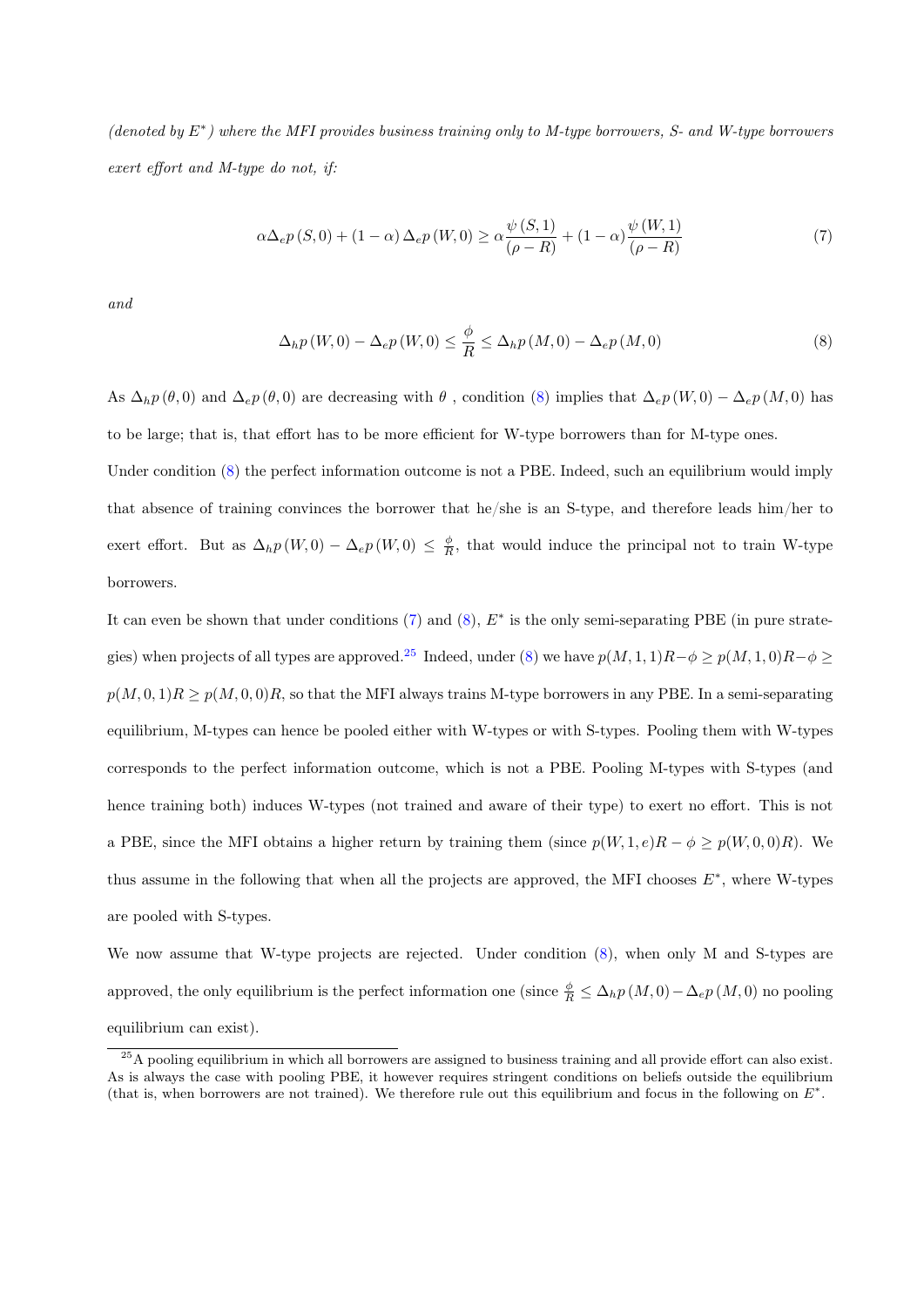<span id="page-32-3"></span>Proposition 2. If only M and S-type projects are approved, then in the second stage the MFI provides training only to M-type borrowers, S-types exert effort and M-types do not.

Finally, by assumption 3, if only S-type projects are approved, then the MFI does not provide training and all agents exert effort.

#### 7.2 Selection stage

In the selection stage, the MFI bases its decision on whether or not to approve a project on anticipated business training allocation. Thus, reverse asymmetric information can lead to an increase in approvals of W-type borrowers. As stated in the following proposition, this holds both for MFIs seeking to maximize their profits during the selection stage (we term these MFIs "for-profit"), and for MFIs whose objective is to increase their outreach while remaining sustainable (we term these MFIs "non-profit").

**Proposition 3.** Under conditions [\(7\)](#page-31-1) and [\(8\)](#page-31-0), the MFI earns a greater expected profit under reverse asymmetric information. Reverse asymmetric information then increases the outreach for a non-profit MFI if

<span id="page-32-0"></span>
$$
p(W,0,1)R < 1 + \phi \tag{9}
$$

and for a for-profit MFI if

<span id="page-32-2"></span>
$$
p\left(W,0,1\right)R\geq1\tag{10}
$$

on top of  $(9)$ .

As shown above, the only difference between symmetric and reverse asymmetric information concerns Wtype borrowers, if approved. Under symmetric information they do not exert effort and receive business training; whereas, in  $E^*$  they do not receive business training but exert effort. Thus, under condition  $(8)$ , the MFI makes greater profit on W-type projects (and thus greater total profit) under reverse asymmetric information. MFIs using cross-subsidization (i.e. non-profit MFIs) $^{26}$  $^{26}$  $^{26}$  can then finance more W-type projects under reverse asymmetric information, in cases where they have negative expected profit for W-type projects

<span id="page-32-1"></span><sup>&</sup>lt;sup>26</sup>Cross-subsidization corresponds to situations where the MFI uses the profits it makes on some borrowers to sustain lending to other borrowers on which it earns negative (expected) profits [\(Armendariz and Szafarz,](#page-39-10) [2011\)](#page-39-10).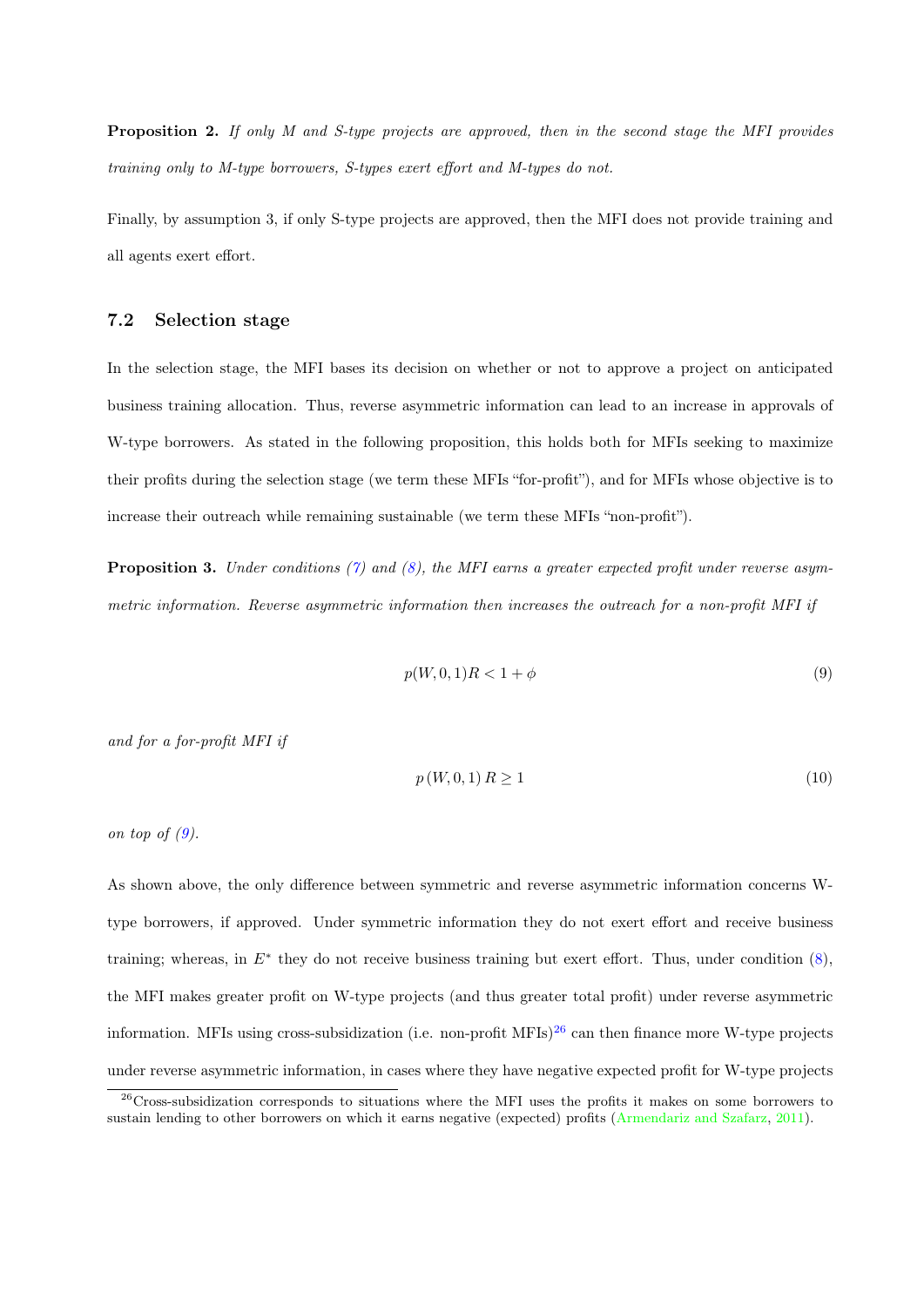under symmetric information (i.e. under equation [\(9\)](#page-32-0)). This also applies to for-profit MFIs, provided they also make positive expected profits for W-type borrowers under reverse asymmetric information (condition  $(10)$ .

## 8 Conclusion

This paper analyzes the effect of business training on microcredit repayment. The originality of our approach with respect to the existing literature is that we take into account the process of allocation to business training and its possible behavioral consequences for microborrowers.

We first reveal empirically, using bivariate probit and mixed models, that the business training allocation process is complex and non-linear in its relationship to borrowers' risk. More particularly, we show that the probability of being assigned to business training first increases with borrowers' intrinsic risk and then, beyond a certain threshold, decreases. This relationship is found to be robust to different measures of risk (probability of defaulting or the inverse of loan survival time).

Controlling for the business training allocation process and this non-linear relationship, we show that business training is efficient since it increases the survival time of loans (although direct effect on probability of default is not significant).

We moreover show that these two results (the non-linearity and the beneficial effect of training on loan survival time) are robust to correction for the MFI's selection bias, using data on rejected applicants.

Finally, we propose a novel theoretical explanation for the non-linear effect of intrinsic risk on business training allocation, through a reverse asymmetric information model. We show that an MFI can use its superior information on borrowers' risk to increase effort by microentrepreneurs. This enables them to extend their outreach to riskier borrowers, which is the main objective of MFIs striving to alleviate financial exclusion.

One of the weaknesses of our dataset consists in our lack of access to the ex-ante evaluation of borrowers' risk by the MFI. We therefore have to estimate it using a probit or a survival time model. Access to such information would ease the identification and the interpretation of our results.

In future work it would be worthwhile to testing our last theoretical result revealing a beneficial effect of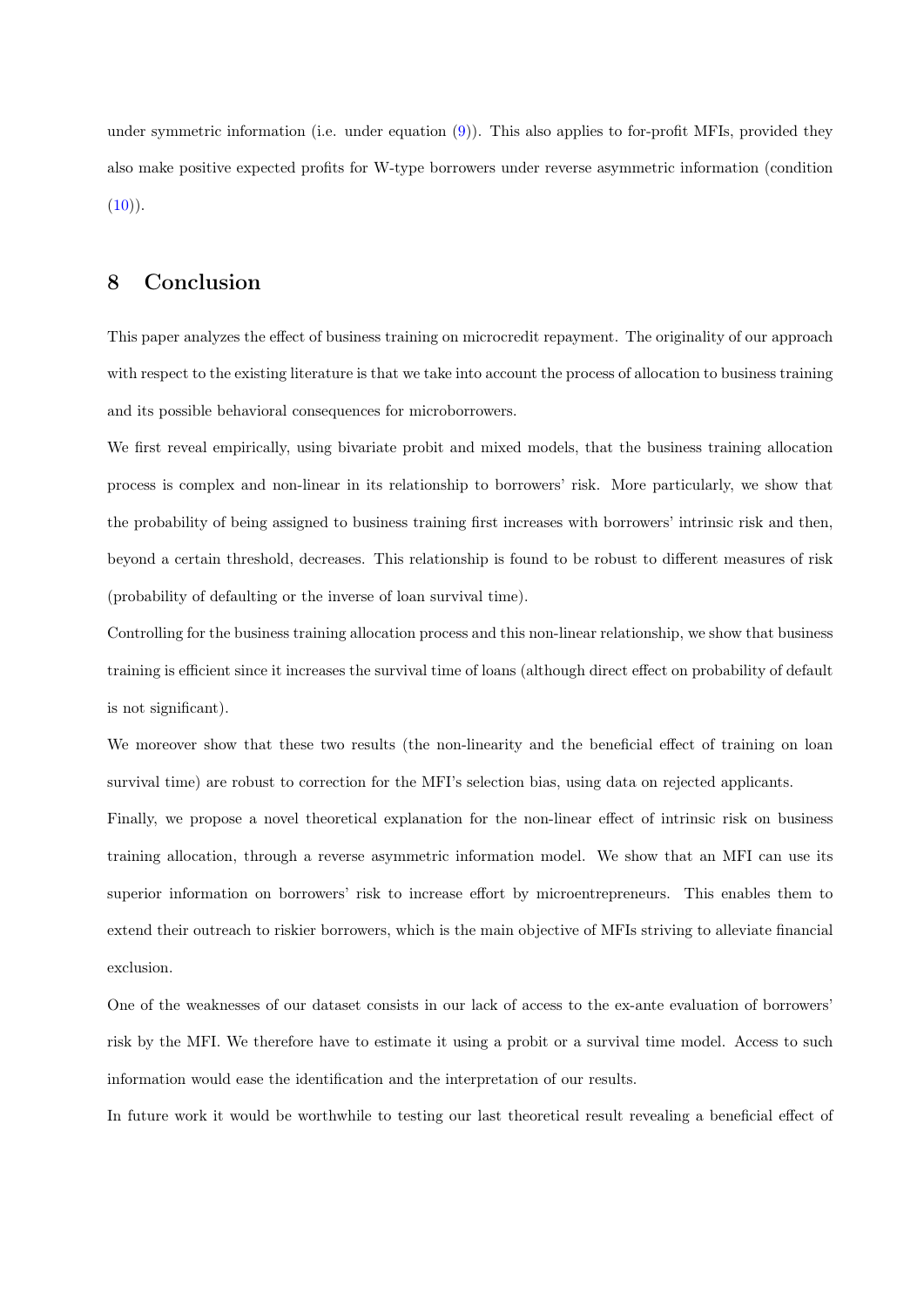reverse asymmetric information on outreach to riskier borrowers. One way to test this effect would be to consider borrowers heterogeneous with respect to expertise in their project are and their ability to succeed. Unfortunately, the current dataset does not contain enough observations of borrowers experienced in business creation and management.

More generally, our work opens the way to further exploring how reserve asymmetric information could shape microcredit markets. Beyond training allocation, one fruitful avenue for future research would consist in analyzing other ways that MFIs could use their superior information strategically to mitigate the moral hazard problems plaguing microcredit markets in the absence of collateral. It might, for example, be interesting to analyze how superior information can modify the dynamics of microcredit contracts in settings where borrowers can apply several times for a microcredit within the same MFI (progressive lending) or where borrowers can apply for a microcredit from several MFIs (competitive markets).

# 9 Appendix

#### <span id="page-34-0"></span>9.1 Bivariate probit and bivariate mixed models: The likelihood functions

In the first model defined by the simultaneous probit equations [\(2\)](#page-16-1) and [\(3\)](#page-16-2), the individual contribution to the likelihood function given the common factor  $v_i$  can be written as follows:

$$
Li(\theta|y_{1i}, y_{2i}, x_i, w_i, v_i) = \underbrace{\Phi\left(x_i'\beta_1 + \lambda_1 \Phi(w_i'\beta_2 + v_i) + \lambda_2 \left[\Phi(w_i'\beta_2 + v_i)\right]^2 + \rho_1 v_i\right)}_{P(y_{1i} = 1|v_i, \dots)}
$$
\n
$$
\underbrace{\left[1 - \Phi\left(x_i'\beta_1 + \lambda_1 \Phi(w_i'\beta_2 + v_i) + \lambda_2 \left[\Phi(w_i'\beta_2 + v_i)\right]^2 + \rho_1 v_i\right)\right]}_{P(y_{1i} = 0|v_i, \dots)}
$$
\n
$$
\underbrace{\Phi(w_i'\beta_2 + \eta \mathbf{B}_i + \alpha_1 y_{1i} + v_i)}_{P(y_{2i} = 1|v_i, y_{1i}, \dots)}
$$
\n
$$
F(y_{2i} = 0|v_i, y_{1i}, \dots)
$$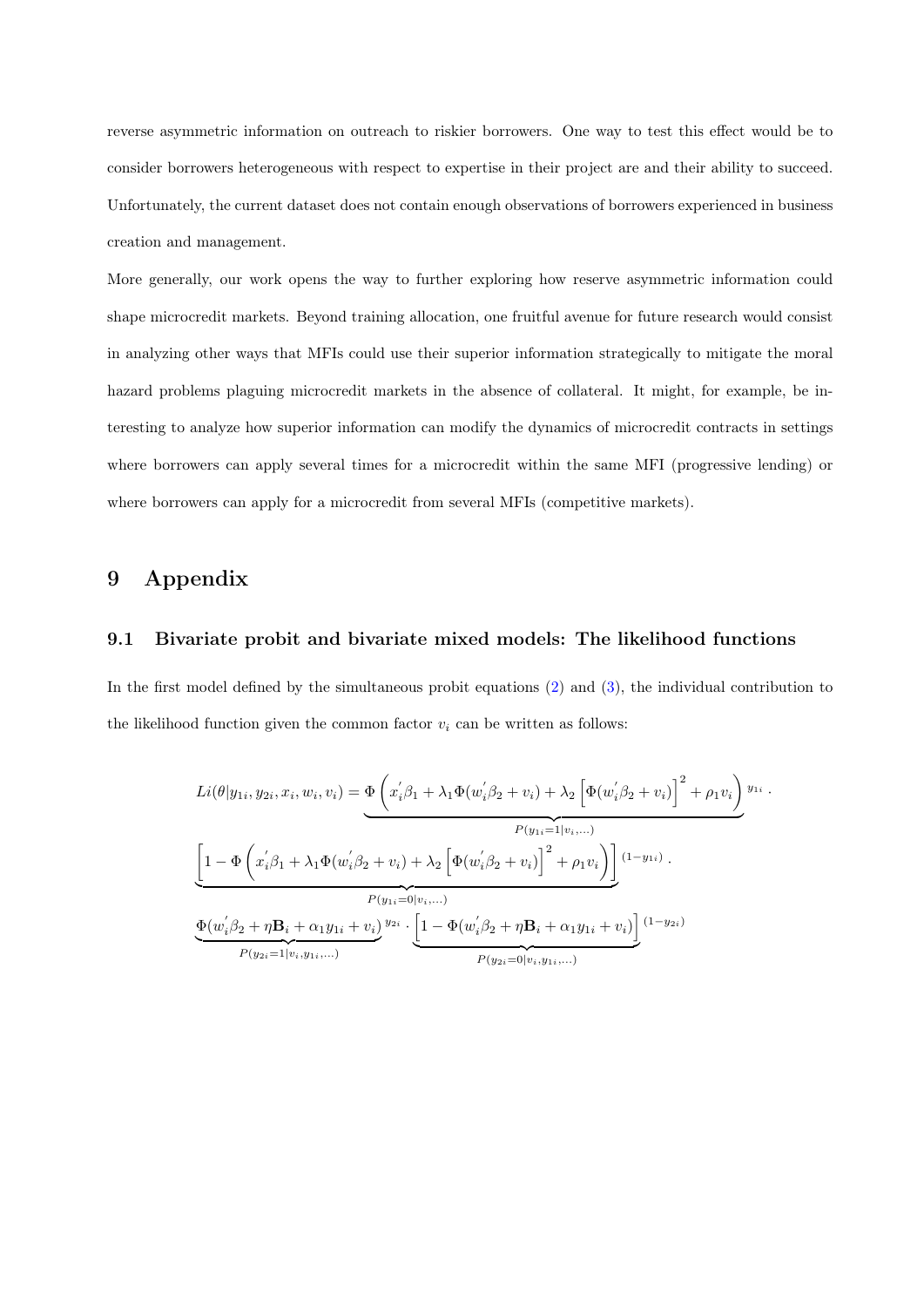In the bivariate mixed model, the loan survival time is used and it follows the Weibull distribution given by [\(4\)](#page-18-1). Hence, the individual contribution to the likelihood function conditional on  $v_i$  can be written as follows:

$$
L_i(\theta|y_{1i}, y_{2i}, t_i, x_i, w_i, v_i)
$$
\n
$$
= \underbrace{\Phi\left(x_i'\beta_1 + \lambda_1 E(T_i)^{-1} + \lambda_2 E(T_i)^{-2} + \rho_1 v_i\right)}_{P(y_{1i} = 1|v_i, \dots)}
$$
\n
$$
\underbrace{\left[1 - \Phi\left(x_i'\beta_1 + \lambda_1 E(T_i)^{-1} + \lambda_2 E(T_i)^{-2} + \rho_1 v_i\right)\right]}_{P(y_{1i} = 0|v_i, \dots)}
$$
\n
$$
\underbrace{\left[\sigma\mu_i^{\sigma} t_i^{\sigma-1} exp\left\{-\left(\mu_i t_i\right)^{\sigma}\right\}\right]^{y_{2i}} \underbrace{exp\left\{-\left(\mu_i t_i\right)^{\sigma}\right\}}_{f(t_i|v_i, y_{1i}, \dots)}^{(1-y_{2i})}
$$

Hence, in the two models, we need to integrate  $L_i$  with respect to the density function of  $v_i$ . By using the adaptive Gaussian quadrature integral approximation, we maximize the log of the likelihood function, which is only defined for individuals with granted loans:

$$
l(\theta | y_{1i}, y_{2i}, x_i, w_i)
$$
  
= 
$$
\sum_{i/y_{0i}=1} \ln \left( \int L_i(\theta | y_{1i}, y_{2i}, x_i, w_i, v_i) \phi(v_i) dv_i \right)
$$

#### <span id="page-35-0"></span>9.2 Trivariate probit and trivariate mixed models: The likelihood functions

We extend the previous models by adding a third process, the loan approval decision defined by the probit equation [\(6\)](#page-24-1). For each model, the individual contribution to the likelihood function given the common factor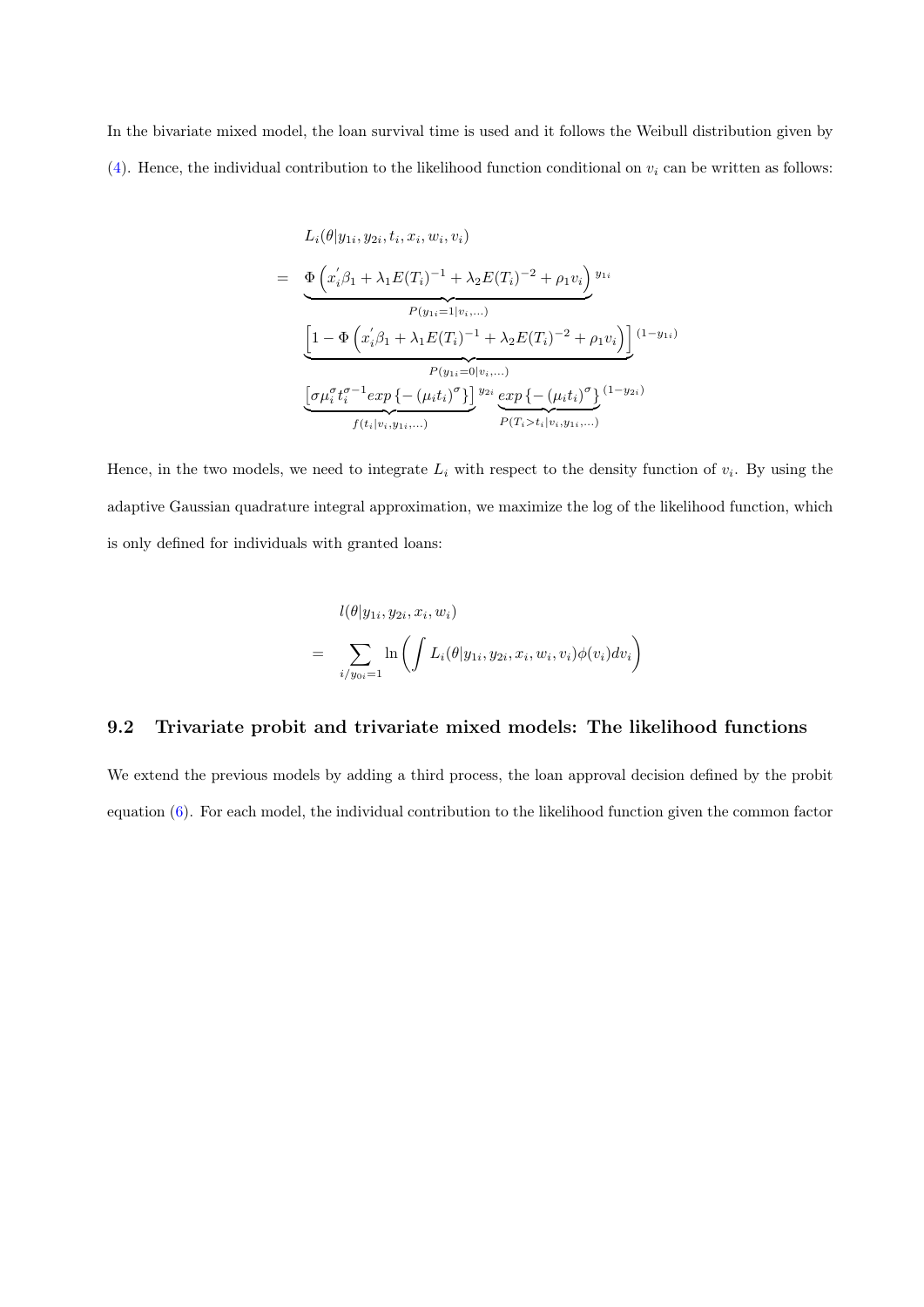$v_i$  can be written, respectively, as follows:

$$
L_{i}(\theta|y_{0i}, y_{1i}, y_{2i}, w_{i}, x_{i}, v_{i}) = \underbrace{\Phi(w_{i}'\beta_{0} + \eta_{0}B_{0i} + \rho_{0}v_{i})}_{P(y_{0i}=1|v_{i},...)} \underbrace{\Phi(x_{i}'\beta_{1} + \lambda_{1}\Phi(w_{i}'\beta_{2} + v_{i}) + \lambda_{2}\left[\Phi(w_{i}'\beta_{2} + v_{i})\right]^{2} + \rho_{1}v_{i}\right)_{y_{0i}y_{1i}} \cdot \underbrace{\Phi(x_{i}'\beta_{1} + \lambda_{1}\Phi(w_{i}'\beta_{2} + v_{i}) + \lambda_{2}\left[\Phi(w_{i}'\beta_{2} + v_{i})\right]^{2} + \rho_{1}v_{i}\right)_{y_{0i}y_{1i}} \cdot \underbrace{\Phi(x_{i}'\beta_{1} + \lambda_{1}\Phi(w_{i}'\beta_{2} + v_{i}) + \lambda_{2}\left[\Phi(w_{i}'\beta_{2} + v_{i})\right]^{2} + \rho_{1}v_{i}\right)_{y_{0i}(1-y_{1i})} \cdot \underbrace{\Phi(w_{i}'\beta_{1} + \lambda_{1}\Phi(w_{i}'\beta_{2} + v_{i}) + \lambda_{2}\left[\Phi(w_{i}'\beta_{2} + v_{i})\right]^{2} + \rho_{1}v_{i}\right)_{y_{0i}(1-y_{1i})} \cdot \underbrace{\Phi(w_{i}'\beta_{2} + \eta B_{i} + \alpha_{1}y_{1i} + v_{i}) \cdot \underbrace{\Phi(w_{i}'\beta_{2} + \eta B_{i} + \alpha_{1}y_{1i} + v_{i}) \cdot \underbrace{\Phi(w_{i}'\beta_{2} + \eta B_{i} + \alpha_{1}y_{1i} + v_{i}) \cdot \underbrace{\Phi(w_{i}'\beta_{2} + \eta B_{i} + \alpha_{1}y_{1i} + v_{i}) \cdot \underbrace{\Phi(w_{i}'\beta_{2} + \eta B_{i} + \alpha_{1}y_{1i} + v_{i}) \cdot \underbrace{\Phi(w_{i}'\beta_{2} + \eta B_{i} + \alpha_{1}y_{1i} + v_{i}) \cdot \underbrace{\Phi(w_{i}'\beta_{1} + \alpha_{1}y_{1i} + v_{i}) \cdot \underbrace{\Phi(w_{i}'\beta_{2} + \eta B_{i} + \alpha_{1}y_{1i} + v_{i}) \cdot \underbrace{\Phi(w_{i}'
$$

and

$$
L_i(\theta|y_{0i}, y_{1i}, y_{2i}, w_i, x_i, v_i) = \underbrace{\Phi\left(w_i^{'}\beta_0 + \eta_0 \mathbf{B}_{0i} + \rho_0 v_i\right)}_{P(y_{0i} = 1|v_i, \dots)} y_{0i} \cdot \underbrace{\left[1 - \Phi\left(w_i^{'}\beta_0 + \eta_0 \mathbf{B}_{0i} + \rho_0 v_i\right)\right]}_{P(y_{0i} = 0|v_i, \dots)} (1 - \underbrace{\Phi\left(x_i^{'}\beta_1 + \lambda_1 E(T_i)^{-1} + \lambda_2 E(T_i)^{-2} + \rho_1 v_i\right)}_{P(y_{1i} = 1|v_i, y_{0i} = 1, \dots)} y_{0i} y_{1i}}
$$
\n
$$
\underbrace{\left[1 - \Phi\left(x_i^{'}\beta_1 + \lambda_1 E(T_i)^{-1} + \lambda_2 E(T_i)^{-2} + \rho_1 v_i\right)\right]}_{P(y_{1i} = 0|v_i, y_{0i} = 1, \dots)} y_{0i} (1 - y_{1i})}
$$
\n
$$
\underbrace{\left[\sigma \mu_i^{\sigma} t_i^{\sigma - 1} \exp\left\{-\left(\mu_i t_i\right)^{\sigma}\right\}\right]}_{f(t_i|v_i, y_{0i} = 1, y_{1i}, \dots)} y_{0i} y_{2i} \underbrace{\left[\exp\left\{-\left(\mu_i t_i\right)^{\sigma}\right\}\right]}_{P(T_i > t_i|v_i, y_{0i} = 1, y_{1i}, \dots)} y_{0i} (1 - y_{2i})
$$

Hence, in the two models, we need to integrate  $L_i$  with respect to the density function of  $v_i$ . By using the adaptive Gaussian quadrature integral approximation, we maximize the log of the likelihood function, which is now defined for the entire sample including the rejected applicants:

$$
l(\theta|y_{0i}, y_{1i}, y_{2i}, w_i, x_i)
$$
  
= 
$$
\sum_{i=1}^n \ln \left( \int L_i(\theta|y_{0i}, y_{1i}, y_{2i}, w_i, x_i, v_i) \phi(v_i) dv_i \right)
$$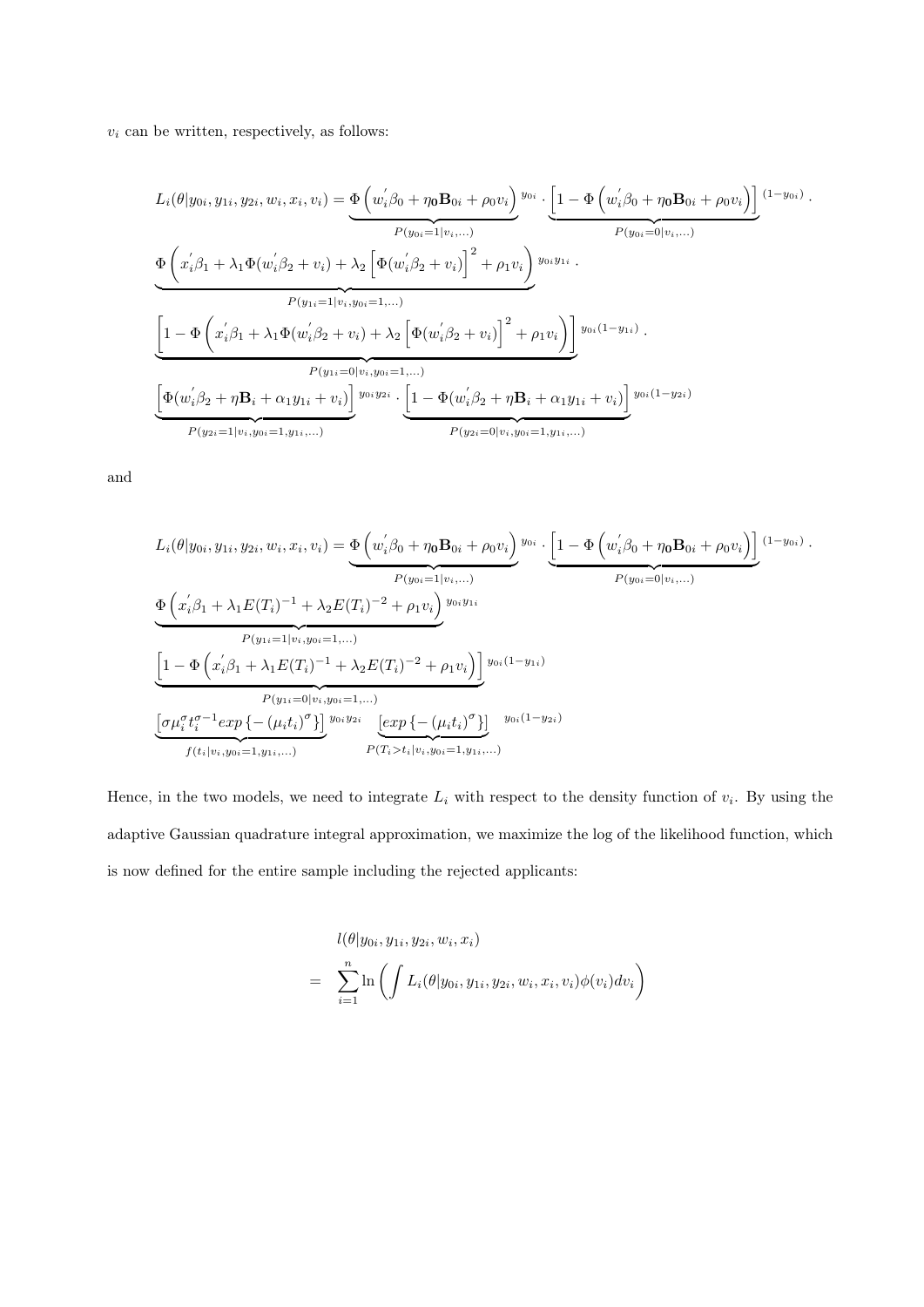#### <span id="page-37-1"></span><span id="page-37-0"></span>9.3 Nested logit

In this appendix we allow for the loan approval process and the business training allocation to occur concomitantly using a two-level nested logit model. In this setting, the MFI chooses for each applicant among three alternative decisions: rejecting the loan  $(y = 0)$ , accepting it without business training  $(y = 10)$  or accepting it with business training  $(y = 11)$ . This set of alternative decisions can then be partitioned into subsets (or nests), forming a hierarchical structure of decisions. The MFI's decision can be indeed modeled at two levels: first reject or accept the loan (first level), and, conditionally on approval, provide or not business training (second level). This nested structure allows accounting for the potential similarities between the last two alternatives.

The probability of each outcome can be written using standard logit models (for the details and the foundations of the nested logit models, see [Train,](#page-41-12) [2009\)](#page-41-12). The probability of these three choices can then be written as follows (we use the same set of covariates as in the previous models and denote by  $\Lambda(\cdot)$  the logistic cumulative distribution function:  $\Lambda(x) \equiv [1 + \exp(-x)]^{-1}$ :

$$
\mathbb{P}(y_i = 0) = \mathbb{P}(y_{0i} = 0) = 1 - \mathbb{P}(y_{0i} = 1) = \Lambda(-(w_i'\beta_0 + \eta_0 \mathbf{B}_{0i} + \phi IV_i + \rho_0 \nu_i))
$$
  
\n
$$
\mathbb{P}(y_i = 10) = \mathbb{P}(y_{0i} = 1, y_{1i} = 0) = \mathbb{P}(y_{0i} = 1)\mathbb{P}(y_{1i} = 0|y_{0i} = 1)
$$
  
\n
$$
= \mathbb{P}(y_{0i} = 1) [1 - \Pr(y_{1i} = 1|y_{0i} = 1)]
$$
  
\n
$$
= \Lambda(w_i'\beta_0 + \eta_0 \mathbf{B}_{0i} + \phi IV_i + \rho_0 \nu_i) \Lambda \left( -\phi^{-1} (x_i'\beta_1 + \lambda_1 \mathbf{R} i s k + \lambda_2 \mathbf{R} i s k^2 + \rho_1 \nu_i) \right)
$$
  
\n
$$
\mathbb{P}(y_i = 11) = \mathbb{P}(y_{0i} = 1, y_{1i} = 1) = \mathbb{P}(y_{0i} = 1)\mathbb{P}(y_{1i} = 1|y_{0i} = 1)
$$
  
\n
$$
= \Lambda(w_i'\beta_0 + \eta_0 \mathbf{B}_{0i} + \phi IV_i + \rho_0 \nu_i) \Lambda \left( \phi^{-1} (x_i'\beta_1 + \lambda_1 \mathbf{R} i s k + \lambda_2 \mathbf{R} i s k^2 + \rho_1 \nu_i) \right)
$$

where  $IV_i \equiv \ln \left[1 + \exp \left( \Lambda \left( \phi^{-1}(x_i^{\prime} \beta_1 + \lambda_1 Risk + \lambda_2 Risk^2 + \rho_1 \nu_i) \right) \right) \right]$  is the inclusive value connecting the two decision levels.

The scale parameter  $\phi$  can be interpreted as a measure of dissimilarity between the last two alternatives. Borrowers' intrinsic risk is proxied by  $Risk = \Phi(w'_i\beta_2 + \nu_i)$ . Hence, the individual contribution to the likelihood function conditional on  $\nu_i$  can be written in the same manner as in appendix [9.2.](#page-35-0)

The results, presented in Table [7,](#page-38-0) are similar to those reported for the trivariate probit model. We find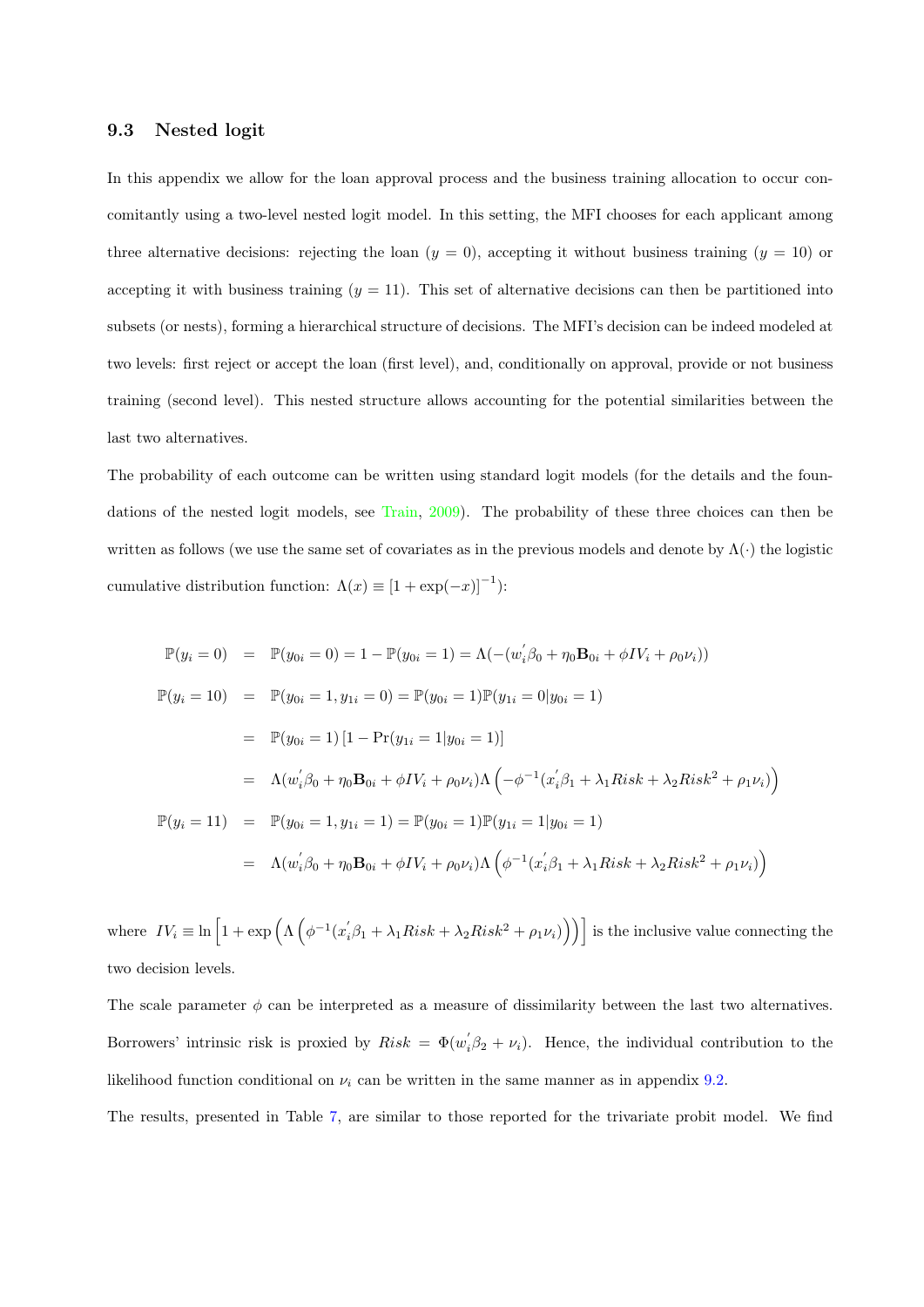the same non-linear relationship between intrinsic risk and likelihood of being assigned to business training; and a non-significant (but this time negative) relationship between business training and default. The nonsignificance of this last relationship may again be due to the low variability of our default variable (which is a dummy).

The nested logit scale parameter is significant at 5% level. Overall, the coefficients of other controls in the approval and business training equations are in line with the trivariate probit model. Several control variables, such as Education, Single, Food and accommodation sector, and Gross margin/Sales become significant in the risk equation in the nested logit model whereas they were not significantly different from zero in the trivariate probit model.

<span id="page-38-0"></span>

| Model                                                | Nested logit |         |                          |        |             |         |
|------------------------------------------------------|--------------|---------|--------------------------|--------|-------------|---------|
|                                                      | (1)          |         | (2)                      |        | (3)         |         |
| Dependent variable:                                  | Approval     |         | <b>Business training</b> |        | Defaulting  |         |
| <b>Explanatory variables:</b>                        |              |         |                          |        |             |         |
| Risk $(\lambda_1)$                                   |              |         | $8.14***$                | (1.13) |             |         |
| Risk <sup>2</sup> $(\hat{\lambda}_2)$                |              |         | $-20.67***$              | (2.28) |             |         |
| Other applications                                   |              |         | $19.22***$               | (7.26) |             |         |
| Honor loan                                           |              |         | $5.98**$                 | (2.58) |             |         |
| Sent by a mainstream bank                            |              |         | $-7.62**$                | (3.26) |             |         |
| $\hat{\rho}_1$                                       |              |         | 0.07                     | (0.04) |             |         |
| Business training (direct effect) $(\hat{\alpha}_1)$ |              |         |                          |        | $-0.08$     | (0.14)  |
| Male                                                 | $-0.24$      | (0.20)  |                          |        | $0.41***$   | (0.03)  |
| Education (direct effect)                            | $-0.02$      | (0.07)  |                          |        | $-0.07***$  | (0.01)  |
| Single                                               | $-0.02$      | (0.22)  |                          |        | $0.28***$   | (0.03)  |
| Unemployed at least 12 months                        | $-0.65***$   | (0.21)  |                          |        | $0.10***$   | (0.03)  |
| Household income (kEUR)                              | 0.16         | (0.11)  |                          |        | $-0.27***$  | (0.02)  |
| Household expenses (kEUR)                            | $-0.37$      | (0.23)  |                          |        | $0.88***$   | (0.04)  |
| Low personal investment                              | $-0.33$      | (0.22)  |                          |        | $0.28***$   | (0.04)  |
| Assets (kEUR)                                        | 0.004        | (0.004) |                          |        | $-0.004***$ | (0.001) |
| Food and accommodation sector                        | $-0.75**$    | (0.31)  |                          |        | $-0.34***$  | (0.08)  |
| Gross margin( $EUR$ )/Sales( $EUR$ )                 | $-0.69$      | (0.51)  |                          |        | $-0.56***$  | (0.09)  |
| $\ddot{\rho}_0$                                      | $-0.91***$   | (0.13)  |                          |        |             |         |
| $\phi$ (nested logit parameter)                      | $0.03**$     | (0.01)  |                          |        |             |         |
| Business training (indirect effect)                  |              |         |                          |        | $-8.06$     | (48.58) |
| Education (indirect effect)                          |              |         |                          |        | $-4.43$     | (7.12)  |
| Intercept                                            | $-0.87*$     | (0.52)  | $-0.57***$               | (0.13) | $-0.80***$  | (0.13)  |
| Business cycles                                      | Yes          |         |                          |        | Yes         |         |
| -2 Log Likelihood                                    |              |         | 1531.7                   |        |             |         |
| Observations                                         |              |         | 662                      |        |             |         |

Standard errors in parentheses. \*\*\*p<0.01, \*\*p<0.05, \*p<0.1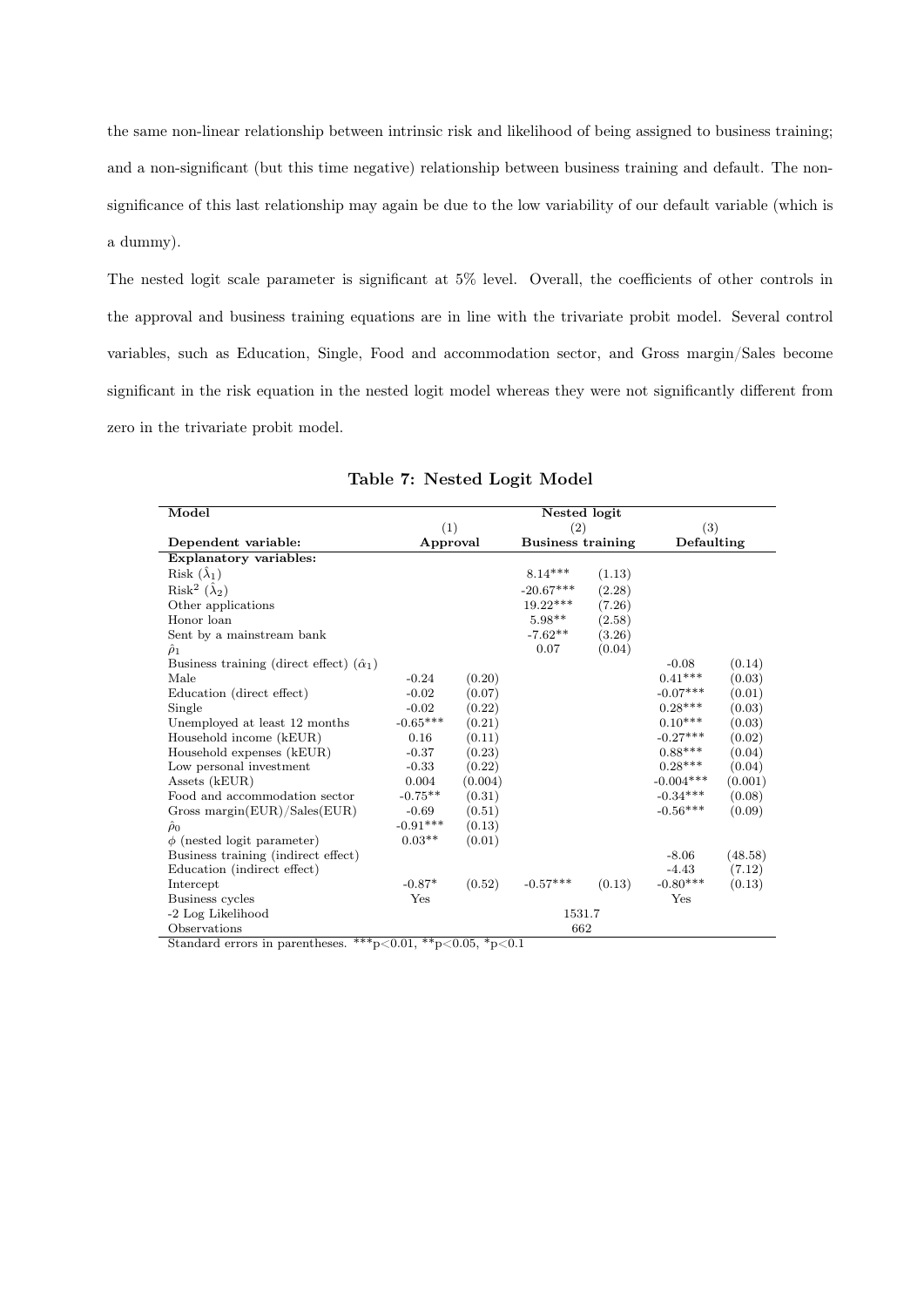## References

- <span id="page-39-2"></span>Agier, I. and A. Szafarz (2013). Microfinance and gender: Is there a glass ceiling on loan size? World Development 42, 165–181. [4](#page-4-1)
- <span id="page-39-0"></span>Armendariz, B. (2009). Microfinance for self-employment activities in the European urban areas: Contrasting Crédal in Belgium and Adie in France. Centre Emile Bernheim Working Paper No. 09/041. [3](#page-3-0)
- <span id="page-39-6"></span>Armendariz, B. and J. Morduch (2010). The Economics of Microfinance. Second Edition. MIT press. [6](#page-6-1)
- <span id="page-39-10"></span>Armendariz, B. and A. Szafarz (2011). On mission drift in microfinance institutions. In B. Armendariz and M. Labie (Eds.), The Handbook of Microfinance, pp. 341–366. Elsevier. [32](#page-32-3)
- <span id="page-39-4"></span>Benabou, R. and J. Tirole (2003a). Intrinsic and extrinsic motivation. The Review of Economic Studies 70 (3), 489–520. [6,](#page-6-1) [7,](#page-7-0) [28](#page-28-1)
- <span id="page-39-7"></span>Benabou, R. and J. Tirole (2003b). Self-knowledge and self-regulation: An economic approach. Psychology of Economic Decisions 1, 137–167. [7,](#page-7-0) [27](#page-27-0)
- <span id="page-39-3"></span>Berge, L. I. O., K. Bjorvatn, and B. Tungodden (2014). Human and financial capital for microenterprise development: Evidence from a field and lab experiment. Management Science 61(4), 707–722. [5](#page-5-1)
- <span id="page-39-1"></span>Botti, F., D. L. Dagradi, and L. M. Torre (2016). Microfinance in Europe: A survey of EMN-MFC members. Report 2014-2015. [3,](#page-3-0) [9,](#page-9-1) [10](#page-10-5)
- <span id="page-39-9"></span>Bourlès, R., A. Cozarenco, D. Henriet, and X. Joutard (2015). Business training allocation and credit scoring: Theory and evidence from microcredit in France. Aix-Marseille School of Economics Working Paper No. 2015–26. [29](#page-29-1)
- <span id="page-39-5"></span>Boyes, W. J., D. L. Hoffman, and S. A. Low (1989). An econometric analysis of the bank credit scoring problem. Journal of Econometrics  $40(1)$ , 3-14. [6,](#page-6-1) [7](#page-7-0)
- <span id="page-39-8"></span>Brana, S. (2013). Microcredit: An answer to the gender problem in funding? Small Business Economics  $40(1)$ , 87-100. [9](#page-9-1)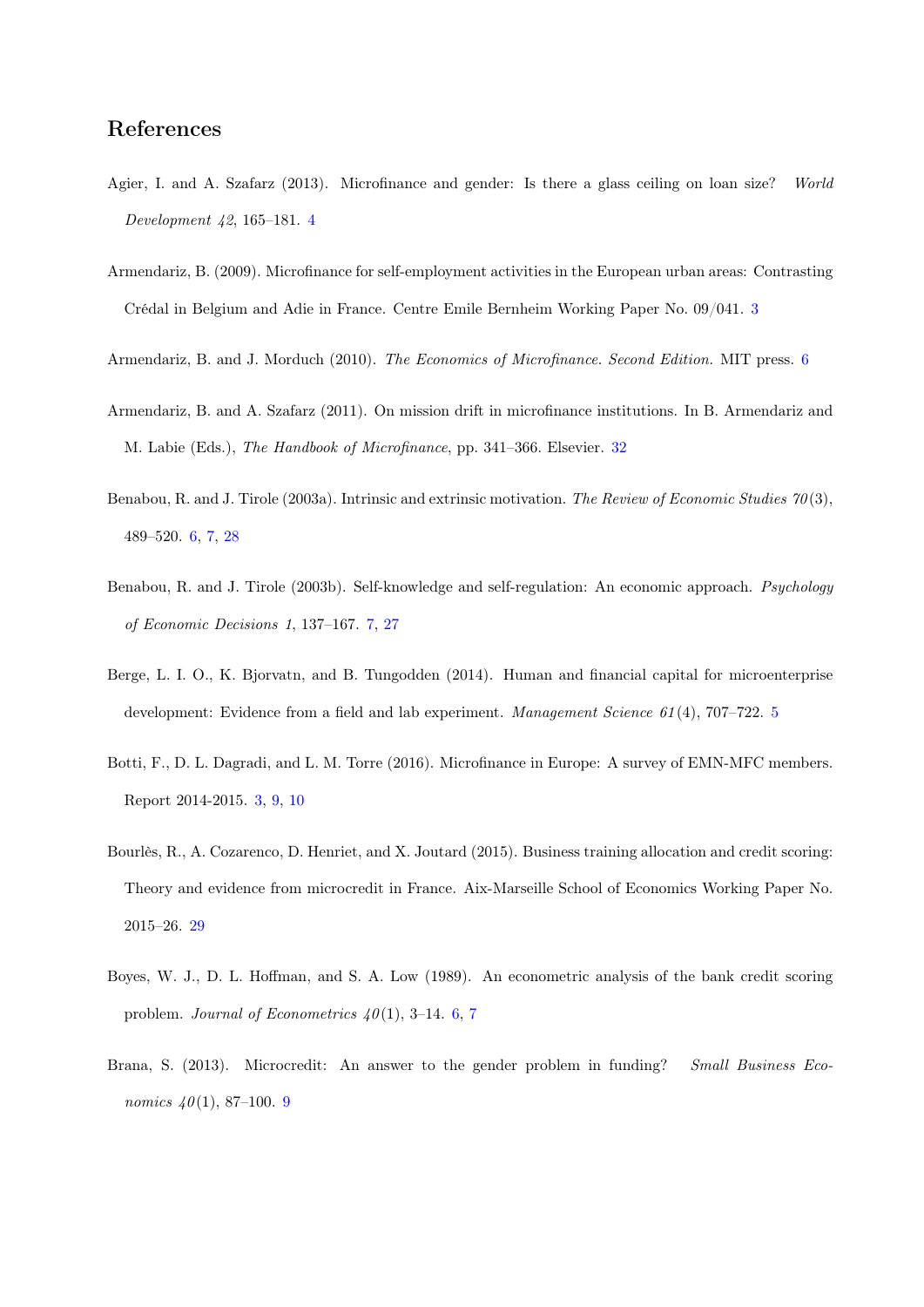- <span id="page-40-5"></span>Bulte, E., R. Lensink, and N. Vu (2014). Do gender and business trainings affect business outcomes? Experimental evidence from Vietnam. Management Science 63 (9), 2885–2902. [5](#page-5-1)
- <span id="page-40-2"></span><span id="page-40-1"></span>Cooley, C. H. (1902). Human Nature and the Social Order. Charles Scribners's Sons. [4,](#page-4-1) [7,](#page-7-0) [27](#page-27-0)
- Cozarenco, A. and A. Szafarz (2016). Microcredit in industrialized countries: Unexpected consequences of regulatory loan ceilings. Centre Emile Bernheim Working Paper No. 16/021. [4](#page-4-1)
- <span id="page-40-10"></span>Cozarenco, A. and A. Szafarz (2018). Gender biases in bank lending: Lessons from microcredit in France. Journal of Business Ethics  $147(3)$ , 631–650. [9](#page-9-1)
- <span id="page-40-7"></span>Crépon, B., E. Duflo, E. Huillery, W. Parienté, and J. Seban (2014). Les effets du dispositif d'accompagnement á la création d'entreprise CréaJeunes: Résultats d'une expérience contrôlée. Rapport J-PAL, Mai 2014. [6](#page-6-1)
- <span id="page-40-11"></span>D'Espallier, B., I. Guérin, and R. Mersland (2011). Women and repayment in microfinance: A global analysis. World Development  $39(5)$ , 758–772. [10,](#page-10-5) [21](#page-21-1)
- <span id="page-40-4"></span>Edgcomb, E. L. (2002). What makes for effective micro-enterprise training? Journal of Microfinance  $\lambda(1)$ , 99–114. [5](#page-5-1)
- <span id="page-40-3"></span>Evans, C. E. (2011). The importance of business development services for microfinance clients in industrialized countries. Global Microcredit Summit 2011, Commissioned Workshop Paper. [5](#page-5-1)
- <span id="page-40-6"></span>Fairlie, R. W., D. Karlan, and J. Zinman (2015). Behind the GATE experiment: Evidence on effects of and rationales for subsidized entrepreneurship training. American Economic Journal: Economic Policy  $\gamma(2)$ , 125–161. [6](#page-6-1)
- <span id="page-40-9"></span>Gilbert, D. T. and D. Silvera (1996). Overhelping. Journal of Personality and Social Psychology  $70(4)$ , 678–690. [8](#page-8-1)
- <span id="page-40-8"></span>Giné, X. and G. Mansuri (2014). Money or ideas? A field experiment on constraints to entrepreneurship in rural Pakistan. World Bank Policy Research Working Paper No. 6959. [6](#page-6-1)

<span id="page-40-0"></span>Heckman, J. J. (1979). Sample selection bias as a specification error. *Econometrica*  $47(1)$ , 153–161. [4,](#page-4-1) [7,](#page-7-0) [23](#page-23-2)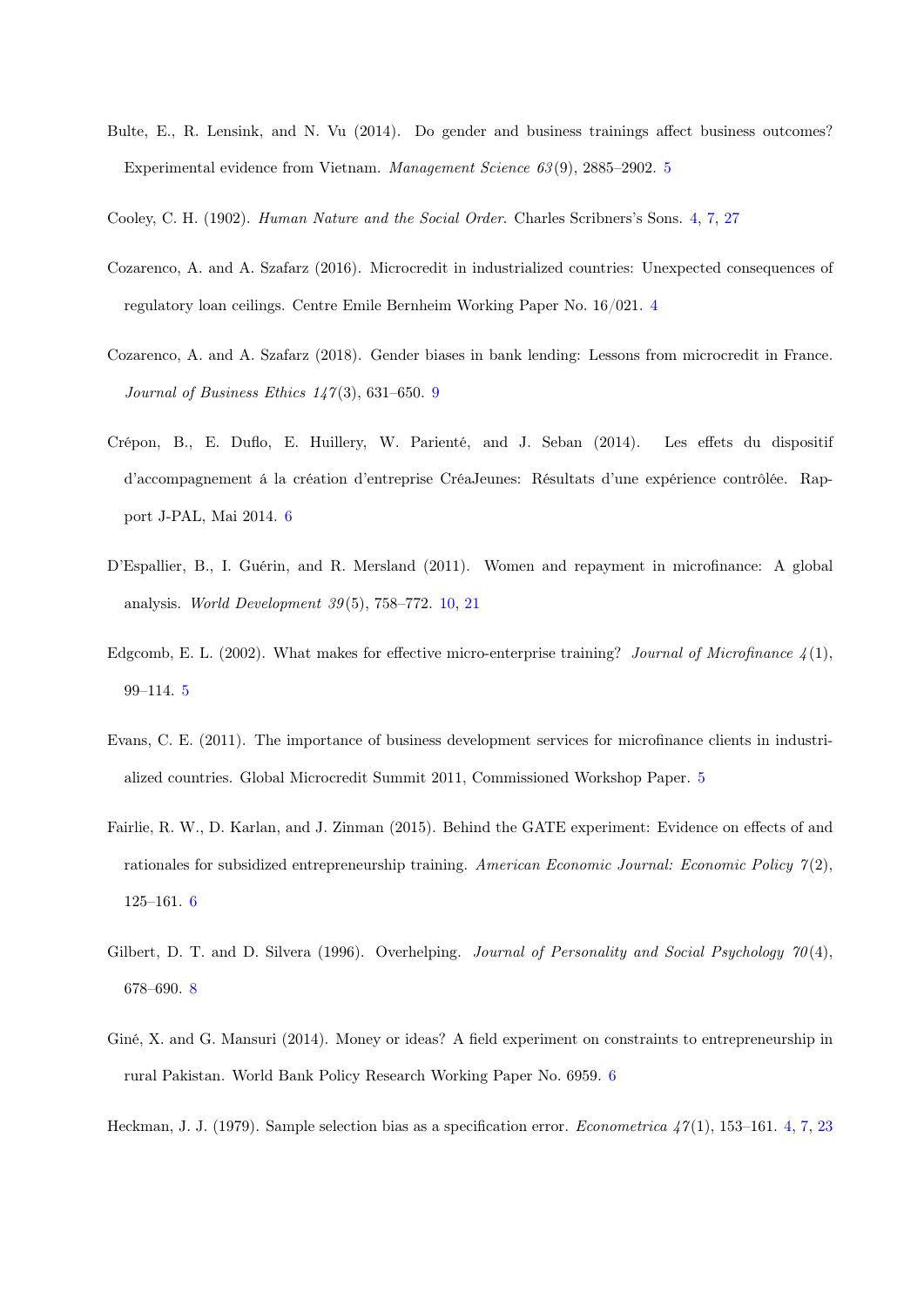- <span id="page-41-9"></span>Ishida, J. (2006). Optimal promotion policies with the looking-glass effect. Journal of Labor Economics  $24(4)$ , 857–877. [8](#page-8-1)
- <span id="page-41-5"></span>Karlan, D. and M. Valdivia (2011). Teaching entrepreneurship: Impact of business training on microfinance clients and institutions. Review of Economics and Statistics 93 (2), 510–527. [5,](#page-5-1) [6](#page-6-1)
- <span id="page-41-2"></span>Lammermann, S., E. Zamorano, and P. Guichandut (2007). Microfinance and business development services in Europe. A guide on good practices. European Microfinance Network. [3](#page-3-0)
- <span id="page-41-11"></span><span id="page-41-8"></span>Lancaster, T. (1992). The Econometric Analysis of Transition Data. Cambridge University Press. [18,](#page-18-2) [19](#page-19-1)
- Maskin, E. and J. Tirole (1990). The principal-agent relationship with an informed principal: The case of private values. Econometrica, 379–409. [8](#page-8-1)
- <span id="page-41-4"></span>McKenzie, D. and C. Woodruff (2013). What are we learning from business training and entrepreneurship evaluations around the developing world? The World Bank Research Observer  $29(1)$ , 48–82. [3,](#page-3-0) [5](#page-5-1)
- <span id="page-41-7"></span><span id="page-41-6"></span>Myerson, R. B. (19[8](#page-8-1)3). Mechanism design by an informed principal. *Econometrica* 51(6), 1767–1797. 8
- Roszbach, K. (2004). Bank lending policy, credit scoring, and the survival of loans. Review of Economics and Statistics 86 (4), 946–958. [7,](#page-7-0) [10,](#page-10-5) [18,](#page-18-2) [24,](#page-24-2) [26](#page-26-0)
- <span id="page-41-1"></span>Sayinzoga, A., E. H. Bulte, and R. Lensink (2016). Financial literacy and financial behaviour: Experimental evidence from rural Rwanda. The Economic Journal 126 (594), 1571–1599. [3](#page-3-0)
- <span id="page-41-0"></span>Schreiner, M. and J. Morduch (2002). Replicating microfinance in the United States: Opportunities and challenges. In J. H. Carr and Z. Y. Tong (Eds.), Replicating Microfinance in the United States, pp. 19–61. Washington, D.C.: Woodrow Wilson Center Press. [3](#page-3-0)
- <span id="page-41-10"></span>Swank, O. H. and B. Visser (2007). Motivating through delegating tasks or giving attention. Journal of Law, Economics, and Organization 23 (3), 731–742. [8](#page-8-1)
- <span id="page-41-12"></span><span id="page-41-3"></span>Train, K. E. (2009). Discrete Choice Methods with Simulation. Cambridge University Press. [37](#page-37-1)
- Valentin, P., T. Mosquera-Yon, and C. Masson (2011). Le microcredit. Rapport du groupe de travail du CNIS, No. 125, Septembre. [3](#page-3-0)